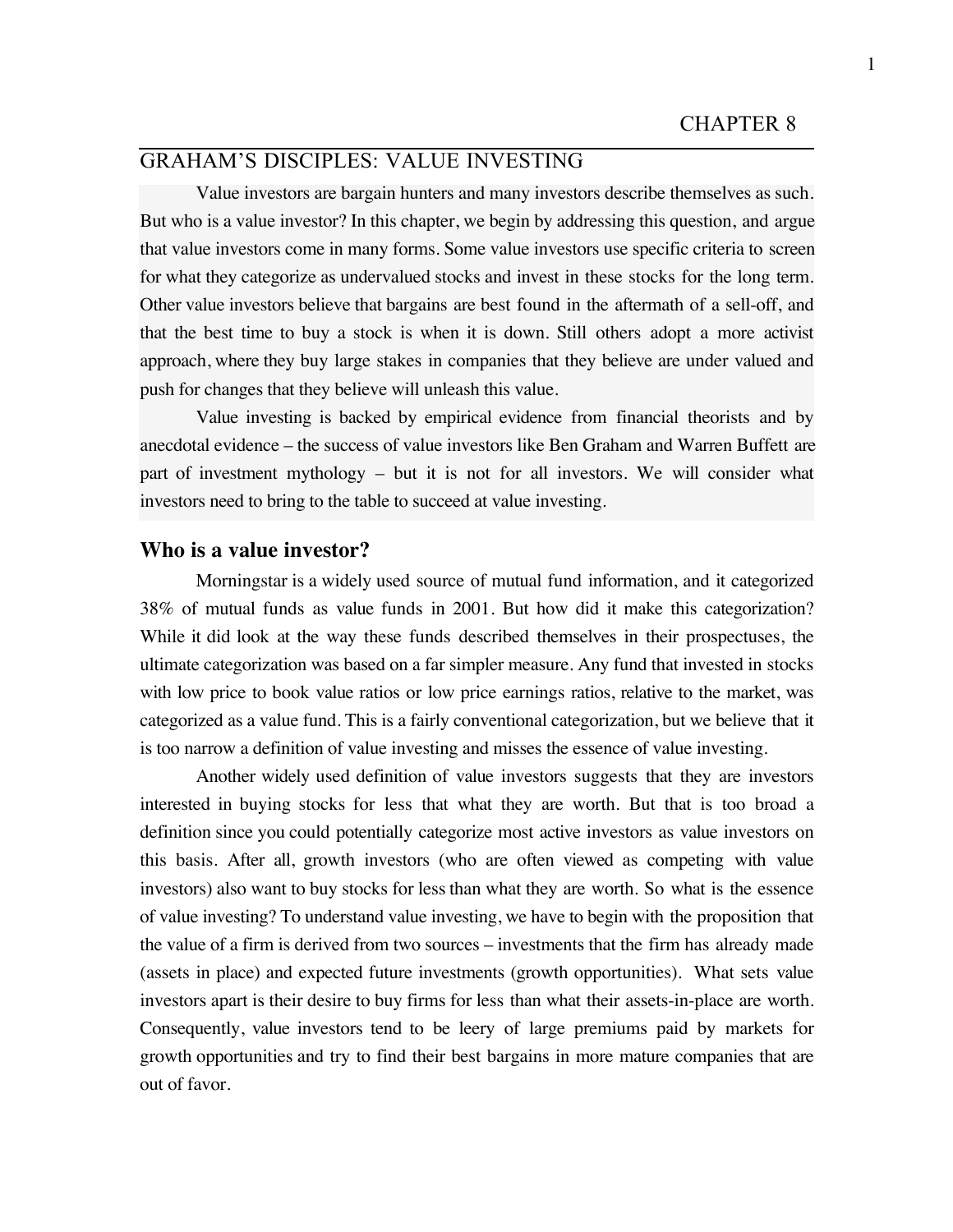Even with this definition of value investing, there are three distinct strands that we see in value investing. The first and perhaps simplest form of value investing is passive screening, where companies are put through a number of investment screens – low PE ratios, assets which are easily marketable, low risk etc. – and those that pass the screens are categorized as good investments. In its second form, you have contrarian value investing, where you buy assets that are viewed as untouchable by other investors because of poor past performance or bad news about them. In its third form, you become an activist value investor, who buys equity in under valued or poorly managed companies but then use the power of your position (which has to be a significant one) to push for change that will unlock this value.

### **The Passive Screener**

There are many investors who believe that stocks with specific characteristics – good management, low risk and high quality - outperform other stocks, and that the key to investment success is to identify what these characteristics are. While investors have always searched for these characteristics, it was Ben Graham, in his classic books on security analysis (with David Dodd), who converted these qualitative factors into quantitative screens that could be used to find promising investments. In recent years, as data has become more easily accessible and computing power has expanded, these screens have been refined and extended, and variations are used by many portfolio managers and investors to pick stocks.

### **Ben Graham: The Father of Screening**

Many value investors claim to trace their antecedents to Ben Graham and to use the book on Security Analysis that he co-authored with David Dodd, in 1934 as their investment bible. But who was Ben Graham and what were his views on investing? Did he invent screening and do his screens still work?

#### *Graham's screens*

Ben Graham started life as a financial analyst and later was part of an investment partnership on Wall Street. While he was successful on both counts, his reputation was made in the classroom. He taught at Columbia and the New York Institute of Finance for more than three decades and during that period developed a loyal following among his students. In fact, much of Ben's fame comes from the success enjoyed by his students in the market.

It was in the first edition of "Security Analysis" that Ben Graham put his mind to converting his views on markets to specific screens that could be used to find under valued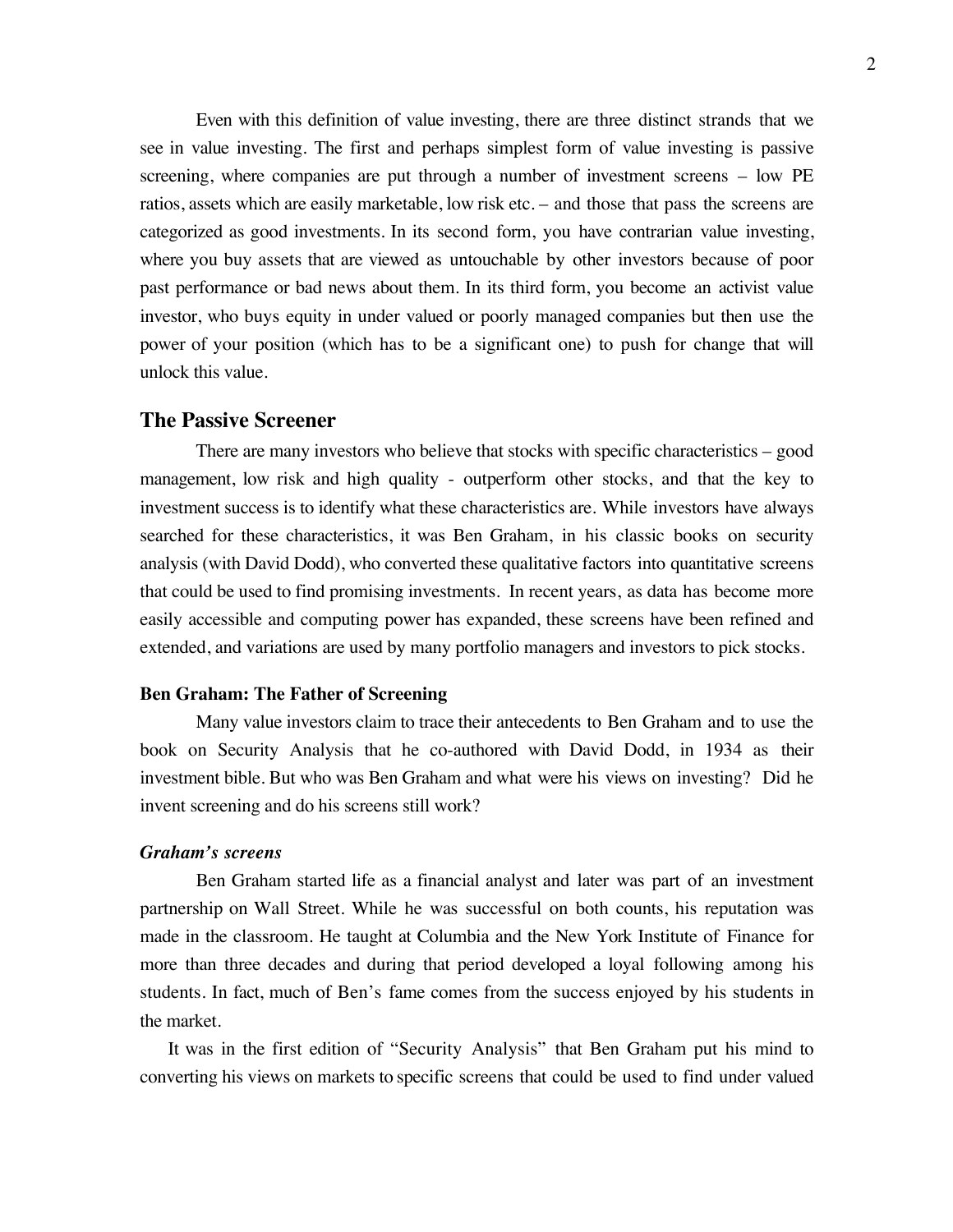stocks. While the numbers in the screens did change slightly from edition to edition, they preserved their original form and are summarized below:

- 1. Earnings to price ratio that is double the AAA bond yield.
- 2. PE of the stock has to less than 40% of the average PE for all stocks over the last 5 years.
- 3. Dividend Yield > Two-thirds of the AAA Corporate Bond Yield
- 4. Price < Two-thirds of Tangible Book Value1
- 5. Price < Two-thirds of Net Current Asset Value (NCAV), where net current asset value is defined as liquid current assets including cash minus current liabilities
- 6. Debt-Equity Ratio (Book Value) has to be less than one.
- 7. Current Assets > Twice Current Liabilities
- 8. Debt < Twice Net Current Assets
- 9. Historical Growth in EPS (over last 10 years)  $> 7\%$
- 10. No more than two years of declining earnings over the previous ten years.

Any stock that passes all 10 screens, Graham argued, would make a worthwhile investment. It is worth noting that while there have been a number of screens that have been developed by practitioners since these first appeared, many of them are derived from or are subsets of these original screens.

### *The Performance*

 $\overline{a}$ 

How well do Ben Graham's screens work when it comes picking stocks? Henry Oppenheimer: studied the portfolios obtained from these screens from 1974 to 1981 and concluded that you could have made an annual return well in excess of the market. As we will see later in this section, academics have tested individual screens – low PE ratios and high dividend yields to name two – in recent



Graham Screens.

years and have found that they indeed yield portfolios that deliver higher returns. Mark Hulbert, who evaluates the performance of investment newsletters, found newsletters than espoused to follow Graham did much better than other newsletters.

The only jarring note is that an attempt to convert the screens into a mutual fund that would deliver high returns did fail. In the 1970s, an investor name James Rea was convinced enough of the value of these screens that he founded a fund called the Rea-Graham fund,

<sup>&</sup>lt;sup>1</sup> Tangible Book value is computed by subtracting the value of intangible assets such as goodwill from the total book value.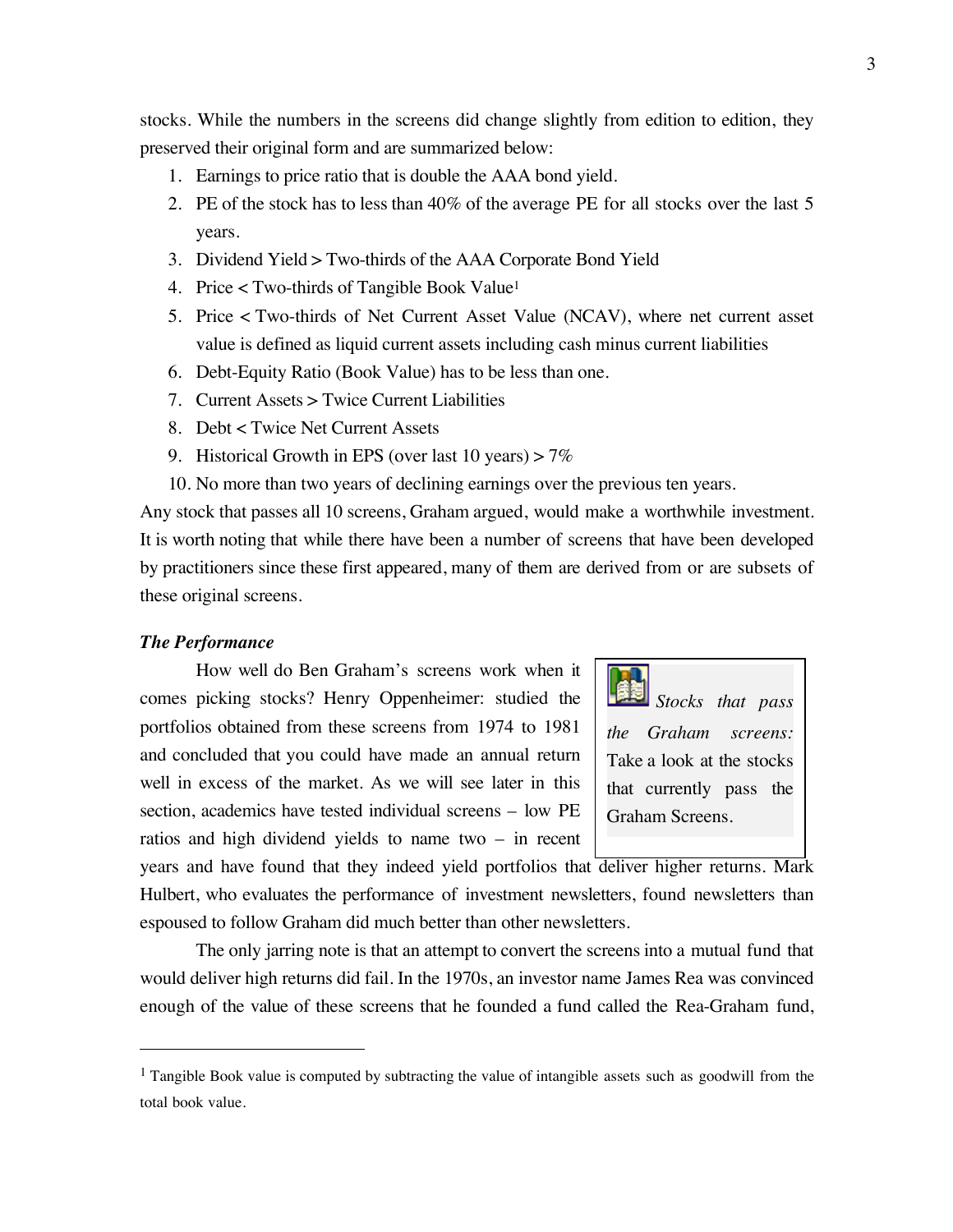which would invest in stocks based upon the Graham screens. While it had some initial successes, the fund floundered during the 1980s and early 1990s and was ranked in the bottom quartile for performance.

The best support for Graham's views on value investing don't come from academic studies or the Rea-Graham fund but from the success of many of his students at Columbia. While they chose diverse paths, many of them ended up managing money and posting records of extraordinary success. In the section that follows, we will look at the most famous of his students – Warren Buffett.

### *Graham's maxims on investing*

Janet Lowe, in her biography of Ben Graham, notes that while his lectures were based upon practical examples, he had a series of maxims that he emphasized on investing. Since these maxims can be viewed as the equivalent of the ten commandments of value investing, they are worth revisiting.

1. Be an investor, not a speculator. Graham believed that investors bought companies for the long term, but speculators looked for short term profits.

2. Know the asking price. Even the best company can be a poor investment at the wrong (too high) price.

3. Rake the market for bargains. Markets make mistakes.

4. Stay disciplined and buy the formula:

 $E (2g + 8.5) * T$ . Bond rate/Y

where  $E =$  Earnings per share,  $g =$  Expected growth rate in earnings, Y is the yield on AAA rated corporate bonds and 8.5 is the appropriate multiple for a firm with no growth. For example consider a stock with \$ 2 in earnings in 2002 and 10% growth rate, when the treasury bond rate was 5% and the AAA bond rate was 6%. The formula would have yielded the following price:

Price =  $$2.00 (2 (10)+8.5)* (5/6) = $47.5$ 

If the stock traded at less than this price, you would buy the stock.

5. Regard corporate figures with suspicion, advice that carries resonance in the aftermath of recent accounting scandals.

6. Diversify. Don't bet it all on one or a few stocks.

7. When in doubt, stick to quality.

8. Defend your shareholder's rights. This was another issue on which Graham was ahead of his time. He was one of the first advocates of corporate governance.

9. Be patient. This follows directly from the first maxim.

It was Ben Graham who created the figure of Mr. Market which was later much referenced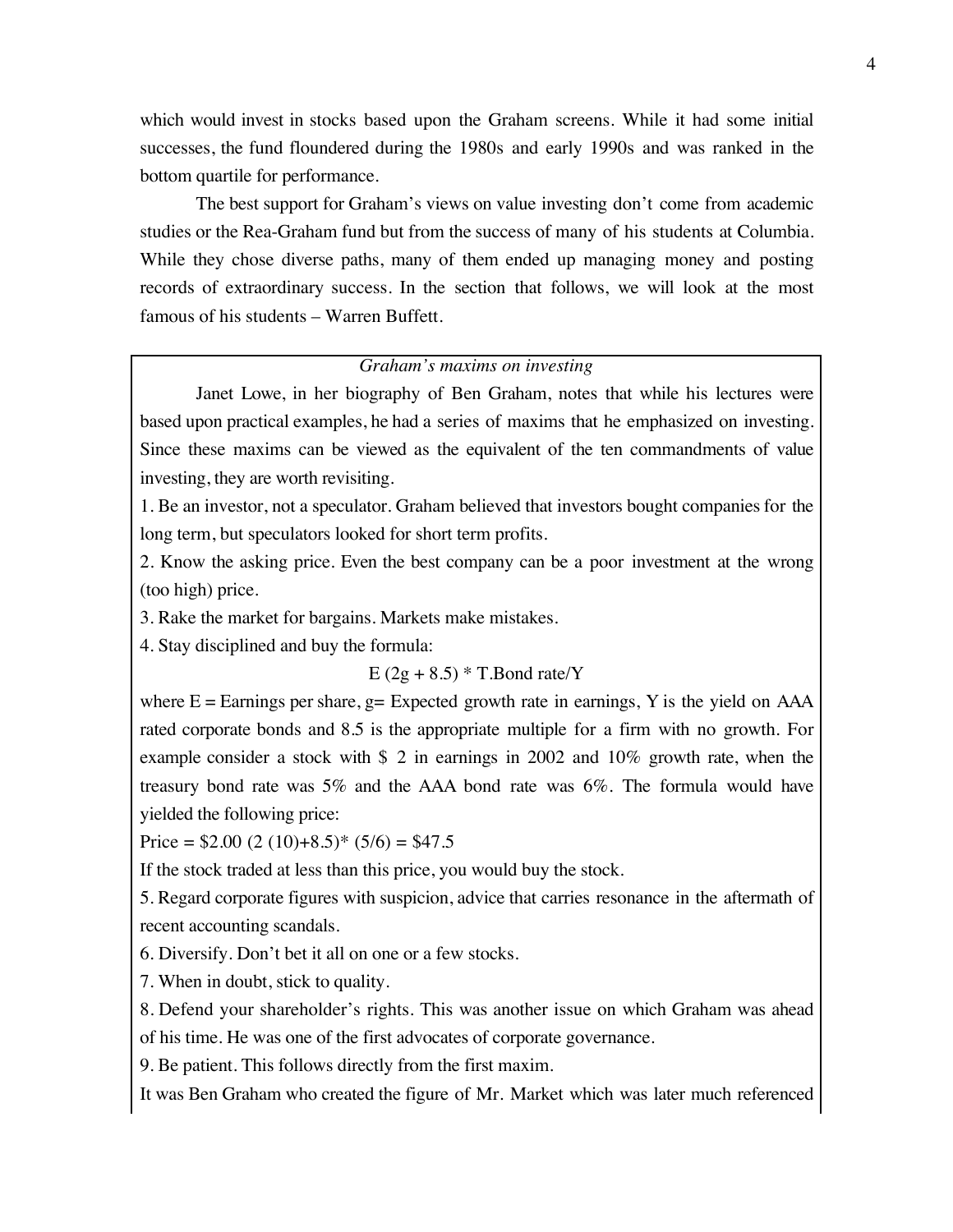by Warren Buffett. As described by Mr. Graham, Mr Market was a manic-depressive who does not mind being ignored, and is there to serve and not to lead you. Investors, he argued, could take advantage of Mr. Market's volatile disposition to make money.

#### **Warren Buffett: Sage from Omaha**

No investor is more lionized or more relentlessly followed than Warren Buffet. The reason for the fascination is not difficult to fathom. He has risen to become one of the wealthiest men in the world with his investment acumen, and the pithy comments on the markets that he makes at stockholder meetings and in annual reports for his companies are widely read. In this section, we will consider briefly Buffett's rise to the top of the investment world, and examine how he got there.

#### *Buffett's History*

How does one become an investment legend? Warren Buffett started a partnership with seven limited partners in 1956, when he was 25, with \$105,000 in funds. He generated a 29% return over the next 13 years, developing his own brand of value investing during the period. One of his most successful investments during the period was an investment in American Express, after the company's stock price tumbled in the early 1960s. Buffett justified the investment by pointing out that the stock was trading at far less than what the American Express generated in cash flows for the company for a couple of years. By 1965, the partnership was at \$26 million and was widely viewed as successful.

The moment that made Buffett's reputation was his disbanding of the partnership in 1969 because he could not find any stocks to buy with his value investing approach. At the time of the disbanding, he said "*On one point, I am clear. I will not abandon a previous approach whose logic I understand, although I might find it difficult to apply, even though it may mean foregoing large and apparently easy profits to embrace an approach which I don't fully understand, have not practiced successfully and which possibly could lead to substantial permanent loss of capital*" The fact that a money manager would actually put his investment philosophy above short term profits, and the drop in stock prices in the years following this action played a large role in creating the Buffett legend.

Buffett then put his share of partnership ((about \$25 million) into Berkshire Hathaway, a textile company whose best days seemed to be in the past. He used Berkshire Hathaway as a vehicle to acquire companies (GEICO in the insurance business and noninsurance companies such as See's candy, Blue Chip Stamps and Buffalo News) and to make investments in other companies (Am Ex, Washington Post, Coca Cola, Disney). His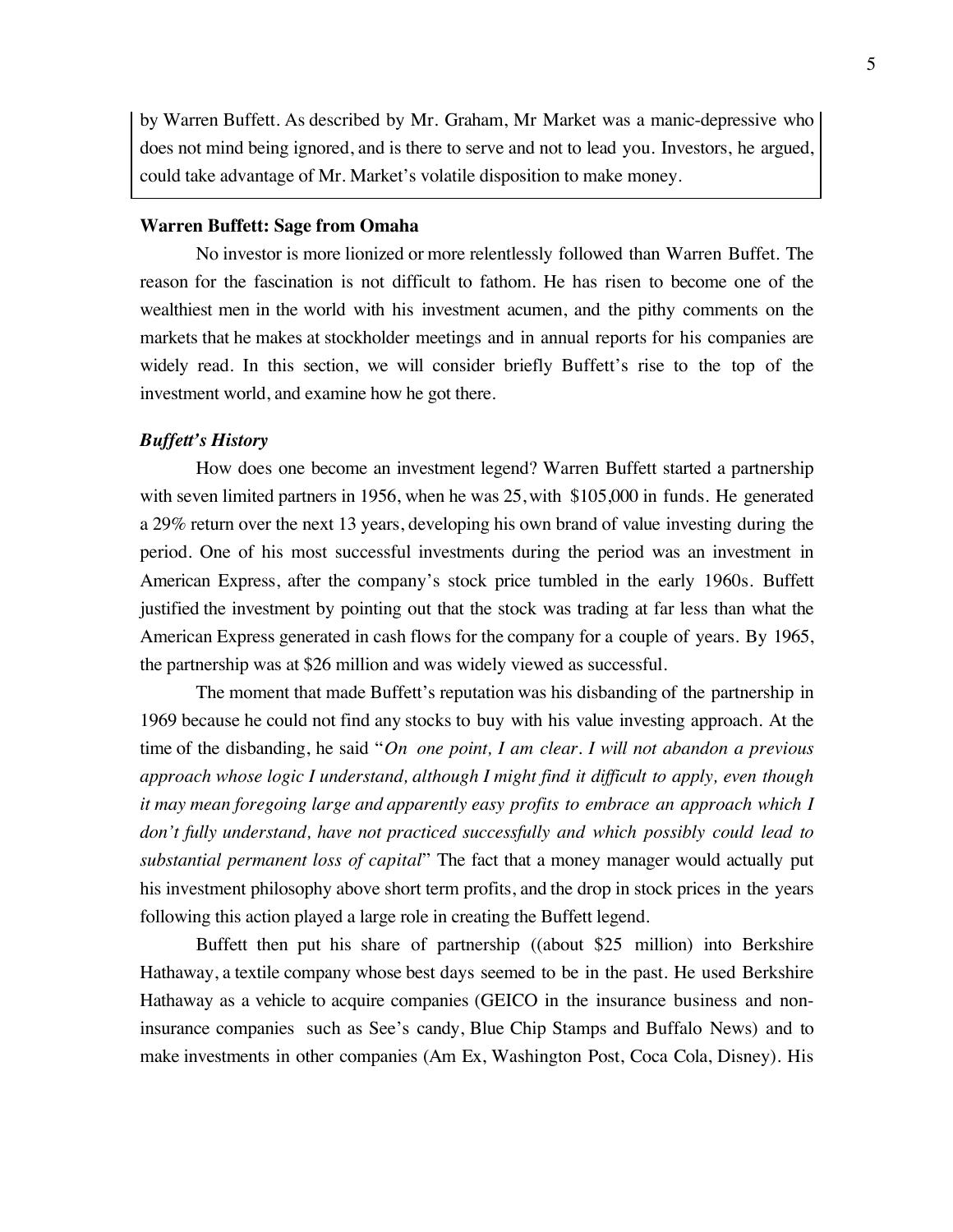golden touch seemed to carry over and Berkshire Hathaway's stock price reflected his success (See figure 8.1 below):



*Figure 8.1: Berkshire Hathaway*

#### *Source: Raw data from Bloomberg*

An investment of \$ 100 in Berkshire Hathaway in December 1988 would have outstripped the S&P 500 four-fold over the next thirteen years.

As CEO of the company, Buffett broke with the established practices of other firms in many ways. He refused to fund the purchase of expensive corporate jets and chose to keep the company in spartan offices in Omaha, Nebraska. He also refused to split the stock as the price went ever higher to the point that relatively few individual investors could afford to buy a round lot in the company. On December 31, 2001, a share of Berkshire Hathaway stock was trading at \$75,600, making it by far the highest priced listed stock in the United States. He insisted on releasing annual reports that were transparent and included his views on investing and the market, stated in terms that could be understood by all investors.

### *Buffett's Tenets*

Roger Lowenstein, in his excellent book on Buffett, suggests that his success can be traced to his adherence to the basic notion that when you buy a stock, you are buying an underlying business and the following tenets:

*Business Tenets*: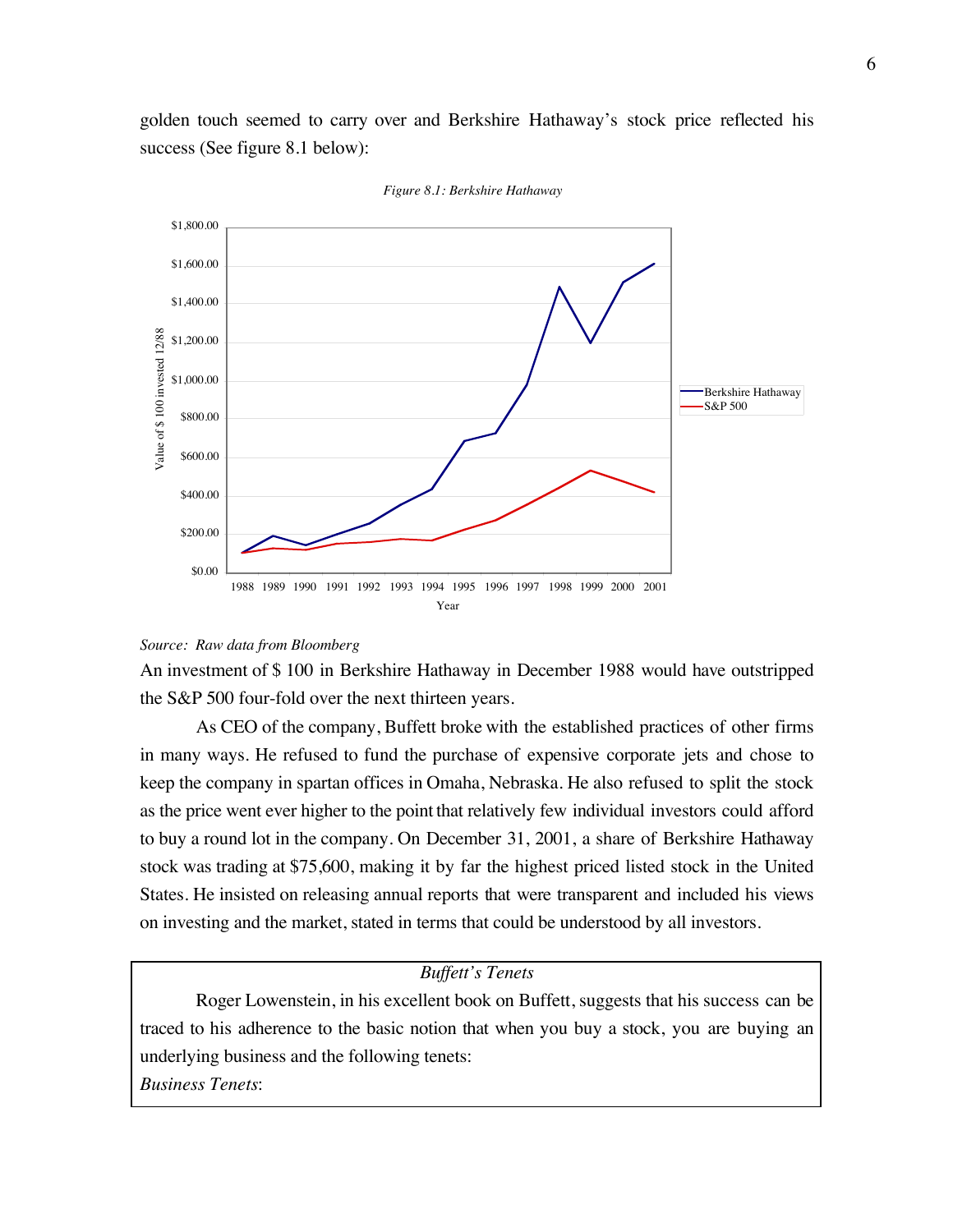- The business the company is in should be simple and understandable. In fact, one of the few critiques of Buffett was his refusal to buy technology companies, whose business he said was difficult to understand.
- The firm should have a consistent operating history, manifested in operating earnings that are stable and predictable.
- The firm should be in a business with <u>favorable long term prospects</u>. *Management Tenets:*
- The managers of the company should be candid. As evidenced by the way he treated his own stockholders, Buffett put a premium on managers he trusted. Part of the reason he made an investment in Washington Post was the high regard that he had for Katherine Graham, who inherited the paper from her husband.
- The managers of the company should be <u>leaders and not followers</u>. In practical terms, Buffett was looking for companies that mapped out their own long term strategies rather than imitating other firms.

*Financial Tenets:*

The company should have a high return on equity, but rather than base the return one equity on accounting net income, Buffett used a modified version of what he called owner earnings

Owner Earnings = Net income  $+$  Depreciation & Amortization – Capital Expenditures Harking back to chapter 5, where we looked at valuation, note that this is very close to a free cash flow to equity.

• The company should have high and stable profit margins and a history of creating value for its stockholders.

*Market Tenets:*

 $\overline{a}$ 

- In determining value, much has been made of Buffett's use of a riskfree rate to discount cash flows. Since he is known to use conservative estimates of earnings and since the firms he invests in tend to be stable firms, it looks to us like he makes his risk adjustment in the cashflows rather than the discount rate.<sup>2</sup>
- In keeping with Buffett's views of Mr. Market as capricious and moody, even valuable companies can be bought at attractive prices when investors turn away from them.

<sup>&</sup>lt;sup>2</sup> In traditional capital budgeting, this approach is called the certainty equivalent approach, where each expected cash flow is replaced with a lower cash flow, representing its certainty equivalent.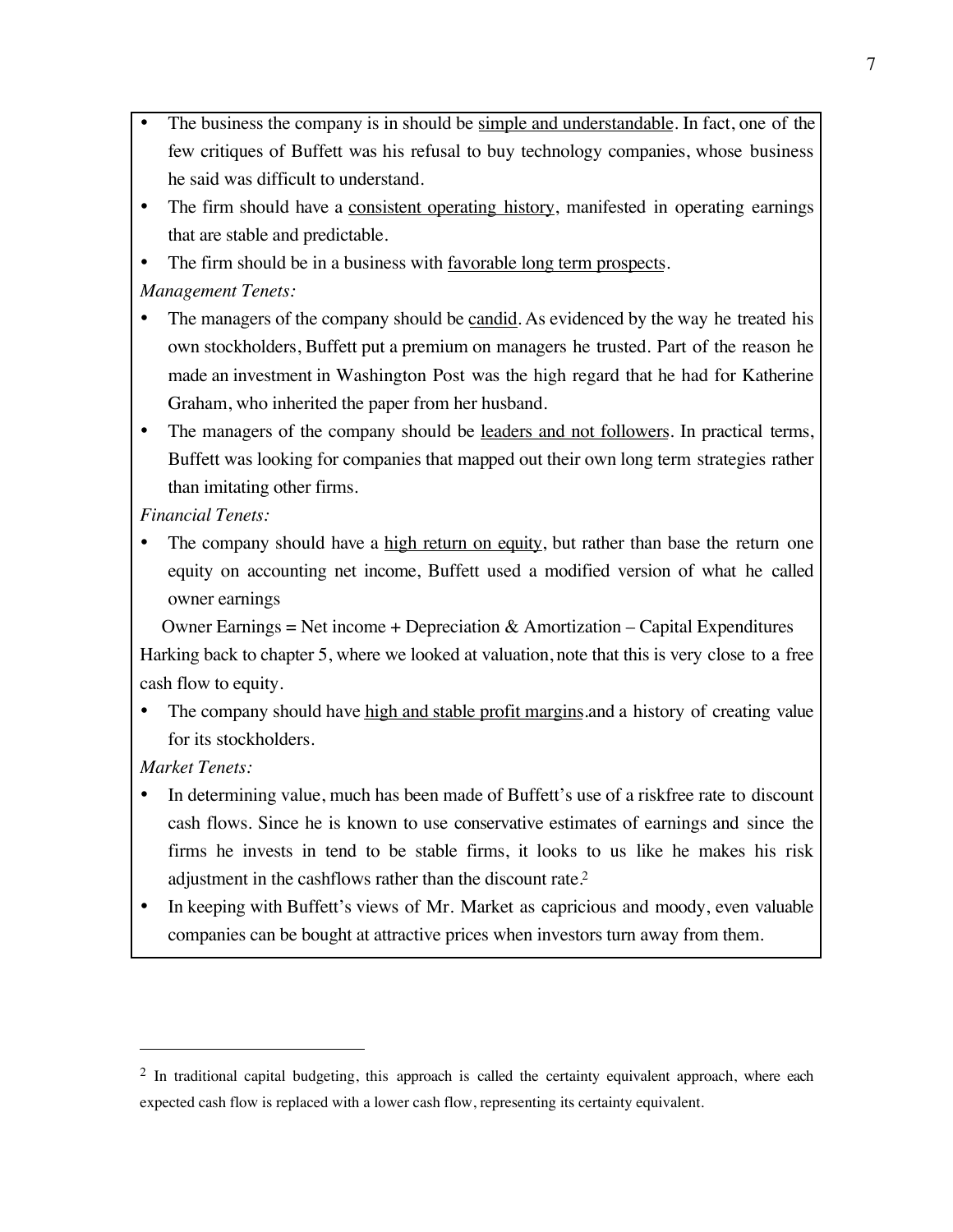### *Assessing Buffett*

It may be presumptuous of us to assess an investor who has acquired mythic status but is Warren Buffett the greatest investor ever? If so, what accounts for his success and can it be replicated? We believe that his reputation is well deserved and that his extended run of success cannot be attributed to luck. While he has had his bad years, he has always bounced back in subsequent years. The secret to his success seems to rest on the long view he brings to companies and his discipline – the unwillingness to change investment philosophies even in the midst of short term failure.

Much has been made about the fact that Buffett was a student of Graham at Columbia University, and their adherence to value investing. Warren Buffett's investment strategy is more complex than Graham's original passive screening approach. Unlike Graham, whose investment strategy was inherently conservative, Buffett's strategy seems to extend across a far more diverse range of companies, from high growth firms like Coca Cola to staid firms such as Blue Chip Stamps. While they both may use screens to find stocks, the key difference, as we see it, between the two men is that Graham strictly adhered to quantitative screens whereas Buffett has been more willing to consider qualitative screens. For instance, he has always put a significant weight on both the credibility and competence of top managers when investing in a company.

In more recent years, he has had to struggle with two by-products of his success. His record of picking winners has attracted a crowd of imitators who follow his every move and buy everything be buys, making it difficult for him to accumulate large positions at attractive prices. At the same time the larger funds at his disposal imply that he is investing far more than he did two or three decades ago in each of the companies that he takes a position in, which makes it more difficult for him to be a passive investor. It should come as no surprise, therefore, that he is a much more activist investor than he used to be, serving on boards of the Washington Post and other companies and even operating as interim chairman of Salomon Brothers during the early 1990s.

#### *Be like Buffett?*

Warren Buffett's approach to investing has been examined in detail and it is not a complicated one. Given his track record, you would expect a large number of imitators. Why, then, do we not see other investors, using his approach, replicate his success? There are three reasons:

Markets have changed since Buffett started his first partnership. His greatest successes did occur in the 1960s and the 1970s, when relatively few investors had access to information about the market and institutional money management was not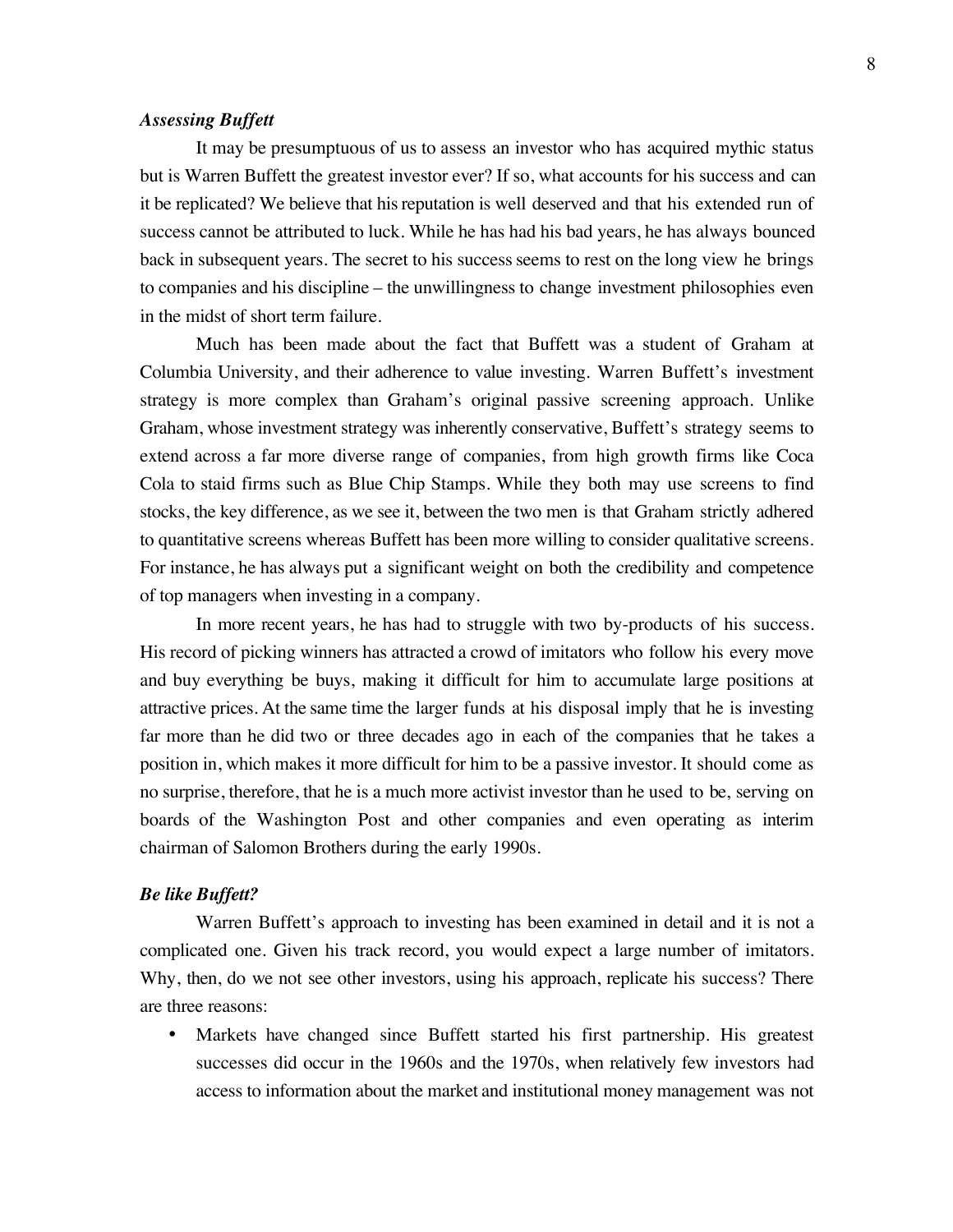dominant. Even Warren Buffett would have difficulty replicating his success in today's market, where information on companies is widely available and dozens of money managers claim to be looking for bargains in value stocks.

- In recent years, Buffett has adopted a more activist investment style and has succeeded with it. To succeed with this style as an investor, though, you would need substantial resources and have the credibility that comes with investment success. There are few investors, even among successful money managers, who can claim this combination.
- The third ingredient of Buffett's success has been patience. As he has pointed out, he does not buy stocks for the short term but businesses for the long term. He has often been willing to hold stocks that he believes to be under valued through disappointing years. In those same years, he has faced no pressure from impatient investors, since stockholders in Berkshire Hathaway have such high regard for him. Many money managers who claim to have the same long time horizon that Buffett have come under pressure from investors wanting quick results.

In short, it is easy to see what Warren Buffett did right over the last half century but it will be very difficult for an investor to replicate that success. In the sections that follow, we will examine both the original value investing approach that brought him success in the early part of his investing life and the more activist value investing that has brought him success in recent years.

#### **Value Screens**

The Graham approach to value investing is a screening approach, where investors adhere to strict screens (like the ones described earlier in the chapter) and pick stocks that pass those screens. Since the data needed to screen stocks is widely available today, the key to success with this strategy seems to be picking the right screens. In this section, we will consider a number of screens used to pick value stocks and the efficacy of these screens.

#### *Book Value Multiples*

The book value of equity measures what accountants consider to be the value of equity in a company. The market value of equity is what investors attach as a value to the same equity. Investors have used the relationship between price and book value in a number of investment strategies, ranging from the simple to the sophisticated. In this section, we will begin by looking at a number of these strategies and the empirical evidence on their success.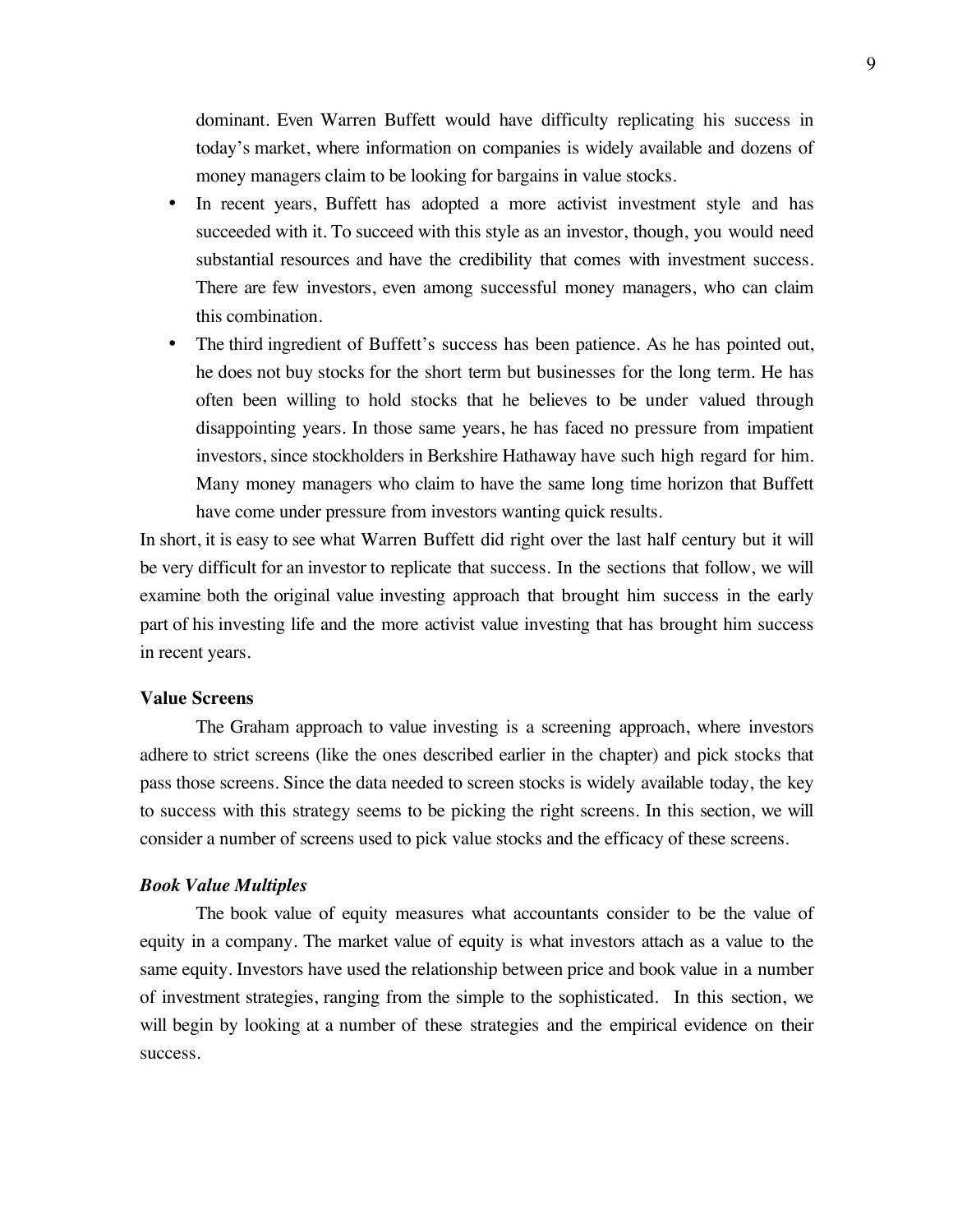#### *Buy low price to book value companies*

Some investors argue that stocks that trade at low price-book value ratios are under valued and there are several studies that seem to back this strategy. Rosenberg, Reid and Lanstein looked at stock returns in the United States between 1973 and 1984 found that the strategy of picking stocks with high book/price ratios (low price-book values) would have yielded an excess return of about 4.5% a year. In another study of stock returns between 1963 and 19903, firms were classified on the basis of book-to-price ratios into twelve portfolios, and firms in the lowest book-to-price (higher P/BV) class earned an average annual return of 3.7% a year , while firms in the highest book-to-price (lowest P/BV) class earned an average annual return of 24.31% for the 1963-90 period. We updated these studies to consider how well a strategy of buying low price to book value stocks would have done from 1991 to 2001 and compared these returns to returns in earlier time periods. The results are summarized in figure 8.2.





Source: Raw data from French

 $\overline{a}$ 

 $3$  This study was done by Fama and French in 1992, in the course of an examination of the effectiveness of different risk and return models in finance. They found that price to book explained more of the variation across stock returns than any other fundamental variable, including market capitalization.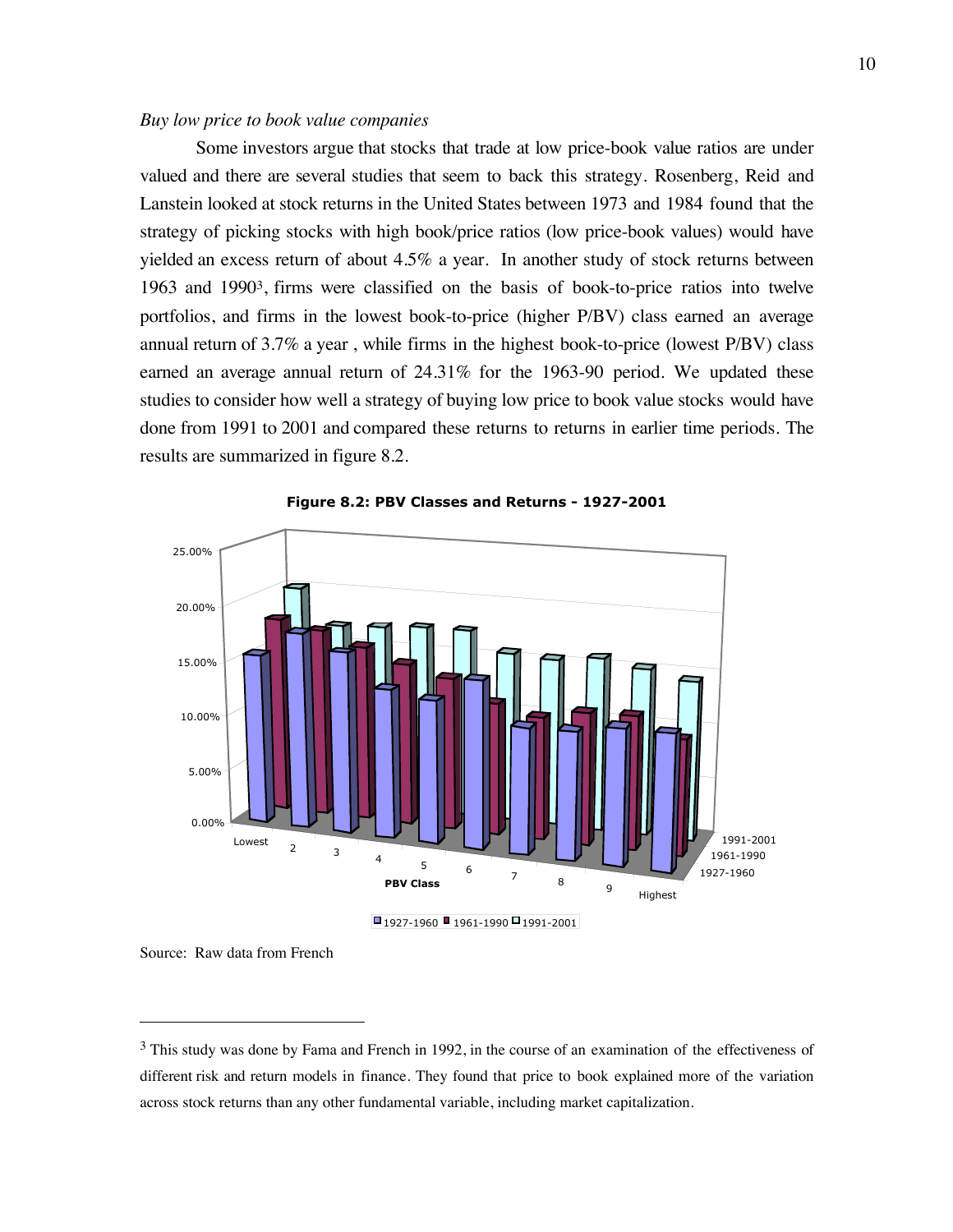The lowest price to book value stocks continued to earn higher annual returns than the high price to book value stocks during the 1990s.

These findings are not unique to the United States. A 1991 study found that the book-to-market ratio had a strong role in explaining the cross-section of average returns on Japanese stocks4. Another study extended the analysis of price-book value ratios across other international markets, and found that stocks with low price-book value ratios earned excess returns in every market that analyzed, between 1981 and 19925. The annualized estimates of the return differential earned by stocks with low price-book value ratios, over the market index, were as follows in each of the markets studied:

| Country     | Added Return to low P/BV portfolio |
|-------------|------------------------------------|
| France      | 3.26%                              |
| Germany     | 1.39%                              |
| Switzerland | 1.17%                              |
| U.K         | $1.09\%$                           |
| Japan       | 3.43%                              |
| U.S.        | 1.06%                              |
| Europe      | 1.30%                              |
| Global      | 1.88%                              |

Thus, a strategy of buying low price to book value stocks seems to hold out much promise. Why don't more investors use it then, you might ask? We will consider some of the possible problems with this strategy in the next section and screens that can be added on to remove these problems.

*Stocks with lowest price to book ratios*: Take a look at the 50 stocks with the lowest price to book value ratios in the U.S.

#### *What can go wrong?*

 $\overline{a}$ 

Stocks with low price to book value ratios earn excess returns relative to high price to book stocks, if we use conventional measures of risk and return, such as betas. But, as noted in earlier chapters, these conventional measures of risk are imperfect and incomplete. Low price-book value ratios may operate as a measure of risk, since firms with prices well below book value are more likely to be in financial trouble and go out of business. Investors

<sup>4</sup> Chan, Hamao and Lakonishok (1991) did this study and concluded that low price to book value stocks inJ Japan earned a considerable premum over high price to book value stocks.

 $5$  Capaul, Rowley and Sharpe (1993) did this study on international markets.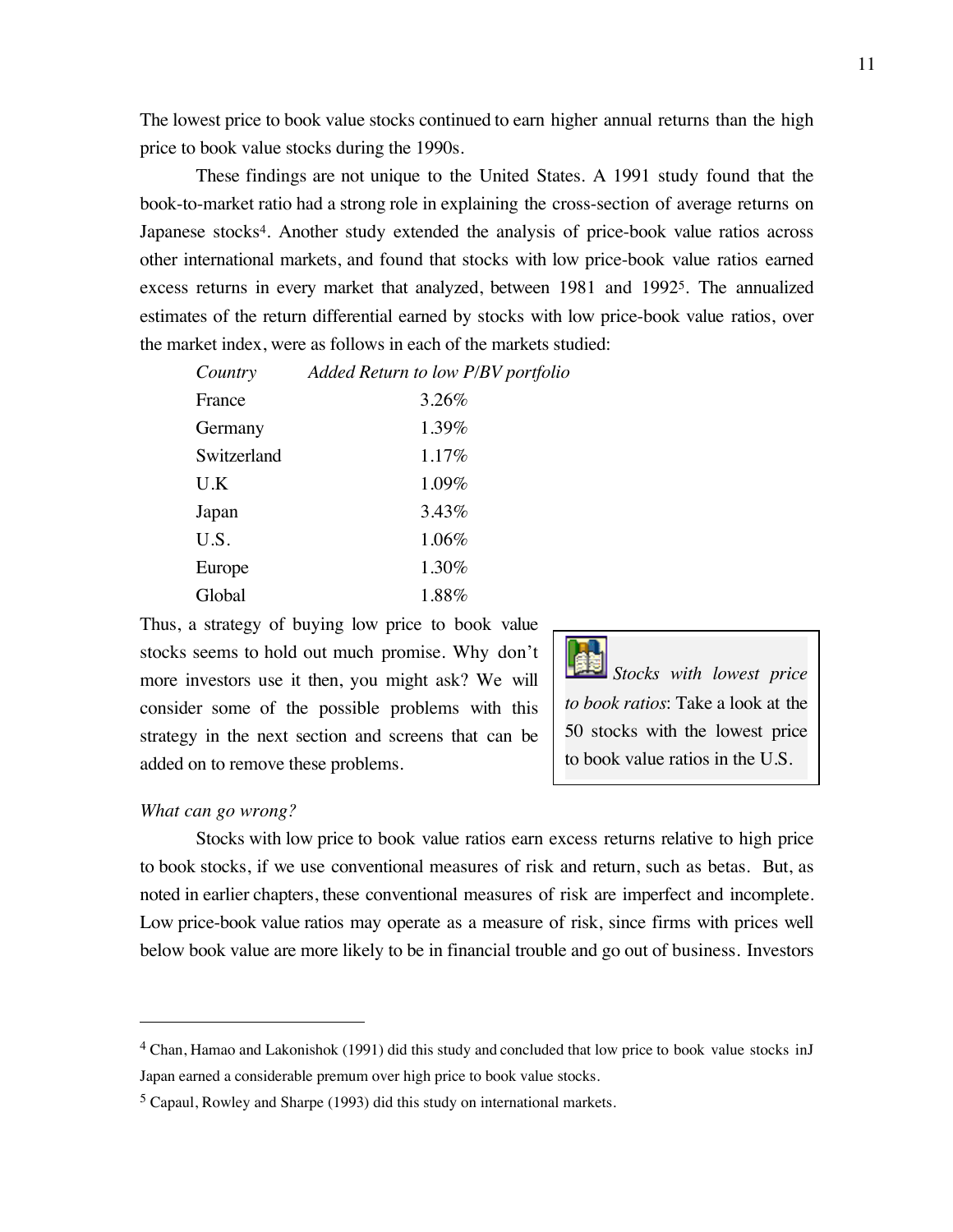therefore have to evaluate whether the additional returns made by such firms justifies the additional risk taken on by investing in them.

The other limitation of a strategy of buying low price to book value stocks is that the low book value multiples may be well deserved if companies earn and are expected to continue earning low returns on equity. In fact, we considered the relationship between price to book value ratios and returns on equity in chapter 5. For a stable growth firm, for instance, the price to book value ratio can be written as follows:

$$
Price/Book = \frac{(Return on Equity - Expected Growth Rate)}{(Return on Equity - Cost of Equity)}
$$

Stocks with low returns on equity should trade a low price to book value ratios. In fact, a firm that is expected to earn a return on equity that is less than its cost of equity in the long term should trade at a discount on book value. In summary, then, as an investor you would want stocks with low price to book ratios that also had reasonable (if not high) returns on equity and limited exposure to risk.

# *Composite Screens*

If low price to book value ratios may yield riskier stocks than average or stocks that have lower returns on equity, a more discerning strategy would require us to find

mismatches – stocks with low price to book ratios, low default risk and high returns on equity. If we used debt ratios as a proxy for default risk and the accounting return on equity in the last year as the proxy for the returns that will be earned on equity in the future, we would expect companies with low price to book value ratios, low default risk and high return on equity to be under valued. This proposition was partially tested by screening all NYSE

*Stocks with low price to book and high returns on equity:* Take a look at the stocks that are in the bottom quartile for price to book and the top for ROE.

stocks from 1981 to 1990, on the basis of price-book value ratios and returns on equity at the end of each year and creating two portfolios - an 'undervalued' portfolio with low pricebook value ratios (in bottom quartile of all stocks) and high returns on equity (in top quartile of all stocks) and an overvalued portfolio with high price-book value ratios (in top quartile of all stocks) and low returns on equity (in bottom quartile of all stocks)- each year, and then estimating excess returns on each portfolio in the following year. Table 8.1 summarizes returns on these two portfolios for each year from 1982 to 1991.

*Table 8.1: Returns on Mismatched Portfolios: Price to Book and ROE*

| Year | Undervalued Portfolio   Overvalued Portfolio | S & P 500 |
|------|----------------------------------------------|-----------|
|------|----------------------------------------------|-----------|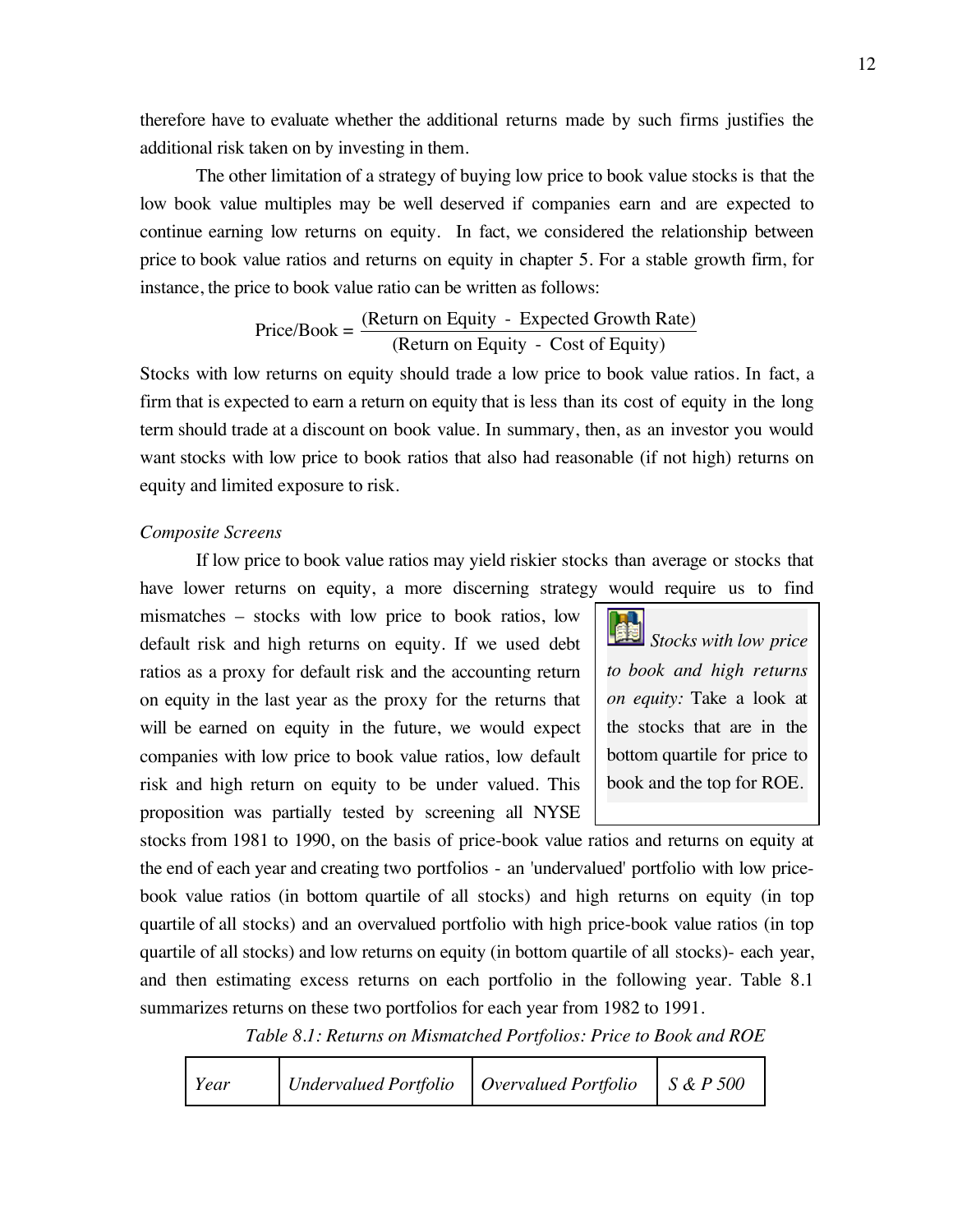| 1982    | 37.64%     | 14.64%     | 40.35%    |
|---------|------------|------------|-----------|
| 1983    | 34.89%     | $3.07\%$   | $0.68\%$  |
| 1984    | 20.52%     | $-28.82\%$ | 15.43%    |
| 1985    | 46.55%     | 30.22%     | 30.97%    |
| 1986    | $33.61\%$  | $0.60\%$   | 24.44%    |
| 1987    | $-8.80\%$  | $-0.56%$   | $-2.69\%$ |
| 1988    | 23.52%     | 7.21%      | 9.67%     |
| 1989    | 37.50%     | 16.55%     | 18.11%    |
| 1990    | $-26.71\%$ | $-10.98\%$ | $6.18\%$  |
| 1991    | 74.22%     | 28.76%     | 31.74%    |
| 1982-91 | 25.60%     | 10.61%     | 17.49%    |

The undervalued portfolios significantly outperformed the overvalued portfolios in eight out of ten years, earning an average of 14.99% more per year between 1982 and 1991, and also had an average return significantly higher than the S&P 500. While we did not adjust for default risk in this test, you could easily add it as a third variable in the screening process.

## *Market Value to Replacement Cost – Tobin's Q*

Tobin's Q provides an alternative to the price-book value ratio, by relating the market value of the firm to the replacement value of the assets in place. When inflation has pushed up the price of the assets, or where technology has reduced the price of the assets, this measure may provide a better measure of undervaluation.

Tobin's Q = Market value of assets / Replacement Value of Assets in place While this measure has some advantages in theory, it does have practical problems. The first is that the replacement value of some assets may be difficult to estimate, largely because they are so specific to each firm. The second is that, even where replacement values are available, substantially more information is needed to construct this measure than the traditional price-book value ratio. In practice, analysts often use short cuts to arrive at Tobin's Q, using book value of assets as a proxy for replacement value. In these cases, the only distinction between this measure and the price/book value ratio is that this ratio is stated in terms of the entire firm (rather than just the equity).

The value obtained from Tobin's Q is determined by two variables - the market value of the firm and the replacement cost of assets in place. In inflationary times, where the cost of replacing assets increases significantly, Tobin's Q will generally be lower than the unadjusted price-book value ratio. Conversely, if the cost of replacing assets declines much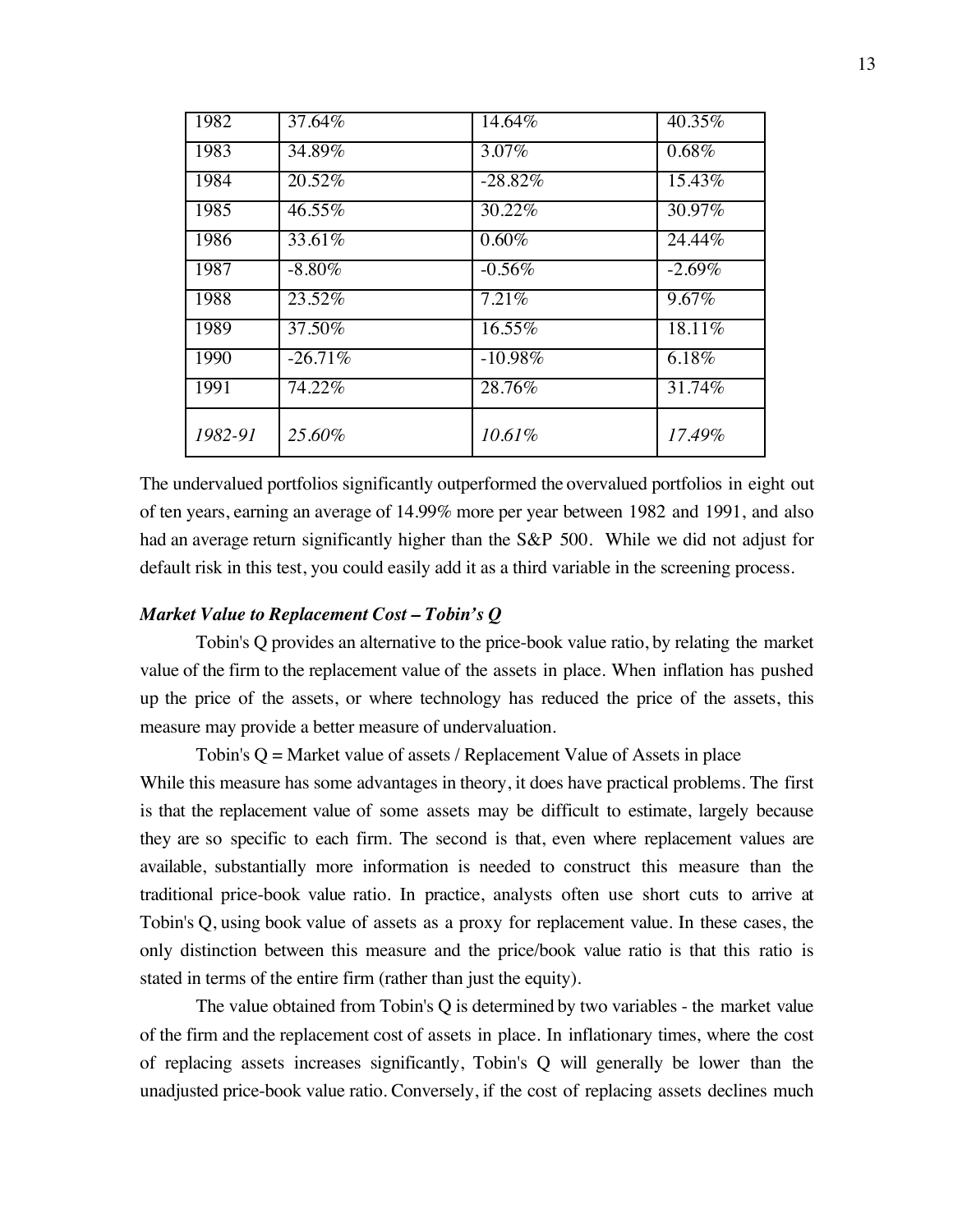faster than the book value (computers might be a good example), Tobin's Q will generally be higher than the unadjusted price-book value ratio.

Many studies, in recent years, have suggested that a low Tobin's Q is indicative of an undervalued or a poorly managed firm, which is more likely to be taken over. One study concludes that firms with low Tobin's Q are more likely to be taken over for purposes of restructuring and increasing value.<sup>6</sup> They also find that shareholders of high q bidders gain significantly more from successful tender offers than shareholders of low q bidders.

### *Earnings Multiples*

 $\overline{a}$ 

Investors have long argued that stocks with low price earnings ratios are more likely to be undervalued and earn excess returns. In fact, it was the first of Ben Graham's ten screens for undervalued stocks. In this section, we will examine whether it stands up to the promises made by its proponents.

#### *Empirical Evidence on Low PE Stocks*

Studies that have looked at the relationship between PE ratios and excess returns have consistently found that stocks with low PE ratios earn significantly higher returns than stocks with high PE ratios over long time horizons. Figure 8.3 summarizes annual returns by PE ratio classes for stocks from 1952 to 2001. The classes were created based



*Stocks with highest low PE ratios*: Take a look at the 50 stocks with the lowest PE ratios in the U.S.

upon PE ratios at the beginning of each year and returns were measured during the course of the year.

 $6$  Lang, Stulz and Walkling (1989) looked at the relationship between Tobin's Q and acquisitions.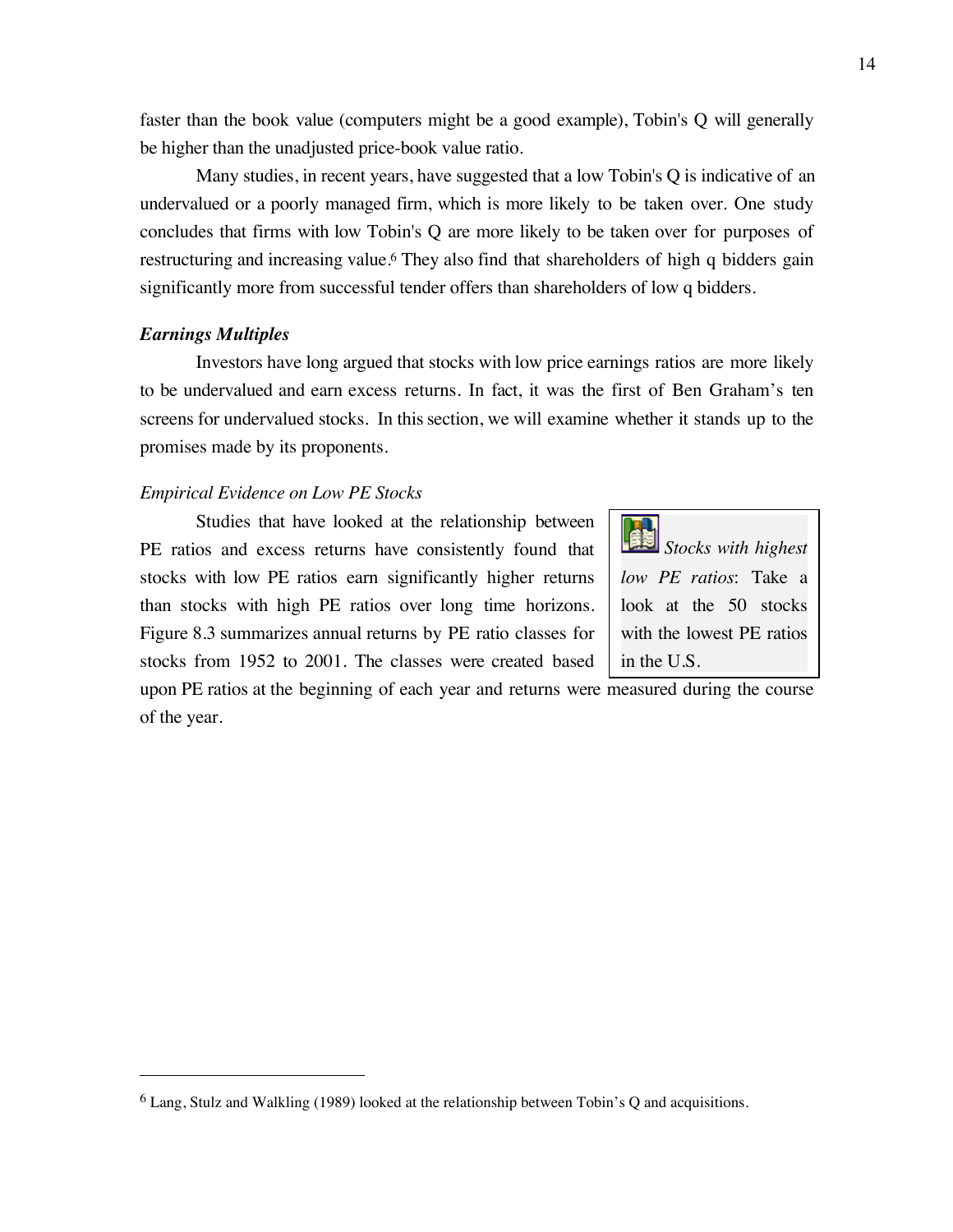

*Figure 8.3: Returns on PE Ratio Classes - 1952 - 2001*

Source: Raw data from French

Firms in the lowest PE ratio class earned 10% more each year than the stocks in the highest PE class between 1952 and 1971, about 9% more each year between 1971 and 1990 and about 12% more each year between 1991 and 2001.

The excess returns earned by low PE ratio stocks also persist in other international markets. Table 8.2 summarizes the results of studies looking at this phenomenon in markets outside the United States.

| Country     | Annual Premium earned by lowest P/E Stocks (bottom quintile) |
|-------------|--------------------------------------------------------------|
| Australia   | 3.03%                                                        |
| France      | $6.40\%$                                                     |
| Germany     | 1.06%                                                        |
| Hong Kong   | $6.60\%$                                                     |
| Italy       | 14.16%                                                       |
| Japan       | 7.30%                                                        |
| Switzerland | 9.02%                                                        |
| U.K.        | 2.40%                                                        |

*Table 8.2: Excess Returns on Low P/E Ratio Stocks by Country: 1989-1994*

*Annual premium*: Premium earned over an index of equally weighted stocks in that market between January 1, 1989 and December 31, 1994. These numbers were obtained from a Merrill Lynch Survey of Proprietary Indices.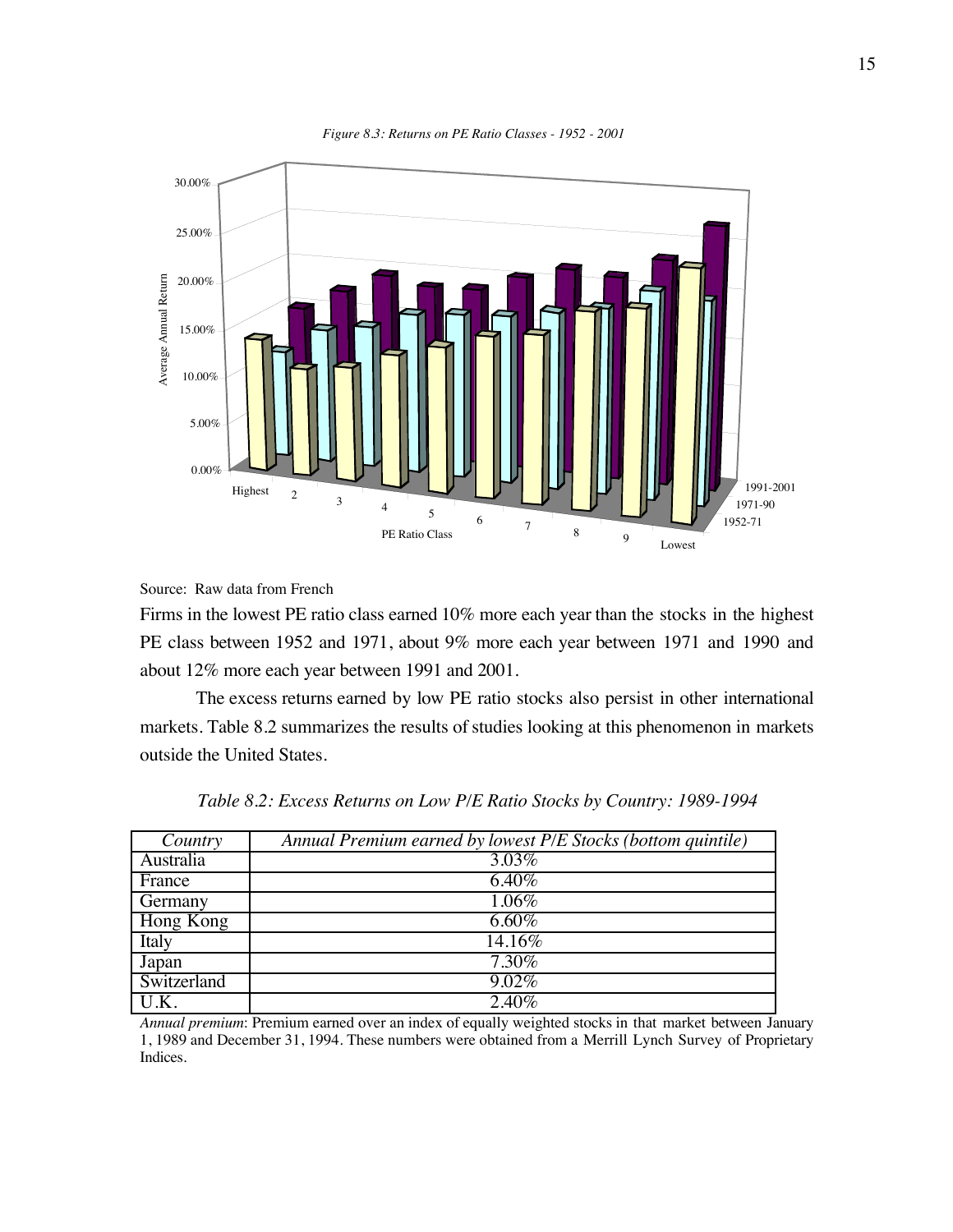Thus, the results seem to hold up as we go across time and markets, notwithstanding the fact the findings have been widely disseminated for more than 20 years.

#### *What can go wrong?*

Given the types of returns that low PE ratio stocks earn, should we rush out and buy such stocks? While such a portfolio may include a number of under valued companies, it may also contain other less desirable companies.

*a. Companies with high-risk earnings*: The excess returns earned by low price earnings ratio stocks can be explained using a variation of the argument used for small stocks, i.e., that the risk of low PE ratios stocks is understated in the CAPM. It is entirely possible that a portfolio of low PE stocks will include stocks where there is a great deal of uncertainty about future operating earnings. A related explanation, especially in the aftermath of the accounting scandals of recent years, is that accounting earnings is susceptible to manipulation. If earnings are high not because of a firm's operating efficiency but because of one-time items such as gains from divestiture or questionable items such as income from pension funds, you may discount these earnings more (leading to a lower PE ratio).

*b. Tax Costs*: A second possible explanation that can be given for this phenomenon, which is consistent with an efficient market, is that low PE ratio stocks generally have large dividend yields, which would have created a larger tax burden for investors since dividends were taxed at higher rates during much of this period.

*c. Low Growth*: A third possibility is that the price earnings ratio is low because the market expects future growth in earnings to be low or even negative. Many low PE ratio companies are in mature businesses where the potential for growth is minimal. As an investor, therefore, you have to consider whether the trade off of a lower PE ratio for lower growth works in your favor.

Finally, many of the issues we raised about how accountants measure earnings will also be issues when you use PE ratios. For instance, the fact that research and development is expensed at technology firms rather than capitalized may bias their earnings down (and their PE ratios upwards).

#### *Modified Earnings Multiples*

The price earnings ratio is computed by dividing the current price by the current earnings per share. The latter is both volatile and subject to measurement error. Are there ways in which we can modify the ratio to make it a better tool for investment analysis? There are several variations that have been suggested by analysts: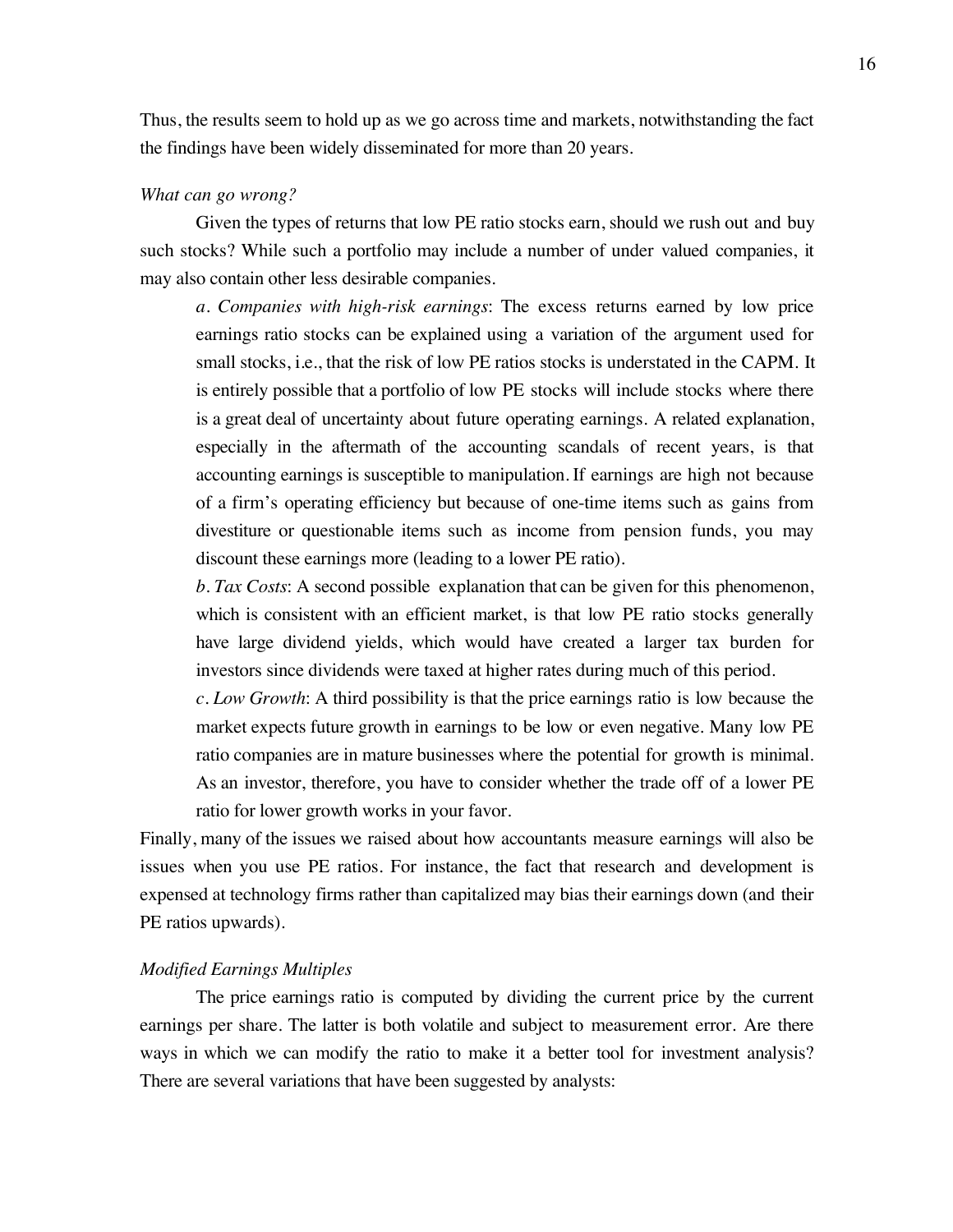- 1. Price to Normalized Earnings: When your primary concern is volatility in earnings, as is often the case with cyclical and commodity companies, you can average earnings across a cycle (an economic cycle for a cyclical firm or a price cycle for a commodity firm) and use it as a measure of normalized earnings. Only firms that have low price to normalized earnings would be considered cheap.
- 2. Price to Adjusted Earnings: When your concern is with accounting standards and measurement issues, you may need to restate earnings to reflect your concerns. For instance, Standard and Poor's recently came up with a measure of operating earnings for companies where they adjust the earnings for the option grants to management and remove earnings from pension funds.
- 3. Price to Cash Earnings: When you have non-cash items (such as depreciation and amortization) significantly affecting measured earnings, you could argue that looking at the price as a multiple of cash earnings may give you a better measure of value. In the simplest form, you add back non-cash charges to earnings -

Price/ Cash Earnings = Price / (Earnings + Depreciation & Amortization)

In its' more complex forms, you adjust for changes in non-cash working capital to convert accrual earnings to cash earnings.

Once you have the modified earnings multiples for firms, you can screen to find the stocks with the lowest multiples of earnings. There are two final tests that you need to run on this list to ensure that your portfolio is not composed of low growth, high-risk companies:

*a. Check for risk*: You may want to introduce a screen for risk, using either market variables (such as standard deviation in stock prices) or accounting variables (such as debt to equity ratios), and only invest in stocks with below-average risk.

*b. Assess growth*: While it would be unrealistic to expect low PE stocks to have high growth, you can still apply minimal screens for growth. For instance, you may want to eliminate firms where earnings have been declining for the last few years (with no end in sight) or are growing at rates lower than their sectors.

# *Enterprise Value to EBITDA Multiples*

The earnings per share of a firm reflect not just the earnings from operations of a firm but all other income as well. Thus, a firm with substantial holdings of cash and marketable securities may generate enough income on these investments to push up earnings. In addition, earnings per share and equity multiples are affected by how much debt a firm has and what its interest expenses are. These concerns, in conjunction with the volatility induced in earnings by non-cash expenses (such as depreciation) and varying tax rates has led some investors to seek a more stable, cash-based measure of pre-debt earnings.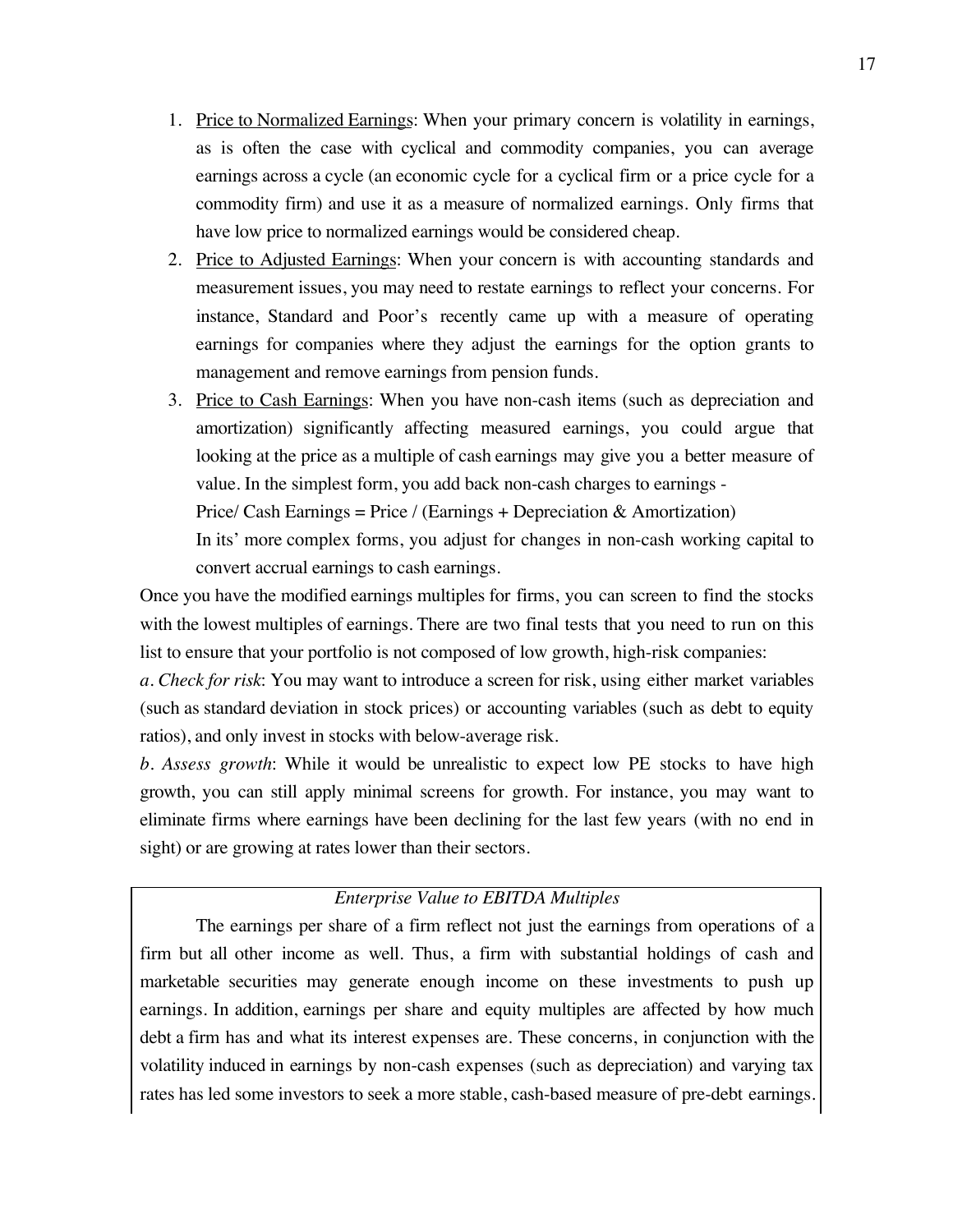One measure that has acquired a following is called the enterprise value to EBITDA multiple, and is defined as follows:

Enterprise Value to EBITDA =

(Market Value of Equity + Market Value of Debt - Cash & Marketable Securities)

Earnings before interest, taxes, depreciation and amortization Why, you might wonder, do we add back debt and subtract out cash? Since EBITDA is before interest expenses, you would be remiss if you did not add back debt. Analysts who look at Price/EBITDA will conclude, for instance, that highly levered firms are cheap. Since we do not count the income from the cash and marketable securities in EBITDA, we net it out of the numerator as well.

The sectors where this multiple makes the most sense tend to be heavy infrastructure businesses – steel, telecommunications and cable are good examples. In these sectors, you can screen for stocks with low enterprise value to EBITDA. As a note of caution, though, in many cases firms that look cheap on an enterprise value to EBITDA basis often have huge reinvestment needs – capital expenditures eat up much of the EBITDA – and poor returns on capital. Thus, we would recommend adding two more screens when you use this multiple – low reinvestment needs and high return on capital.

#### *Revenue Multiples*

As investors have become more wary about trusting accounting earnings, an increasing number have started moving up the income statement looking for numbers that are less susceptible to accounting decisions. Not surprisingly, many have ended up screening for stocks that trade at low multiples of revenues. But how well have revenue multiples worked at picking under valued stocks? In this section, we will begin by looking at that evidence and then consider some of the limitations of this strategy.

#### *Empirical Evidence on Price to Sales Ratios*

There is far less empirical evidence, either for or against, on price to sales ratios than there is on price earnings or price to book value ratios. In one of the few direct tests of the price-sales ratio, Senchack and Martin in 1987 compared the performance of low pricesales ratio portfolios with low price-earnings ratio portfolios, and concluded that the low price-sales ratio portfolio outperformed the market but not the low price-earnings ratio portfolio. They also found that the low price-earnings ratio strategy earned more consistent

returns than a low price-sales ratio strategy, and that a low price-sales ratio strategy was more biased towards picking smaller firms. In 1988, Jacobs and Levy tested the value of



*Stocks with lowest price to sales ratios:* Take a look at the 50 stocks with the lowest

 $\cdot$  if  $\cdot$  if  $\cdot$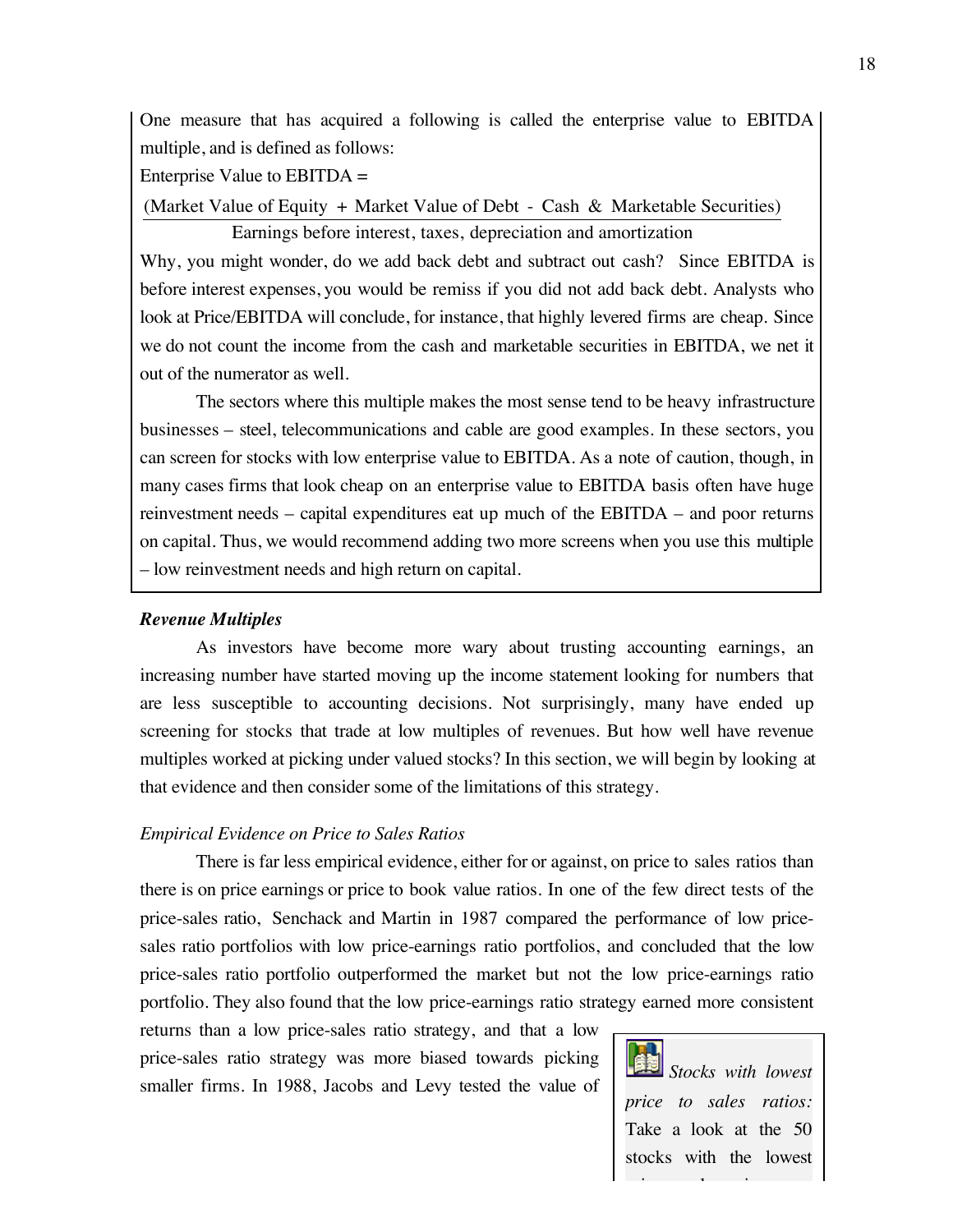low price-sales ratios (standardized by the price-sales ratio of the industries in which the firms operated) as part of a general effort to disentangle the forces influencing equity returns. They concluded that low price-sales ratios, by themselves, yielded an excess return of about 2% a year between 1978 and 1986. Even when other factors were thrown into the analysis7, the price-sales ratios remained a significant factor in explaining excess returns (together with price-earnings ratio and size).

We considered how a portfolio of low price to sales ratios would have done relative to a portfolio of high price to sales ratios from 1991 to 2001. We found that the returns on the low price to sales ratio portfolio were no greater than the returns earned on a high price to sales ratio portfolio over this decade, reflecting the surge of new economy companies that entered the market during the period with huge price to sales ratios.

### *What can go wrong?*

 $\overline{a}$ 

While firms with low price to sales ratios may deliver excess returns over long periods, it should be noted, as with low price to book and price earnings ratios, that there are firms that trade at low price to sales ratios that deserve to trade at those values. In addition to risk being the culprit again – higher risk companies should have lower price to sales ratios – there are other possible explanations.

**RE** *Stocks* with highest *low price to sales and high margins*: Take a look at the stocks that are in the bottom quartile for price to sales and the top quartile for margin.

1. High Leverage: One of the problems with using price to sales ratios is that you are dividing the market value of equity by the revenues of the firm. When a firm has borrowed substantial amounts, it is entirely possible that it's market value will trade at a low multiple of revenues. If you pick stocks with low price to sales ratios, you may very well end up with a portfolio of the most highly levered firms in each sector.

2. Low Margins: Firms that operate in businesses with little pricing power and poor profit margins will trade at low multiples of revenues. The reason is intuitive. Your value ultimately comes not from your capacity to generate revenues but from the earnings that you have on those revenues.

The simplest way to deal with the first problem is to redefine the revenue multiple. If you use enterprise value (which adds debt to the numerator and subtracts out cash) instead of

<sup>7</sup>Jacobs and Levy considered 25 different anomaly measures, based upon past studies, including size, PE, P/BV, earnings momentum measures, relative strength and neglect.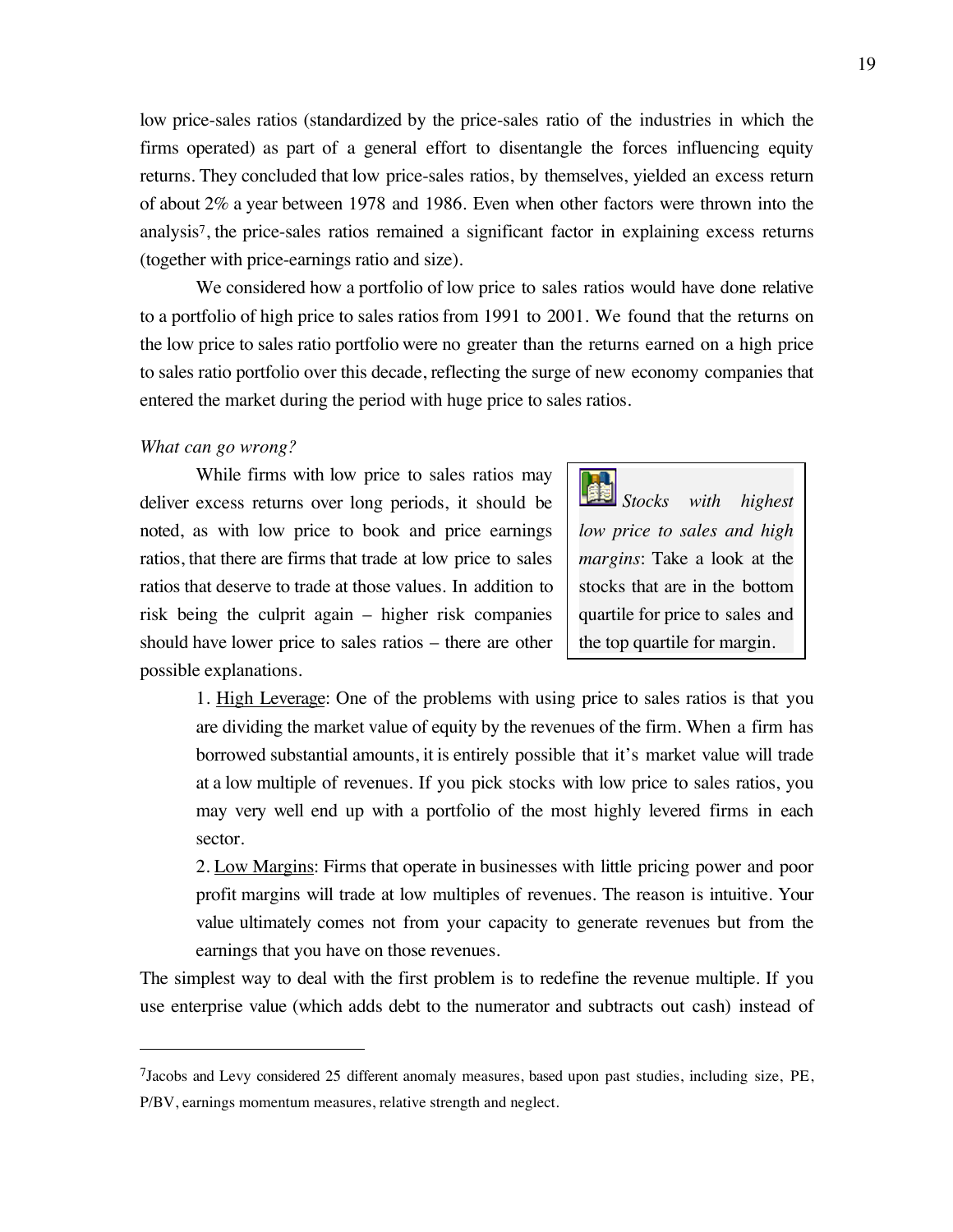market value of equity in the numerator, you will remove the bias towards highly levered firms.

### *Composite Revenue Multiples*

The significance of profit margins in explaining price-sales ratios suggests that screening on the basis of both price-sales ratios and profit margins should be more successful at identifying undervalued securities. To test this proposition, the stocks on the New York Stock Exchange were screened on the basis of price-sales ratios and profit margins to create 'undervalued' portfolios (price-sales ratios in the lowest quartile and profit margins in the highest quartile) and 'overvalued' portfolios (price-sales ratios in the highest quartile and profit margins in the lowest quartile) at the end of each year from 1981 to 1990. The returns on these portfolios in the following year are summarized in the Table 8.3:

| Year    | <b>Undervalued Portfolio</b> | <b>Overvalued Portfolio</b> | S & P 500 |
|---------|------------------------------|-----------------------------|-----------|
| 1982    | 50.34%                       | 17.72%                      | 40.35%    |
| 1983    | 31.04%                       | 6.18%                       | $0.68\%$  |
| 1984    | 12.33%                       | $-25.81\%$                  | 15.43%    |
| 1985    | 53.75%                       | 28.21%                      | 30.97%    |
| 1986    | 27.54%                       | 3.48%                       | 24.44%    |
| 1987    | $-2.28\%$                    | 8.63%                       | $-2.69\%$ |
| 1988    | 24.96%                       | 16.24%                      | $9.67\%$  |
| 1989    | 16.64%                       | 17.00%                      | 18.11%    |
| 1990    | $-30.35\%$                   | $-17.46%$                   | 6.18%     |
| 1991    | 91.20%                       | 55.13%                      | 31.74%    |
| 1982-91 | 23.76%                       | 15.48%                      | 17.49%    |

*Table 8.3: Returns on Mismatched Portfolios – PS and Net Margins*

During the period, the undervalued portfolios outperformed the overvalued portfolios in six out of the ten years, earning an average of 8.28% more per year, and averaged a significantly higher return than the S&P 500.

### *Dividend Yields*

While PE ratios, price to book ratios and price to sales ratios might be the most widely used value screens, there are some investors who view the dividend yield as the only secure measure of returns. Earnings, they argue, are not only illusory but they are out of reach for most investor in stocks since a significant portion may get reinvested. Following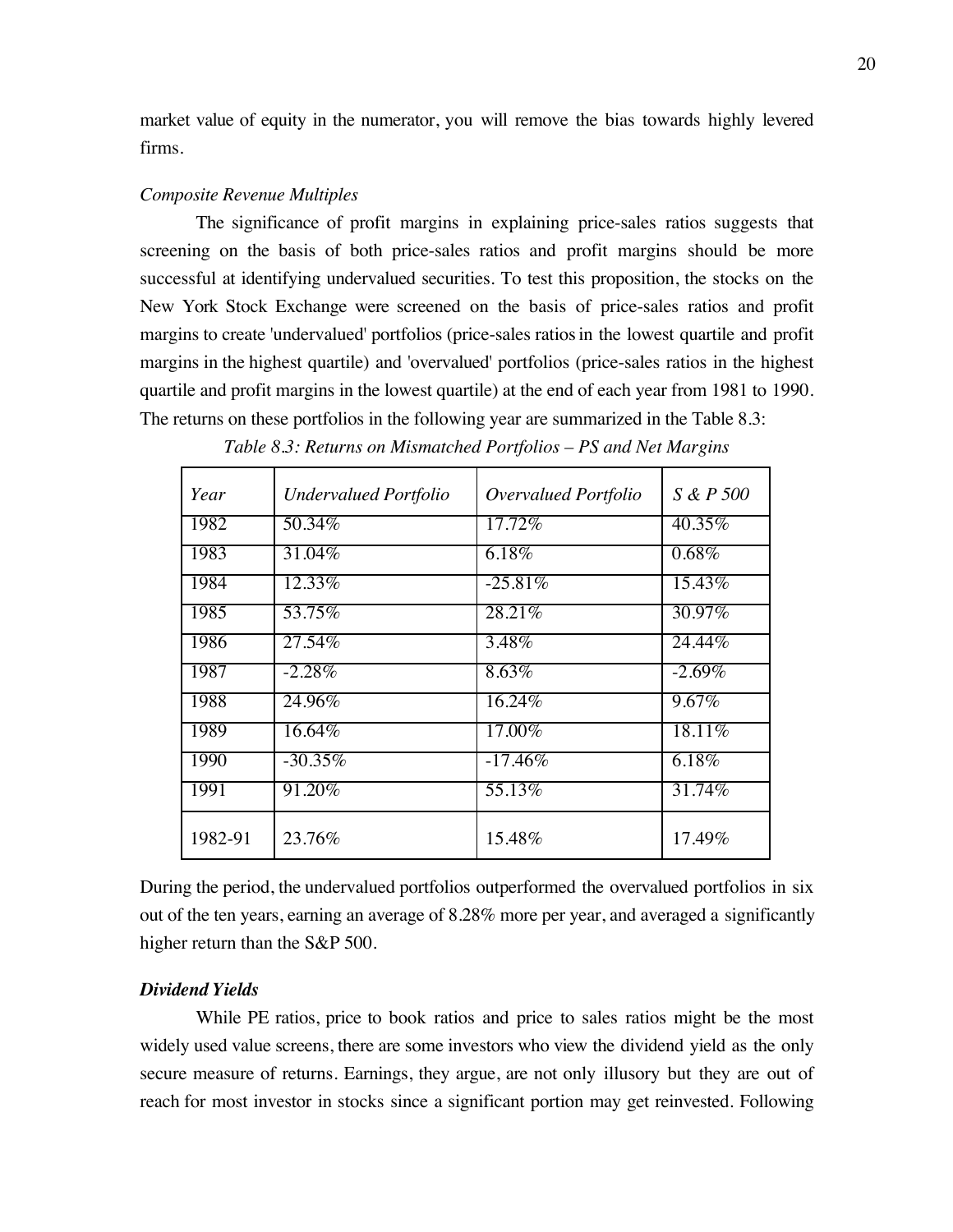up on this logic, stocks with high dividend yields should be better investments that stocks with low dividend yields.

Does this approach yield results? Between 1952 and 2001, for instance, stocks with high dividend yields earned higher annual returns than stocks with low dividend yields, but the relationship is neither as strong or as consistent as the results obtained from the PE ratio or the PBV ratio screens. Figure 8.4 summarizes returns earned by dividend yield class from 1952 to 2001, broken down by sub-periods:





Source: Raw data from French

The highest dividend yield stocks earned higher returns than lower dividend yield stocks in the 1952-71 and the 1991-2001 time periods, but the stocks with the lowest returns are the stocks with average dividends. In the 1971-90 time period, stocks with lower dividend yields outperformed stocks with higher dividend yields.

An extreme version of this portfolio is the strategy of investing in the "Dow Dogs", the ten stocks with the highest dividend yields in the Dow 30. Proponents of this strategy

claim that they generate excess returns from it, but they compare the returns to what you would have made on the Dow 30 and the S&P 500 and do not adequately adjust for risk. A portfolio with only 10 stocks in it is likely to have a substantial amount of firm-specific risk. An study by McQueen, Shields

*Stocks with highest dividend yields*: Take a look at the 50 stocks with the highest dividend yields in the United States,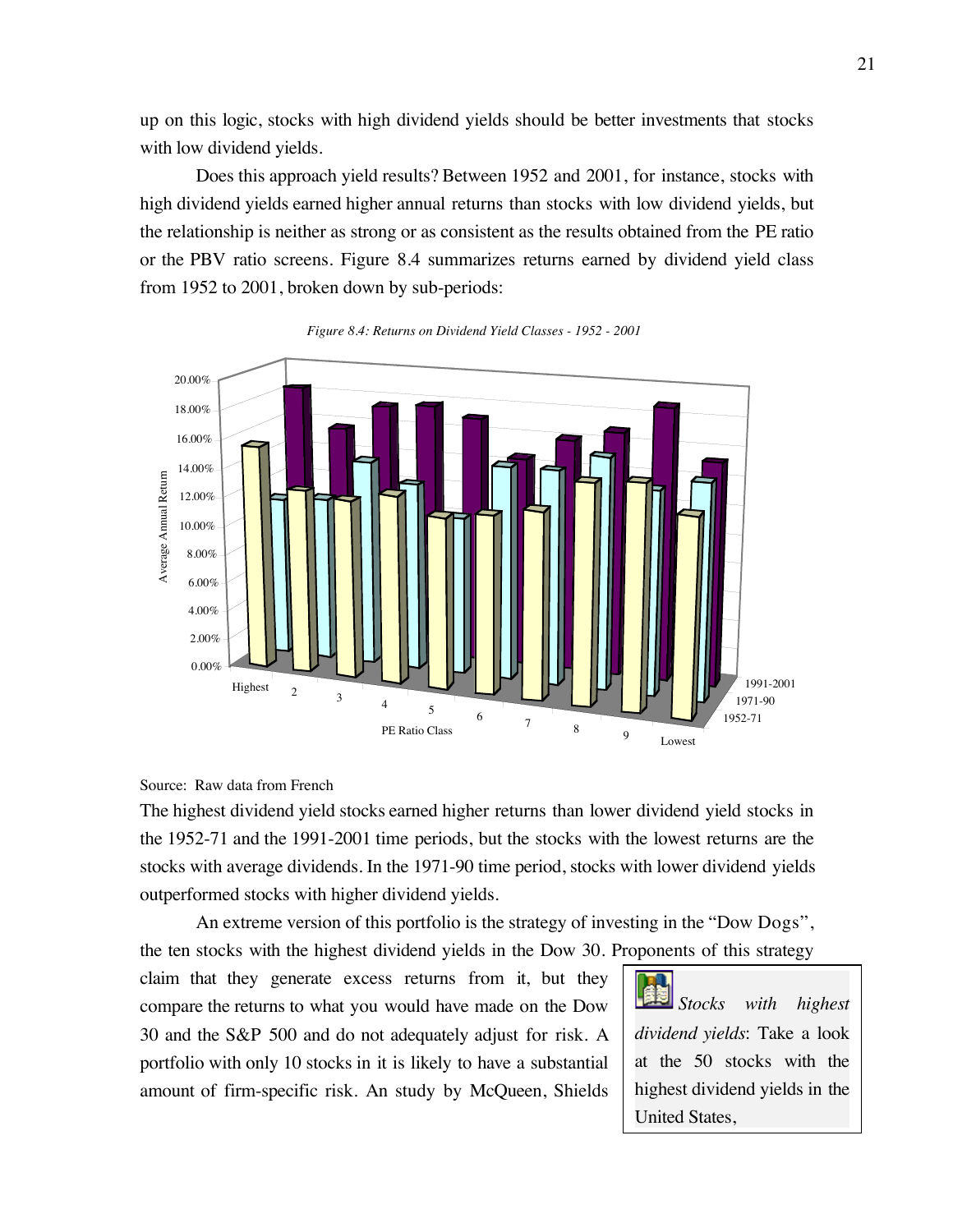and Thorley in 1997 examined this strategy and concluded that while the raw returns from buying the top dividend paying stocks is higher than the rest of the index, adjusting for risk and taxes eliminates all of the excess return. A study by Hirschey in 2000 also indicates that there are no excess returns from this strategy after you adjust for risk.

There are three final considerations in a high-dividend strategy. The first is that you will have a much greater tax cost on this strategy, since dividends are taxed at a higher rate than capital gains. The second is that some stocks with high dividend yields currently may be paying much more in dividends than they can afford. It is only a matter of time, then, before the dividends are cut. The third is that any stock that pays a substantial portion of its earnings as dividends is reinvesting less and can therefore expect to grow at a much lower rate.

### **Determinants of Success**

 $\overline{a}$ 

If all we have to do to earn excess returns is invest in stocks that trade at low multiples of earnings, book value or revenues, shouldn't more investors employ these screens to pick their portfolio? And assuming that they do, should they not beat the market by a healthy amount?

To answer the first question, there are a large number of portfolio managers and individual investors who employ either the screens we have referred to in this section or variants of these screens to pick stocks. Unfortunately, their performance does not seem to match up to the returns that we see earned on the hypothetical portfolios. Why might that be? We can think of several reasons.

- *Time Horizon:* All the studies quoted above look at returns over time horizons of five years or greater. In fact, low price-book value stocks have underperformed high price-book value stocks over shorter time periods. The same can be said about PE ratios and price to sales ratios.
- *Dueling Screens:* If one screen earns you excess returns, three should do even better seems to be the attitude of some investors who proceed to multiply the screens they use. They are assisted in this process by the easy access to both data and screening technology. There are web sites (many of which are free) that allow you to screen stocks (at least in the United States) using multiple criteria.8 The problem, though, is that the use of one screen seems to undercut the effectiveness of others, leading to worse rather than better portfolios.

<sup>8</sup> Stockscreener.com. run by Hoover, is one example. You can screen all listed stocks in the United States using multiple criteria, including all of the criteria discussed in this chapter.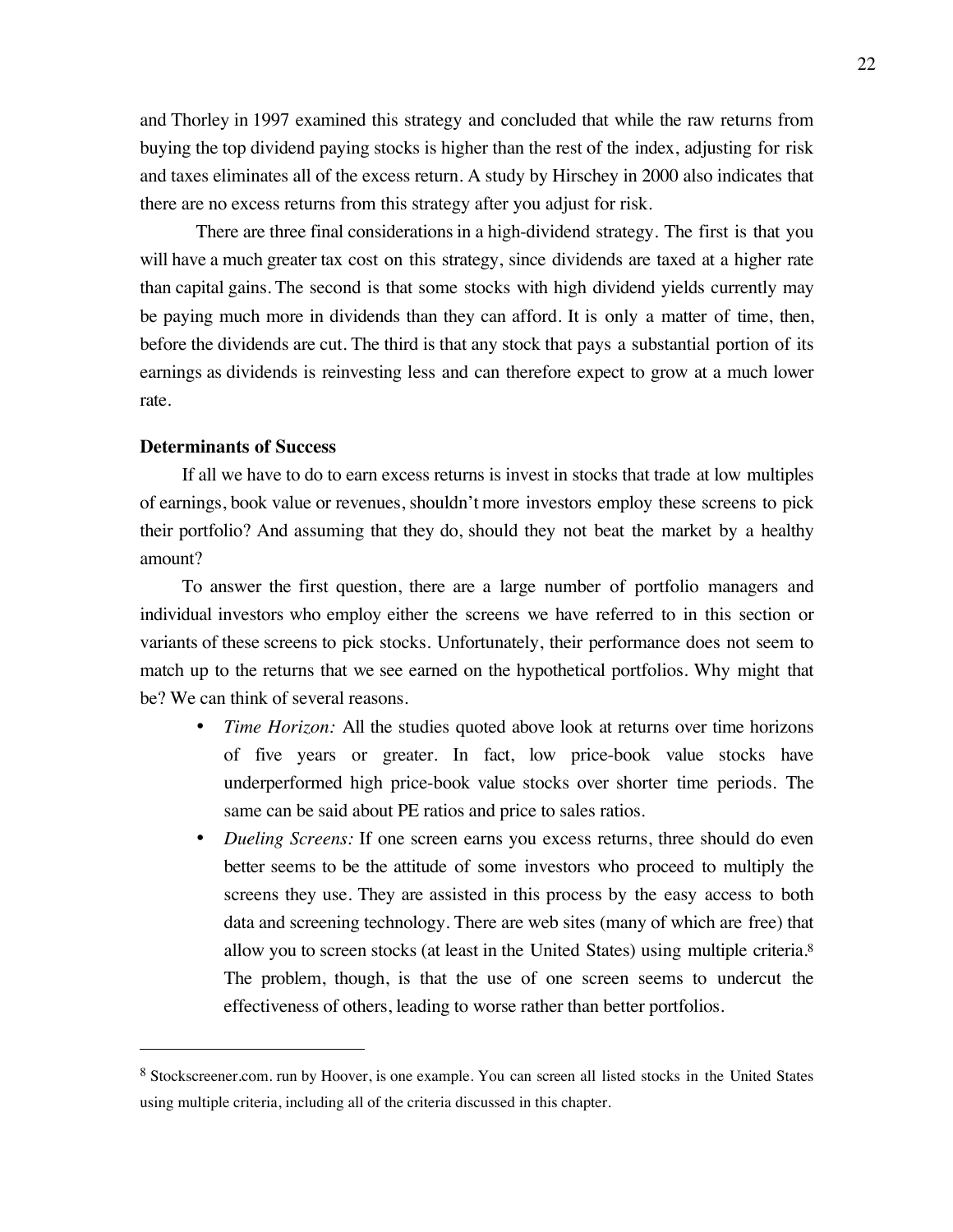- *Absence of Diversification:* In their enthusiasm for screens, investors sometimes forget the first principles of diversification. For instance, it is not uncommon to see stocks from one sector disproportionately represented in portfolios created using screens. A screen from low PE stocks may deliver a portfolio of banks and utilities, whereas a screen of low price to book ratios and high returns on equity may deliver stocks from a sector with high infrastructure investments that has had bad sector-specific news come out about it. In 2001, for instance, many telecom stocks traded at a discount on their book value.
- *Taxes and Transactions costs:* As in any investment strategy, taxes and transactions costs can take a bite out of returns, although the effect should become smaller as your time horizon lengthens. Some screens, though, can increase the effect of taxes and transactions costs. For instance, screening for stocks with high dividends and low PE ratios will yield a portfolio that has much higher tax liabilities (because of the dividends).
- *Success and Imitation:* In some ways, the worst thing that can occur to a screen (at least from the viewpoint of investors using the screen) is that its success is publicized and that a large number of investors begin using that same screen at the same time. In the process of creating portfolios of the stocks they perceive to be undervalued, they may very well eliminate the excess returns that drew them to the screen in the first place.

To be a successful screener, you would need to be able to avoid or manage these problems. In particular, you need to have a long time horizon, pick your combination of screens well, and ensure that you are reasonably diversified. If a screen succeeds, you will probably need to revisit it at regular intervals to ensure that market learning has not reduced the efficacy of the screen.

# **The Contrarian Value Investor**

The second strand of value investing that we will examine is contrarian value investing. In this manifestation of value investing, you begin with the belief that stocks that are beaten down because of the perception that they are poor investments (because of poor investments, default risk or bad management) tend to get punished too much by markets just as stocks that are viewed as good investments get pushed up too much. Within contrarian investing, we would include several strategies ranging from relatively unsophisticated ones like buying the biggest losers in the market in the prior period to vulture and distressed security investing, where you use sophisticated quantitative techniques to highlight securities (both stocks and bonds) issued by troubled firms that may be undervalued.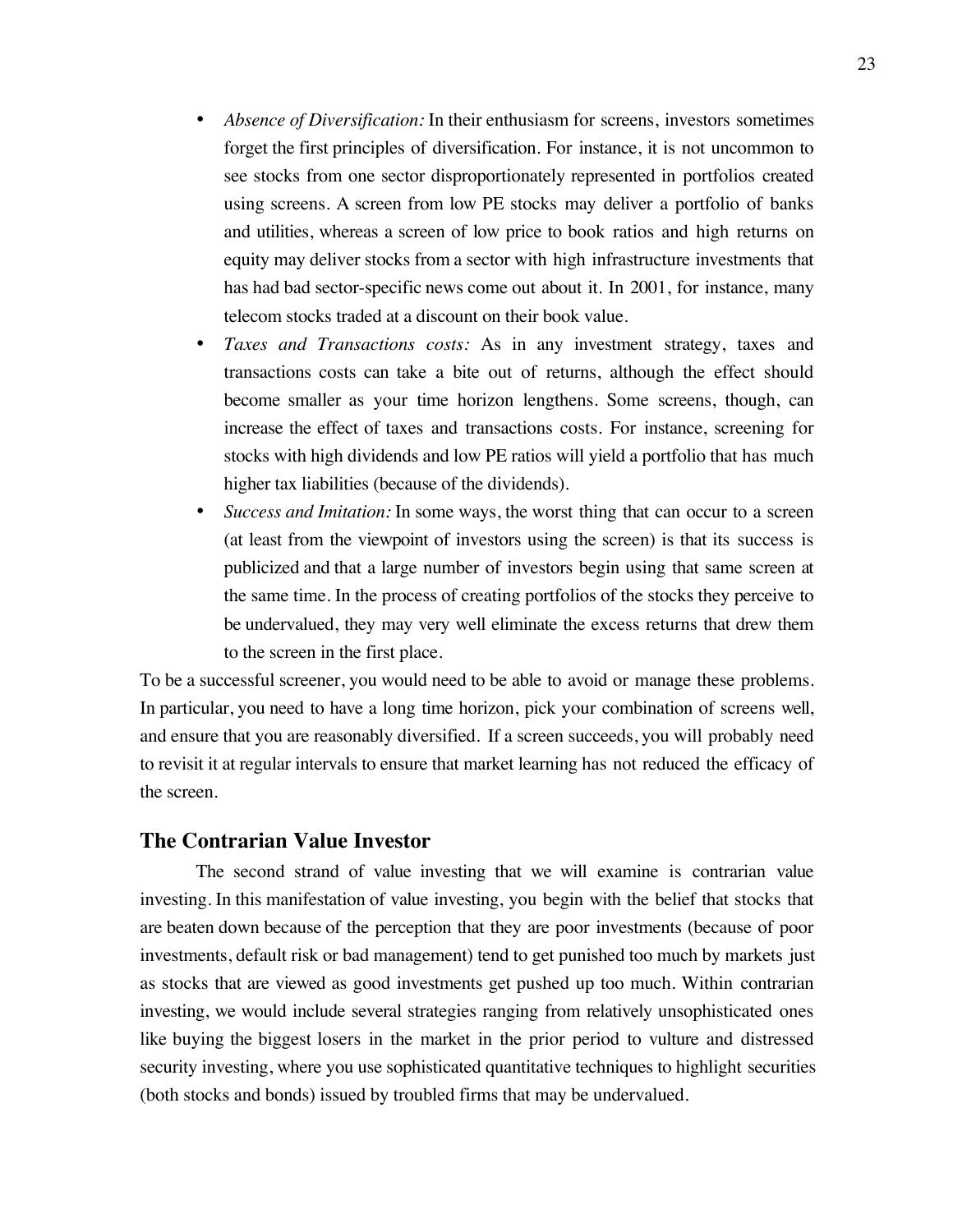#### **Basis for contrarian investing**

Do markets overreact to new information and systematically over price stocks when the news is good and under price stocks when the news is bad? There is some evidence that suggests that markets do overreact to both good and bad news, especially in the long term, and that stocks that have done exceptionally well or badly in a period tend to reverse course in the following period, but only if the period is defined in terms of years rather than weeks or months.

### **Strategies and Evidence**

While contrarian investing takes many forms, we will consider three strategies in this section. We will begin with the simple strategy of buying stocks that have gone down the most over the previous period, move on to a slightly more sophisticated process of playing the expectations game, buying stocks where expectations have been set too low and selling stocks where expectations are too high and end the section by looking at a strategy of investing in securities issued by firms in significant operating and financial trouble.

#### *a. Buying the Losers*

In chapter 7, we presented evidence that stocks reverse themselves over long periods in the form of negative serial correlation  $-$  i.e. stocks that have gone up the most over the last 5 years are more likely to go down over the next 5 years. Conversely, stocks that have gone down the most over the last 5 years are more likely to go up. In this section, we will consider a strategy of buying the latter and selling or avoiding the former.

#### *The Evidence*

How would a strategy of buying the stocks that have gone down the most over the last few years perform? To isolate the effect of price reversals on the extreme portfolios, DeBondt and Thaler constructed a winner portfolio of 35 stocks, which had gone up the most over the prior year, and a loser portfolio of 35 stocks, which had gone down the most over the prior year, each year from 1933 to 1978, They examined returns on these portfolios for the sixty months following the creation of the portfolio. Figure 8.5 graphs the returns on both the loser and winner portfolios: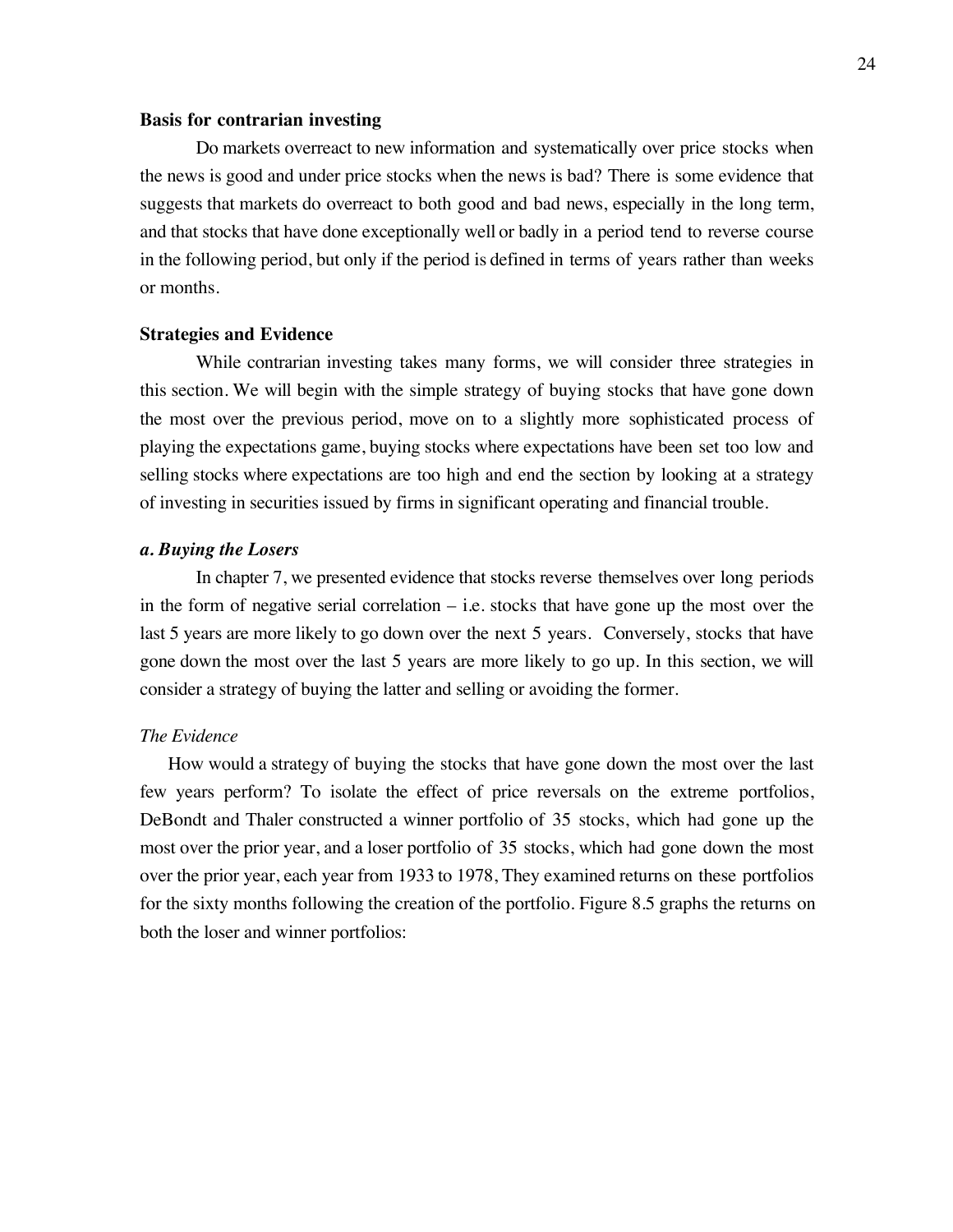

*Figure 8.5: Cumulative Abnormal Returns - Winners versus Losers*

Month after portfolio formation

Source: DeBondt and Thaler

This analysis suggests that an investor who bought the 35 biggest losers over the previous year and held for five years would have generated a cumulative abnormal return of

approximately 30% over the market and about 40% relative to an investor who bought the winner portfolio.

This evidence is consistent with market overreaction and suggests that a simple strategy of buying stocks that have gone down the most over the last year or years may yield excess returns over the long term. Since the strategy



relies entirely on past prices, you could argue that this strategy shares more with charting – consider it a long term contrarian indicator - than it does with value investing.

#### *Caveats*

There are many, academics as well as practitioners, who suggest that these findings may be interesting but that they overstate potential returns on 'loser' portfolios for several reasons:

• There is evidence that loser portfolios are more likely to contain low priced stocks (selling for less than \$5), which generate higher transactions costs and are also more likely to offer heavily skewed returns, i.e., the excess returns come from a few stocks making phenomenal returns rather than from consistent performance.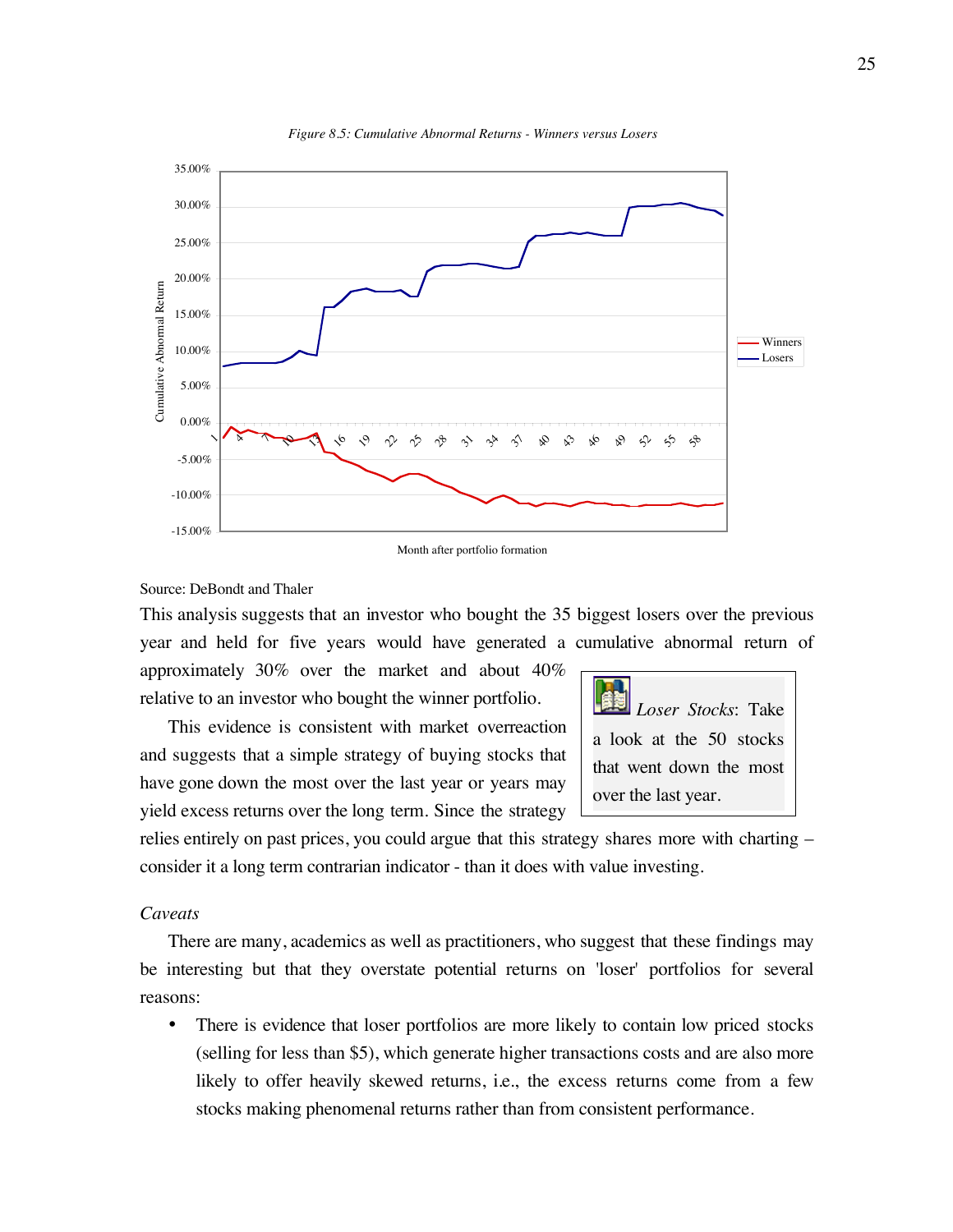- Studies also seem to find loser portfolios created every December earn significantly higher returns than portfolios created every June. This suggests an interaction between this strategy and tax loss selling by investors. Since stocks that have gone down the most are likely to be sold towards the end of each tax year (which ends in December for most individuals) by investors, their prices may be pushed down by the tax loss selling.
- There seems to be a size effect when it comes to the differential returns. When you do not control for firm size, the loser stocks outperform the winner stocks, but when you match losers and winners of comparable market value, the only month in which the loser stocks outperform the winner stocks is January.9
- The final point to be made relates to time horizon. As we noted in the last chapter, while there may be evidence of price reversals in long periods (3 to 5 years), there is evidence of price momentum – losing stocks are more likely to keep losing and winning stocks to keep winning – if you consider shorter periods (six months to a year). An earlier study that we referenced, by Jegadeesh and Titman tracked the difference between winner and loser portfolios<sup>10</sup> by the number of months that you held the portfolios. Their findings are summarized in Figure 8.5:

 $\overline{a}$ 

 $9$  See "Size, Seasonality and Stock Market Overreaction", by Zarowin (1990)

<sup>&</sup>lt;sup>10</sup> The definition of winner and loser portfolios is slightly different in this study. The portfolios were created, based upon returns over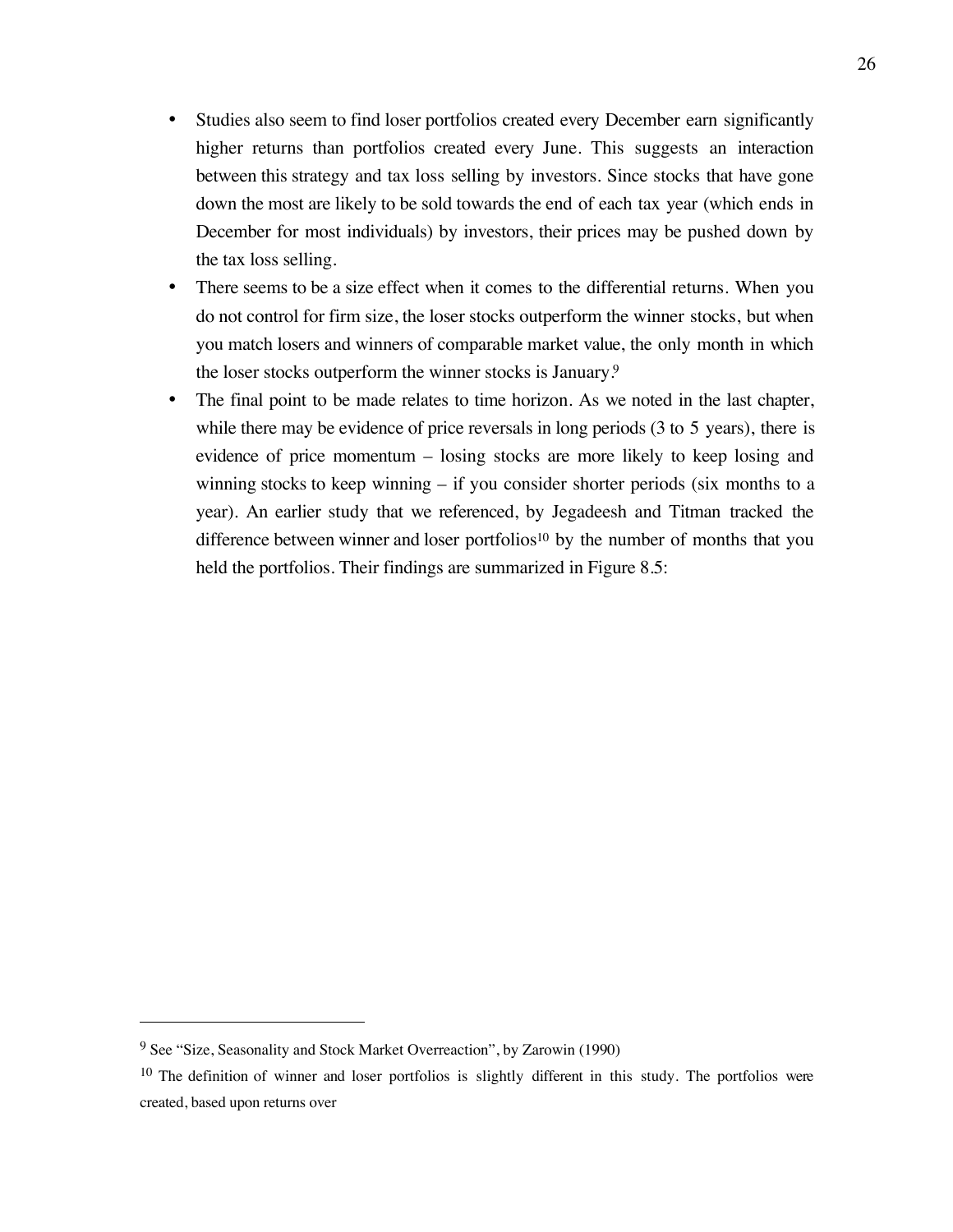

*Figure 8.6: Differential Returns - Winner versus Loser Portfolios*

Source: Jegadeesh and Titman

There are two interesting findings in this graph. The first is that the winner portfolio actually outperforms the loser portfolio in the first 12 months. The second is that while loser stocks start gaining ground on winning stocks after 12 monthly, it took them 28 months in the 1941-64 time period to get ahead of them and the loser portfolio does not start outperforming the winner portfolio even with a 36-month time horizon in the 1965- 89 time period. The payoff to buying losing companies may depend very heavily on whether you have to capacity to hold these stocks for long time periods.

### *b. Playing the Expectations Game*

A more sophisticated version of contrarian investing is to play the expectations game. If you are right about markets overreacting to recent events, expectations will be set too high for stocks that have been performing well and too low for stocks that have been doing badly. If you can isolate these companies, you can buy the latter and sell the former. In this section, we will consider a couple of ways in which you can invest on expectations.

#### *Bad companies can be good investments*

Any investment strategy that is based upon buying well-run, good companies and expecting the growth in earnings in these companies to carry prices higher is dangerous, since it ignores the possibility that the current price of the company already reflects the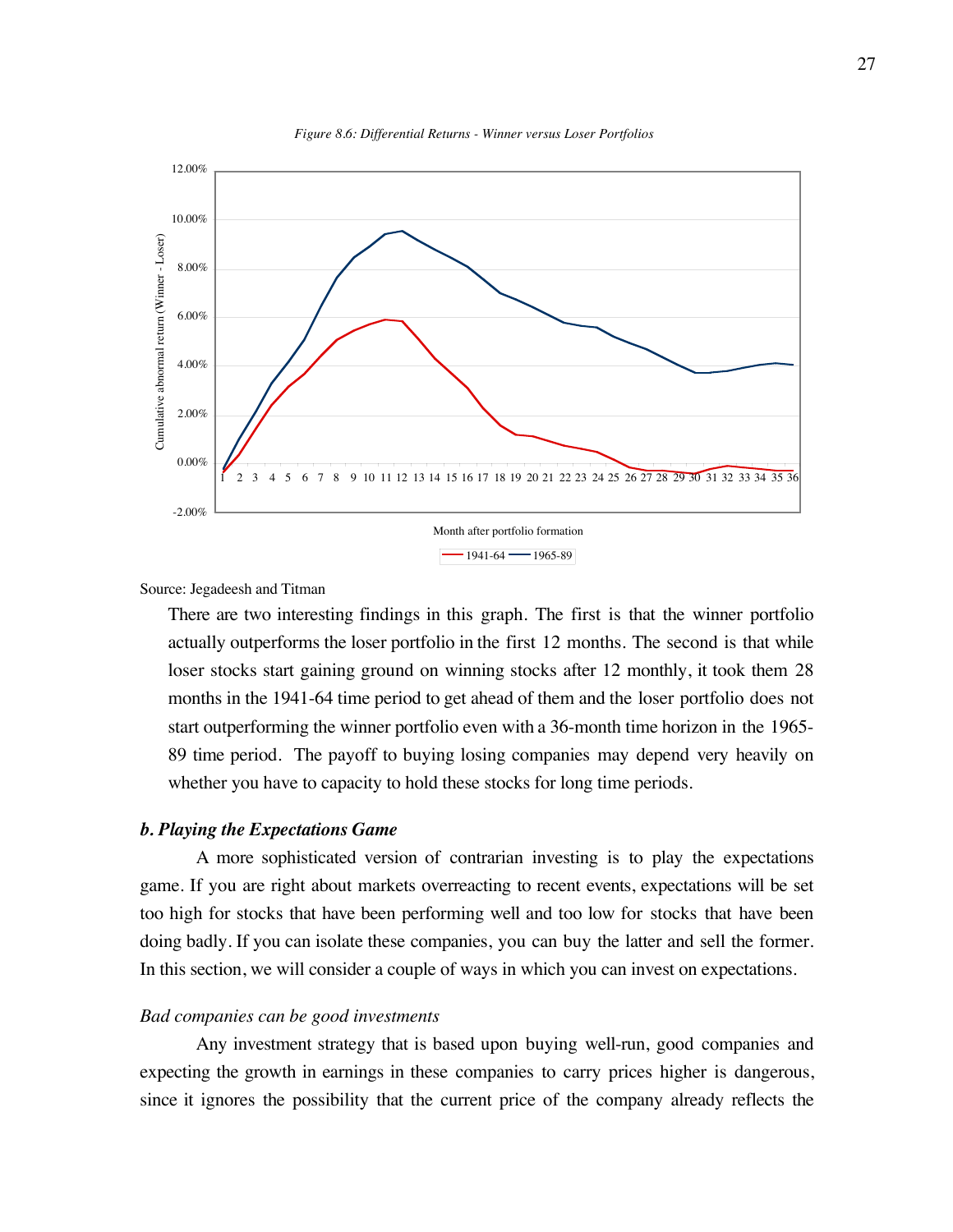quality of the management and the firm. If the current price is right (and the market is paying a premium for quality), the biggest danger is that the firm loses its luster over time, and that the premium paid will dissipate. If the market is exaggerating the value of the firm, this strategy can lead to poor returns even if the firm delivers its expected growth. It is only when markets under estimate the value of firm quality that this strategy stands a chance of making excess returns.

There is some evidence that well managed companies do not always make good investments. Tom Peters, in his widely read book on excellent companies a few years ago, outlined some of the qualities that he felt separated excellent companies from the rest of the market. Without contesting his standards, a study went through the perverse exercise of finding companies that failed on each of the criteria for excellence – a group of unexcellent companies and contrasting them with a group of excellent companies. Table 8.4 below provides summary statistics for both groups: <sup>11</sup>

|                          | Excellent companies | <b>Unexcellent companies</b> |
|--------------------------|---------------------|------------------------------|
| Growth in assets         | 10.74%              | 4.77%                        |
| Growth in equity         | 9.37%               | 3.91%                        |
| <b>Return on Capital</b> | 10.65%              | 1.68%                        |
| Return on Equity         | 12.92%              | $-15.96\%$                   |
| Net Margin               | 6.40%               | 1.35%                        |

 $\overline{a}$ 

*Table 8.4: Excellent versus Unexcellent Companies – Financial Comparison*

The excellent companies clearly are in much better financial shape and are more profitable than the unexcellent companies, but are they better investments? Figure 8.7 contrasts the returns would have made on these companies versus the excellent ones.

<sup>&</sup>lt;sup>11</sup> See "Excellence revisited" by Michelle Clayman, Financial Analysts Journal, May/June 1994, pg 61-66.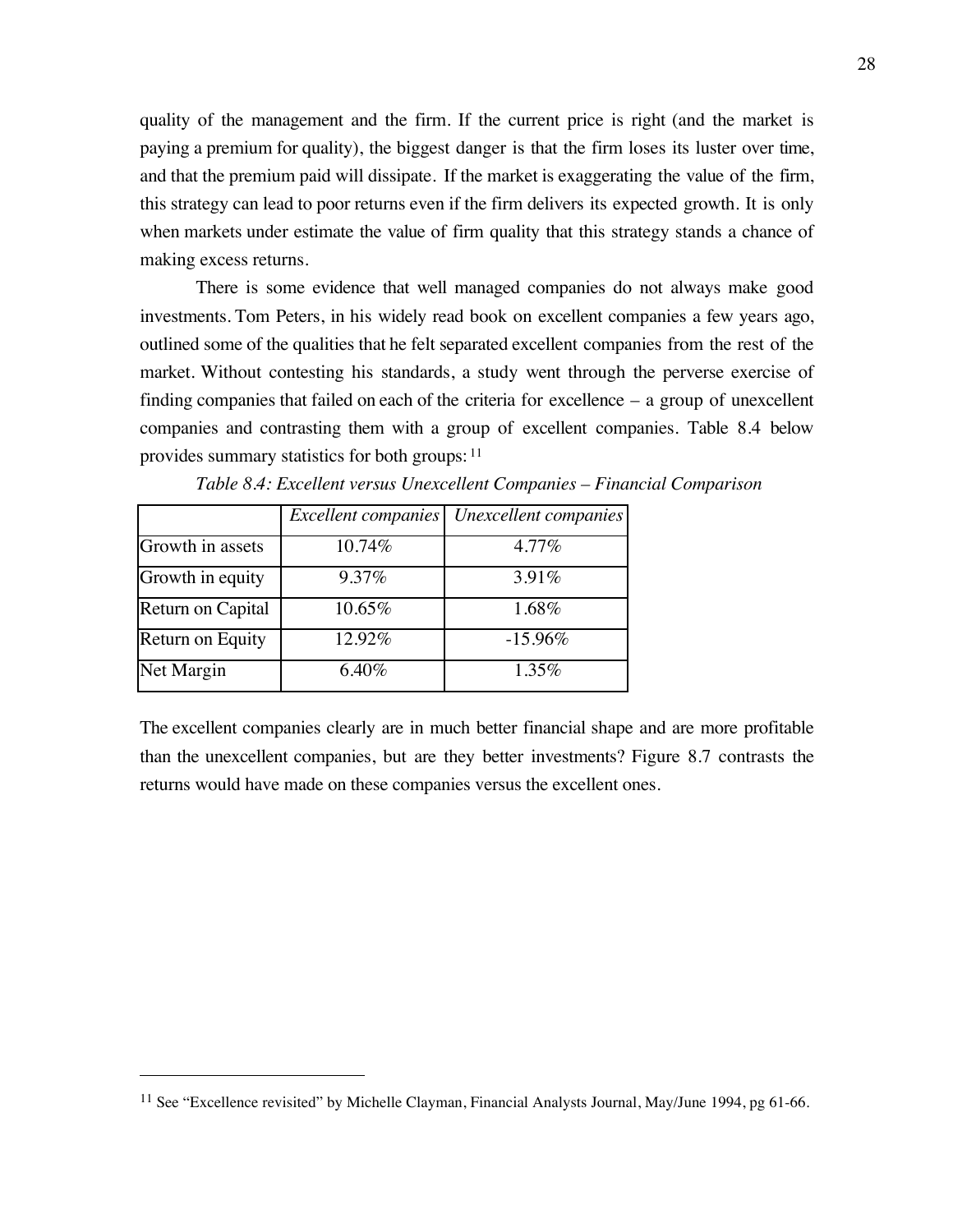



#### Source: Clayman

The excellent companies may be in better shape financially but the unexcellent companies would have been much better investments at least over the time period considered (1981- 1985). An investment of \$ 100 in unexcellent companies in 1981 would have grown to \$ 298 by 1986, whereas \$ 100 invested in excellent companies would have grown to only \$ 182. While this study did not control for risk, it does present some evidence that good companies are not necessarily good investments, whereas bad companies can sometimes be excellent investments.

The second study used a more conventional measure of company quality. Standard and Poor's, the ratings agency, assigns quality ratings to stocks that resemble its bond ratings. Thus, an A rated stock, according to  $S\&P$ , is a higher quality investment than a B + rated stock, and the ratings are based upon financial measures (such as profitability ratios and financial leverage). Figure 8.8 summarizes the returns earned by stocks in different ratings classes, and as with the previous study, the lowest rated stocks had the highest returns and the highest rated stocks had the lowest returns.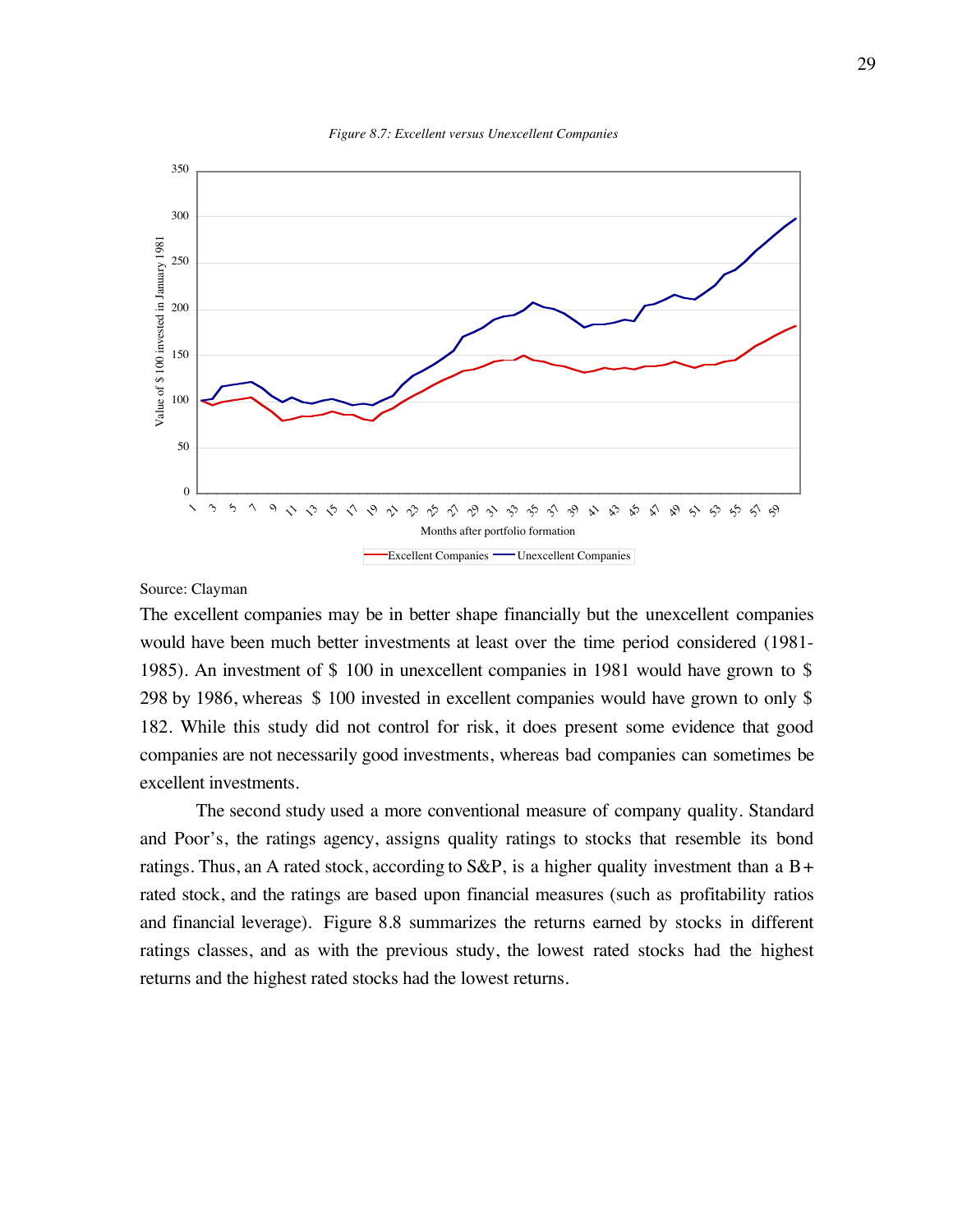#### **S & P Ratings and Stock Returns**



Again, the study is not definitive because it may well reflect the differences in risk across these companies, but it indicates that investors who bought the highest ranked stocks, expecting to earn higher returns, would have been sorely disappointed.

One version, perhaps an extreme one, of contrarian investing is vulture investing. In vulture investing, you buy the equity and bonds of companies that are in bankruptcy and bet either on a restructuring or a recovery. This is a high-risk strategy where your hope that a few big winners offset the many losers in your portfolio.

#### *Caveats*

As with the previous strategy of buying losers, a strategy of buying companies that rank low on financial criteria is likely to require a long time horizon and expose you to more risk, both from financial default and volatility. In addition, though, the following factors should be kept in mind while putting together a portfolio of "bad" companies.

The first is that not all companies that are poor performers are badly managed. Many are in sectors that are in long-term decline and have no turn-around in sight. It is entirely likely that these companies will continue to be poor performers in the future. Your odds of success are usually higher, if you buy a poorly performing company in a sector, where other companies are performing well. In other words, you are more likely to get the upside if there is potential for improvement.

Even if companies have potential for improvement in their sectors, part of the reason for the poor performance of the companies may be poor management. If the management of the company is entrenched, either because the managers hold a significant portion of the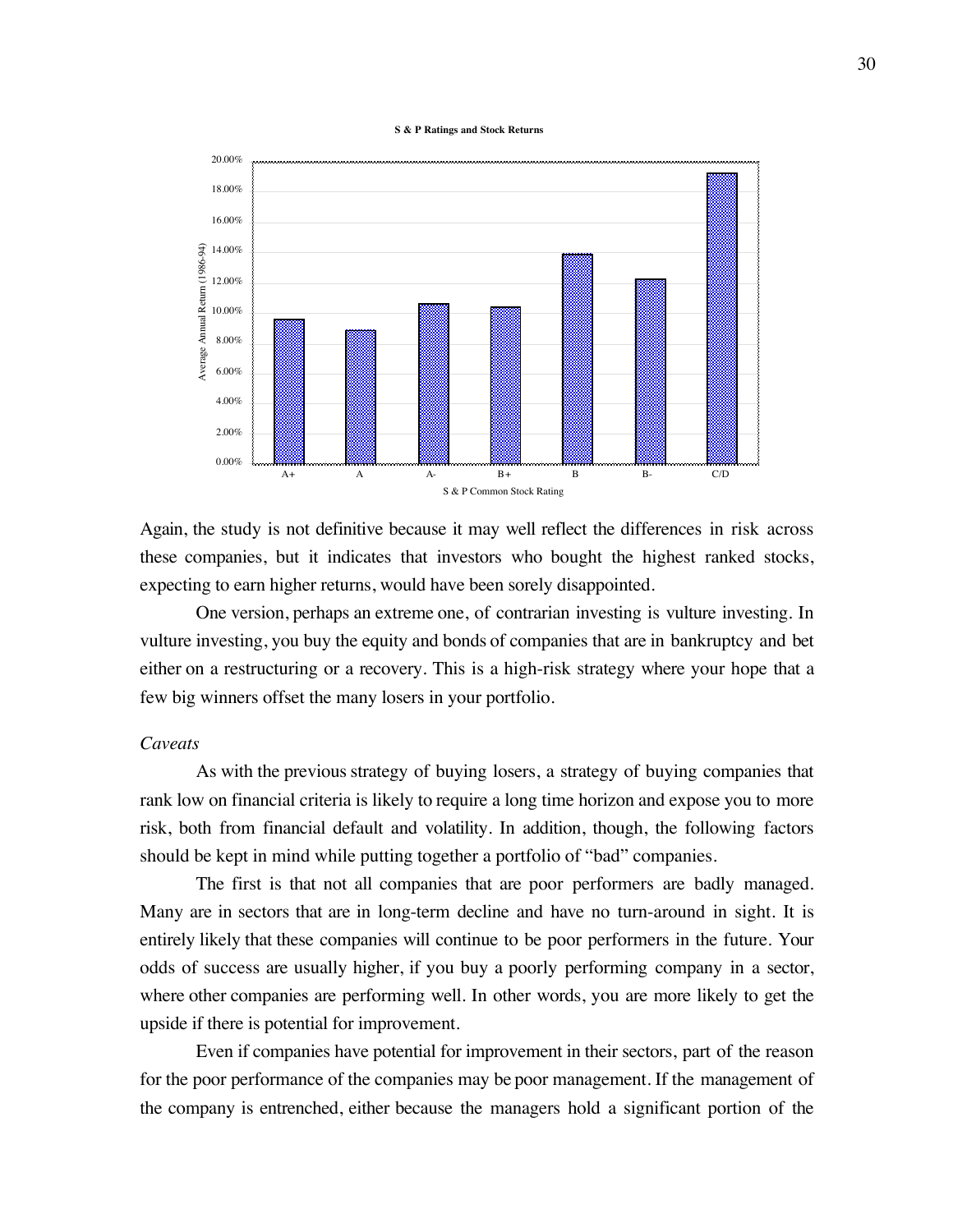equity – at least the voting shares – or because of anti-takeover amendments in place, there may be little chance of improved performance in the future. You may have a better chance of succeeding at your portfolio, if you direct your investments to poorly managed firms, where there is a high (or at least reasonable) chance of removing incumbent management. You would, for instance, avoid poorly managed companies with unequal voting rights (voting and non-voting shares), substantial holdings by incumbent managers or anti-takeover amendments in place.

Finally, risk averse investors who wait for the absolute bottom before they will invest often fail at this strategy because timing it is just about impossible. You will have to accept the fact that bad companies will sometimes (or often) become worse before they become better, and that this may create some short-term damage to your portfolio.

### **Determinants of Success**

The caveats presented in the section above suggest that success from buying losers or bad companies is not guaranteed and may prove illusive. In particular, you need the following –

*a. Long Time Horizon*: To succeed by buying these companies, you need to have the capacity to hold the stocks for several years. This is necessary not only because these stocks require long time periods to recover, but also to allow you to spread the high transactions costs associated with these strategies over more time. Note that having a long time horizon as a portfolio manager may not suffice if your clients can put pressure on you to liquidate holdings at earlier points. Consequently, you either need clients who think like you do and agree with you, or clients that have made enough money with you in the past that their greed overwhelms any trepidation they might have in your portfolio

*b. Diversify*: Since poor stock price performance is often precipitated or accompanied by operating and financial problems, it is very likely that quite a few of the companies in the loser portfolio will cease to exist. If you are not diversified, your overall returns will be extremely volatile as a result of a few stocks that lose all of their value. Consequently, you will need to spread your bets across a large number of stocks in a large number of sectors. One variation that may accomplish this is to buy the worst performing stock in each sector, rather than the worst performing stocks in the entire market.

*c. Personal qualities*: This strategy is not for investors who are easily swayed or stressed by bad news about their investments or by the views of others (analysts, market watchers and friends). Almost by definition, you will read little that is good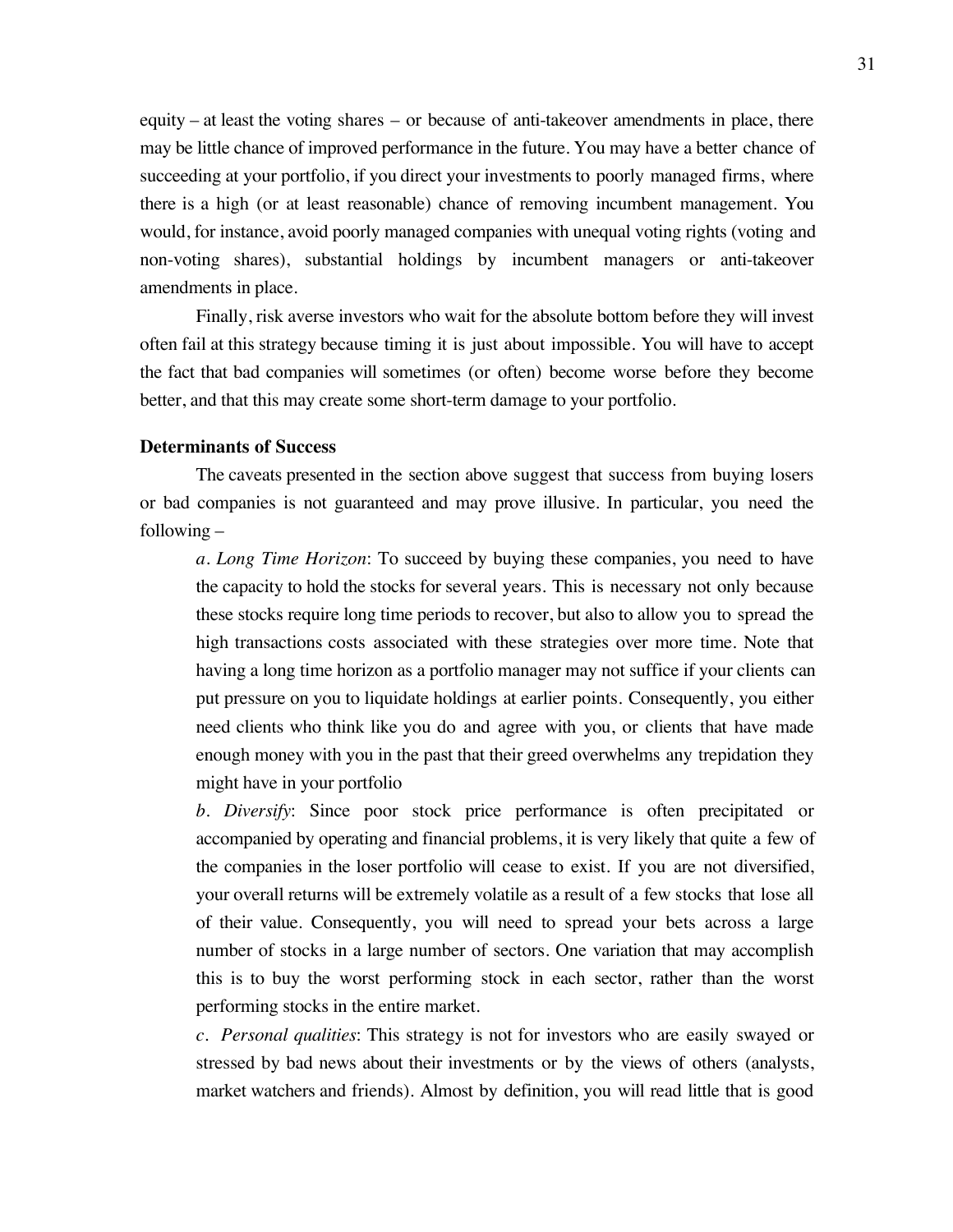about the firms in your portfolio. Instead, there will be bad news about potential default, management turmoil and failed strategies at the companies you own. In fact, there might be long periods after you buy the stock, where the price continues to go down further, as other investors give up on its future. Many investors who embark on this strategy find themselves bailing out of their investments early, unable to hold on to these stocks in the face of the drumbeat of negative information. In other words, you need both the self-confidence to stand your ground as others bail out and a stomach for short-term volatility (especially the downside variety) to succeed with this strategy.

### **Activist Value Investing**

One of the more frustrating aspects of passive contrarian investing is that you, as an investor, do not control your destiny. Thus, you could invest in a poorly managed company, expecting management to change, but it may never happen, leaving you with an investment that wilts over time. In activist value investing, you acquire a large stake in an undervalued or poorly managed company, and then use your position as a large stockholder to push for changes that will release this value. In other words, you act as the catalyst for change, and enrich yourself in the process.

#### **Strategies and Evidence**

The strategies used by you as an activist value investor will be diverse, and will reflect why the firm is undervalued in the first place. With a conglomerate or multi-business firm that sells for less than the sum of its parts, you may push for divestitures or spin offs of the parts. When investing in a firm that is being far too conservative in its use of debt, you may push for a recapitalization (where the firm borrows money and buys back stock). Investing in a firm that could be worth more to another firm because of synergy, you may push for it to become the target of a hostile acquisition. When a company's value is weighted down because it is perceived as having too much cash, you may demand higher dividends or stock buybacks. In each of these scenarios, you may have to confront incumbent managers who are reluctant to make these changes. In fact, if your concerns are broadly about management competence, you may even push for a change in the top management of the firm.

### *Breaking up is hard to do*

There are cases where large firms that operate in multiple businesses are penalized by the market, either because they are too complex to value or because of a perceived lack of efficiency that comes from being unfocused. In these cases, you could argue that pushing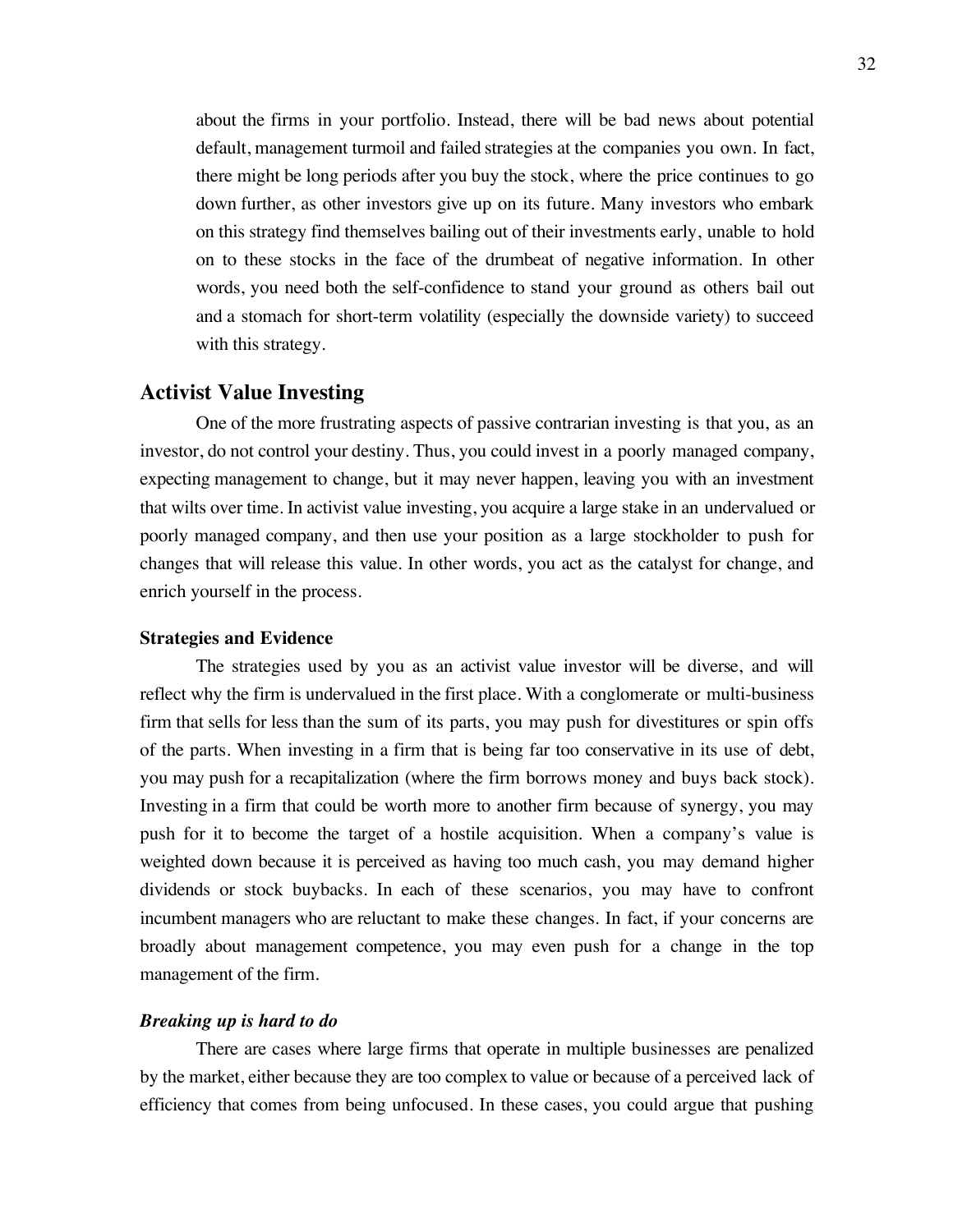the firm to break up may create value for the component parts. In this section, we will first consider the overall evidence on how the market values multi-business firms, and then consider ways in which you may be able to release value at these firms.

### *The Conglomerate Discount*

 $\overline{a}$ 

For the last few decades, strategists have gone back and forth on whether becoming a conglomerate creates or destroys value. In the 1960s and through much of the 1970s, the view was that conglomerates created valued, relative to their individual pieces, because you could pool of the strengths of the pieces to create a more powerful firm. A hidden subtext to many of these arguments was the premise that conglomerates were somehow less risky and more valuable than their individual components, because they were able to diversify away risk. Financial theorists pointed out that the fallacy in this argument by noting that individual investors could have accomplished the same diversification at far lower cost. Later, the argument shifted to one of superior management transferring its skills to poorly managed firms in different businesses, and creating often unnamed synergies.

Empiricists have approached this question from a different perspective. They have looked at the question of whether conglomerates trade at a premium or discount to their parts. To make this judgment, they valued the pieces of a conglomerate, using the typical multiple at which independent firms in the business trade at. Thus, you could break GE down into nine parts, and value each part based upon the enterprise value to EBITDA or PE ratio that other firms in the business trade at. You can then add up the values of the parts and compare it to the value of the conglomerate. In this comparison, the evidence<sup>12</sup> seems to indicate that conglomerates trade at significant discounts (ranging from 5 to 10%, depending upon the study) to their piecewise values. While one can contest the magnitude of these discounts on estimation grounds – it is difficult to estimate the true earnings of GE Capital, given allocations and other pooled costs  $-$  it is clear that some multi-business firms would be worth more as individual businesses.

So what can an activist investor who buys stock in such a company do to claim this surplus value? The most drastic step, in terms of separation from the parent company and existing management, is a divestiture of the individual pieces. There are less drastic alternatives as well, such as spin offs and split offs of independent businesses, that may

<sup>12</sup> See Berger, Philip G., and Eli Ofek, 1995, Diversification's effect on firm value, *Journal of Financial Economics* 37, 39–65. and Lang, Larry H.P., and René M. Stulz, 1994, Tobin's *q*, corporate diversification, and firm performance, *Journal of Political Economy* 102, 1248–1280.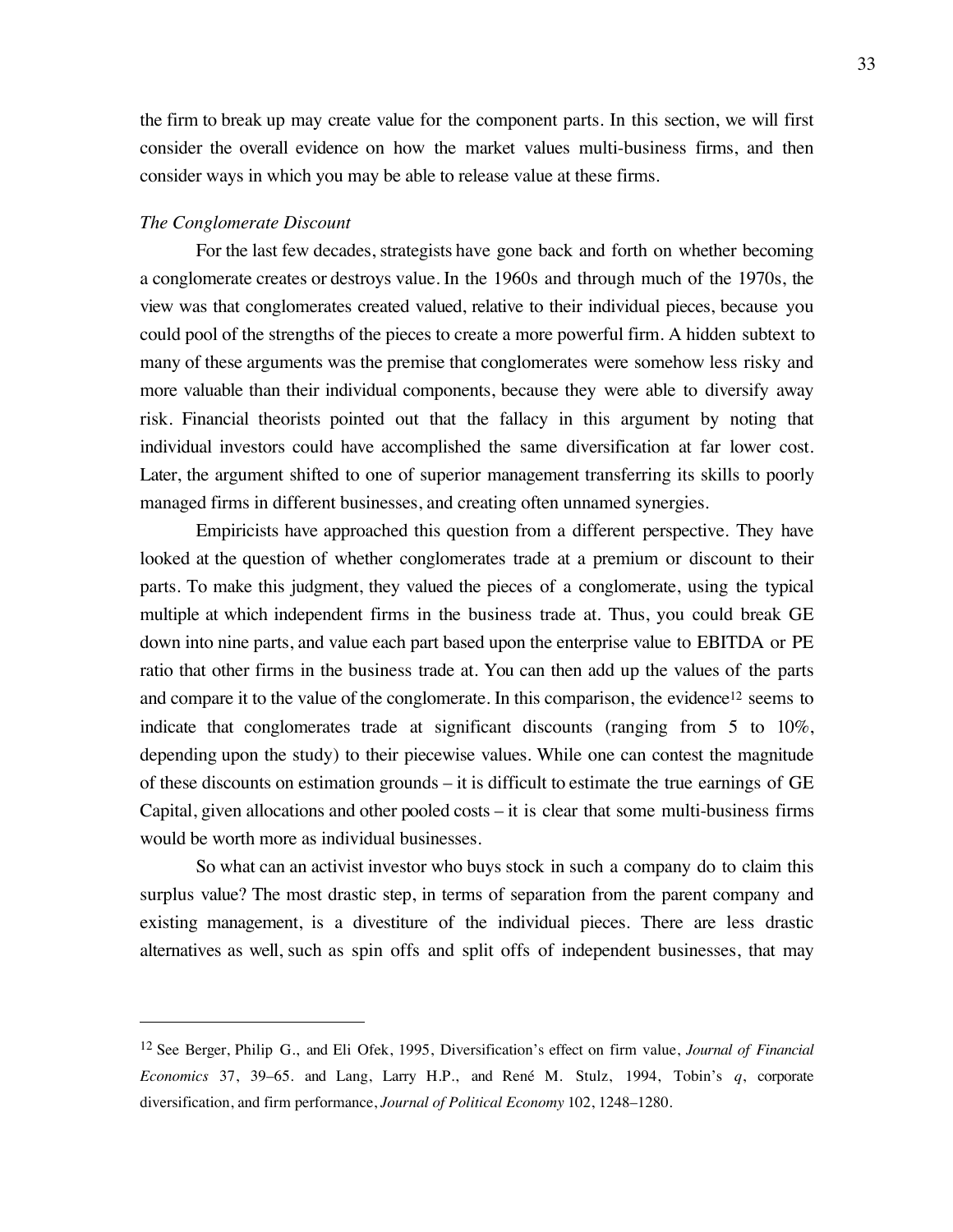accomplish the separation while preserving some of the benefits generated by having a linkage.

#### *Divestitures*

In a divestiture, a firm sells assets or a division to the highest bidder. On the sale, it receives cash that is either reinvested in new assets or returned to stockholders as dividends or stock buybacks. It is the most drastic of the actions described in this section, since the divested assets will belong to a new buyer and any connections with the parent company will be severed.

### *Process and Effect on Value*

A divestiture can be initiated either by the divesting firm or by an interested buyer. In the first case, the divesting firm will offer assets for sale and invite potential bids. If the assets have substantial value, it will use the services of an investment banker in seeking out bidders. In the second case, the process starts with an interested buyer approaching the firm and offering to buy a division or assets. While this buyer cannot force the divestiture, it can elicit interest if it offers a high enough price. The final price will then be determined by negotiations between the two sides.

How does a divestiture affect a firm's value? To answer, you would need to compare the price received on the divestiture to the present value of the expected cash flows that the firm would have received from the divested assets. There are three possible scenarios:

- 1. If the divestiture value is equal to the present value of the expected cash flows, the divestitures will have no effect on the divesting firm's value.
- 2. If the divestiture value is greater than the present value of the expected cash flows, the value of the divesting firm will increase on the divestiture.
- 3. If the divestiture value is less than the present value of the expected cash flows, the value of the firm will decrease on the divestiture.

The divesting firm receives cash in return for the assets and can choose to retain the cash and invest it in marketable securities, invest the cash in other assets or new investments, or return the cash to stockholders in the form of dividends or stock buybacks. This action, in turn, can have a secondary effect on value.

#### *Reasons for Divestitures*

Why would a firm sell assets or a division? There are at least three reasons. The first is that the divested assets may have a higher value to the buyer of these assets. For assets to have a higher value, they have to either generate higher cash flows for the buyers or result in lower risk (leading to a lower discount rate). The higher cash flows can occur because the buyer is more efficient at utilizing the assets, or because the buyer finds synergies with its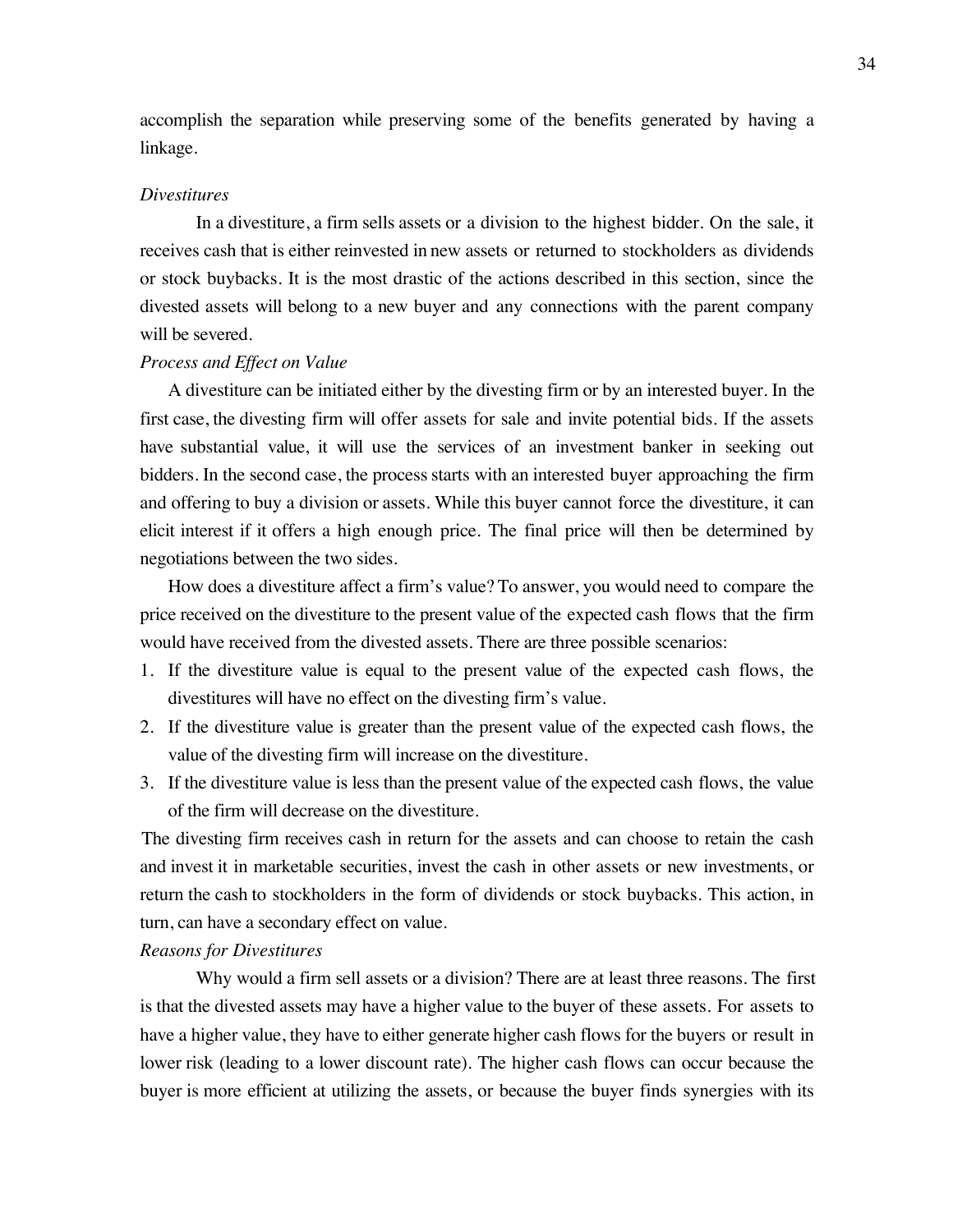existing businesses. The lower discount rate may reflect the fact that the owners of the buying firm are more diversified that the owners of the firm selling the assets. In either case, both sides can gain from the divestiture and share in the increased value.

The second reason for divestitures is less value-driven and more a result of the immediate cash flow needs of the divesting firm. Firms that find themselves unable to meet their current operating or financial expenses may have to sell assets to raise cash. For instance, many leveraged acquisitions in the 1980s were followed by divestitures of assets. The cash generated from these divestitures was used to retire and service debt.

The third reason for divestitures relates to the assets not sold by the firm, rather than the divested assets. In some cases, a firm may find the cash flows and values of its core businesses affected by the fact that it has diversified into unrelated businesses. This lack of focus can be remedied by selling assets or businesses that are peripheral to the main business of a firm.

# *Market Reaction to Divestitures*

A number of empirical questions are worth asking about divestitures. What types of firms are most likely to divest assets? What happens to the stock price when assets are divested? What effect do divestitures have on the operating performance of the divesting firm? Let us look at the evidence on each of these questions.

There are three scenarios in which firms divest assets. In the first, the firms are forced by the government to divest because of anti-trust laws. The second occurs when financially distressed firms need the cash to meet their financial obligations. In the third scenario, divestitures are part of a major restructuring effort, designed to return a firm to its core businesses. In some cases this process is initiated by the existing management, and in some cases by an acquirer. One study<sup>13</sup> looked at firms that were targets of hostile acquisitions, and noted that there were substantial asset divestitures in 60% of them; more than half the assets of the firms were divested in these cases. The divestitures were of units that were distinct from the rest of the firm's business and often had been acquired as part of an earlier diversification effort.

In a study in 1984, Linn and Rozeff examined the price reaction to announcements of divestitures by firms and reported an average excess return of 1.45% for 77 divestitures between 1977 and 1982. They also noted an interesting contrast between firms that announce the sale price and motive for the divestiture at the time of the divestiture, and those that do not: in general, markets react much more positively to the first group than to the second, as shown in Table 8.5.

35

 $\overline{a}$ 

<sup>13</sup> See Bhide (1989).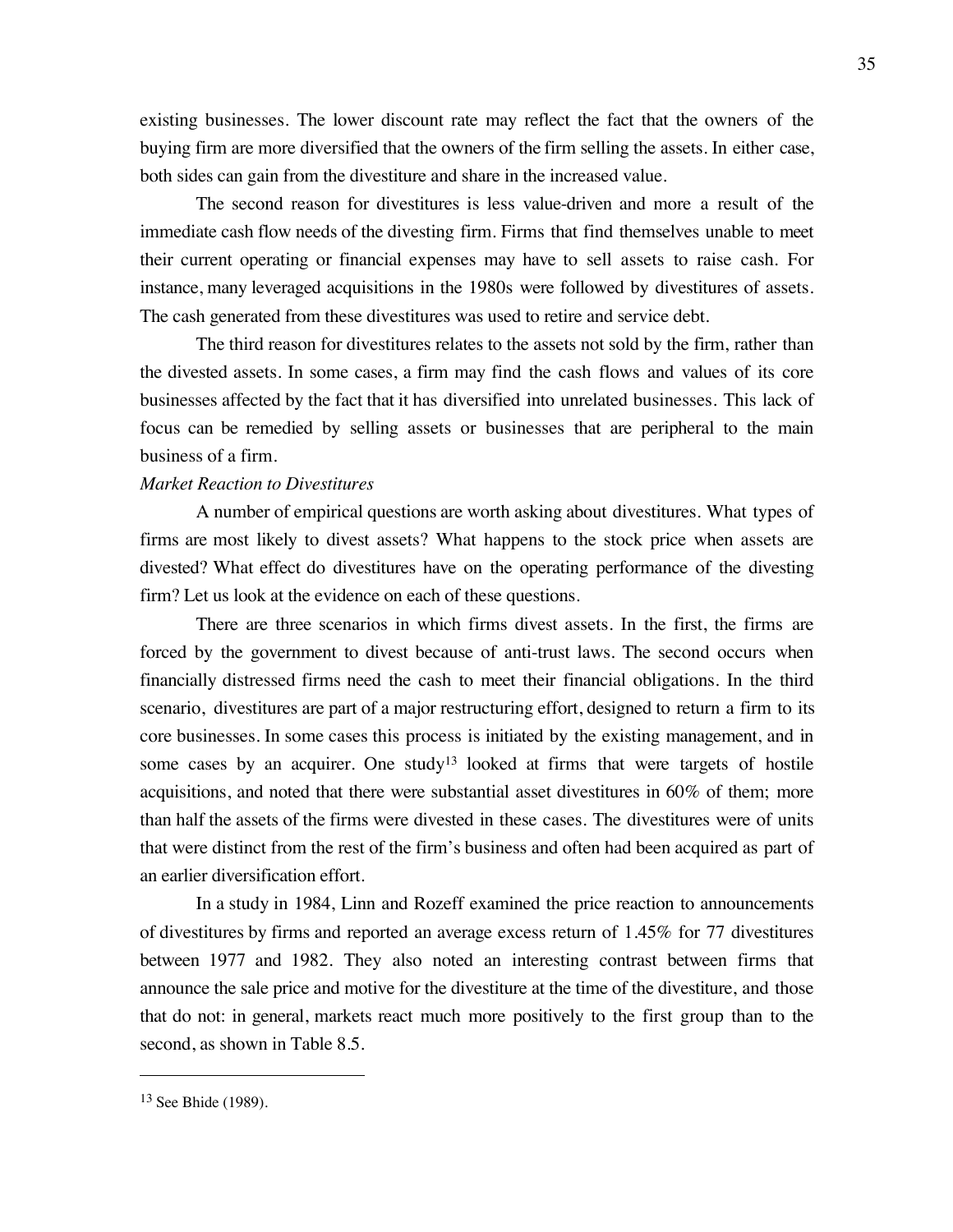| Price Announced | <b>Motive Announced</b> |          |
|-----------------|-------------------------|----------|
|                 | 'es                     | NО       |
| 'es             | $3.92\%$                | $2.30\%$ |
|                 | 70%                     | 37%      |

*Table 8.5: Market Reaction to Divestiture Announcements*

It appears that financial markets view firms that are evasive about the reasons for and the proceeds from divestitures with skepticism. This finding was confirmed by Klein in 1986 , when she noted that that the excess returns are positive only for those divestitures where the price is announced at the same time as the divestiture. She extended the study and concluded that the magnitude of the excess return is a function of the size of the divestiture. For example, when the divestiture is less than 10% of the equity of the firm, there is no significant price effect, whereas if it exceeds 50%, the stock price increases by more than 8%.

Studies that have looked at the performance of parent firms after divestitures report improvements in a number of operating measures: operating margins and returns on capital increase, and stock prices tend to outperform the rest of the sector. In summary, firms that have lost focus often are most likely to diversify, markets respond positively to these divestitures if information is provided at the time of the divestiture and operating performance tends to improve after divestitures.

### *Spin Offs, Split Offs and Split Ups*

In a spin off, a firm separates out assets or a division and creates new shares with claims on this portion of the business. Existing stockholders in the firm receive these shares in proportion to their original holdings. They can choose to retain these shares or sell them in the market. In a split up, which can be considered an expanded version of a spin off, the firm splits into different business lines, distributes shares in these business lines to the original stockholders in proportion to their original ownership in the firm, and then ceases to exist. A split off is similar to a spin off, insofar as it creates new shares in the undervalued business line. In this case, however, the existing stockholders are given the option to exchange their parent company stock for these new shares, which changes the proportional ownership in the new structure.

#### *Process and Follow-up*

Spin offs, split offs and split ups require far more procedural steps than a typical divestiture. Miles and Woolridge (1999) lay out the following steps in a typical spin off; they are similar for a split off or split up.

The process begins when the firm announces its intention to spin off a subsidiary or division. The market reaction to a spin off usually occurs on this announcement. Once the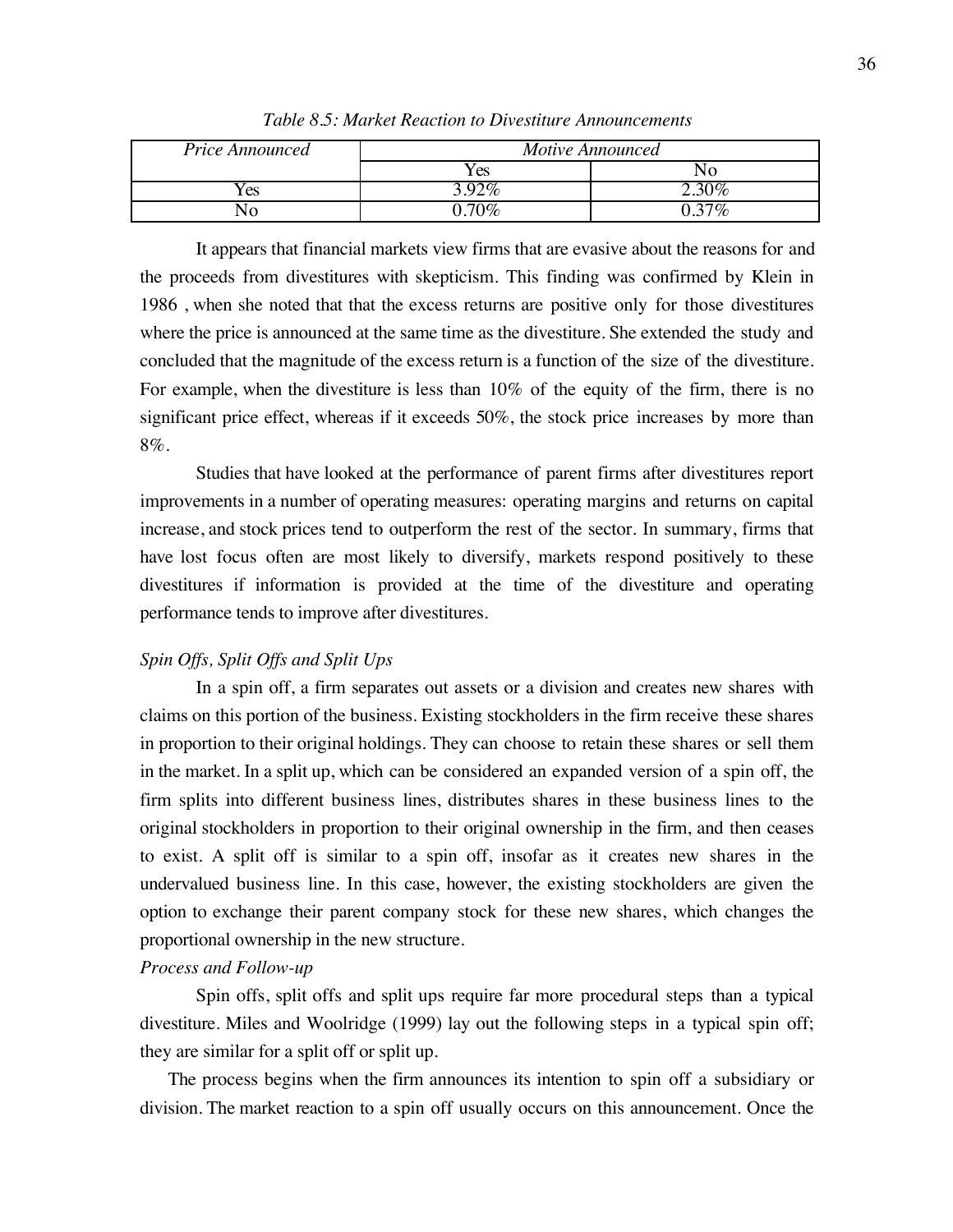announcement has been made, the firm approaches the Internal Revenue Service or obtains a professional tax opinion on the tax status of the spin off. While the tax code in the United States treats a spin off as a dividend, the spin off is tax exempt if the firm fulfils the following requirements:

- 1. Both the parent and the subsidiary have been in active operations for at least 5 years prior to the spin off distribution date.
- 2. The parent company had control of the subsidiary before the spin off and gives up this control after the spin off. In general, the spun off shares have to represent at least 80% of the outstanding value of the unit, and the parent company must not be able to maintain effective control with the remaining shares. In other words, the subsidiary has to become independent of the parent company.
- 3. There must be a business reason for the spin off, and the objective cannot be purely distribution of profits. Legitimate business reasons are usually broadly defined to include giving managers a stake in ownership of the unit, complying with anti-trust laws and enhancing access to capital markets.

After obtaining a legal opinion, the firm will have to file Form 10 with the SEC. This form, which resembles the prospectus in an initial public offering, contains information about the unit being spun off and supporting financial statements. If the spin off is a large portion of the firm (as a percent of firm value) or if the corporate charter requires it, the firm must obtain stockholder approval for the action.

The firm will then either apply for stock exchange listing of the shares in the spun off unit or arrange for over-the-counter trading. Often, institutional investors will begin trading these units before they are actually issued; such trading is said to occur on a "when issued" basis. Thus, by the time the distribution of shares to existing stockholders occurs, the shares already have been priced in the market. Shareholders are then free to hold on to the shares or sell them in the market. The steps in the process are summarized in figure 8.9.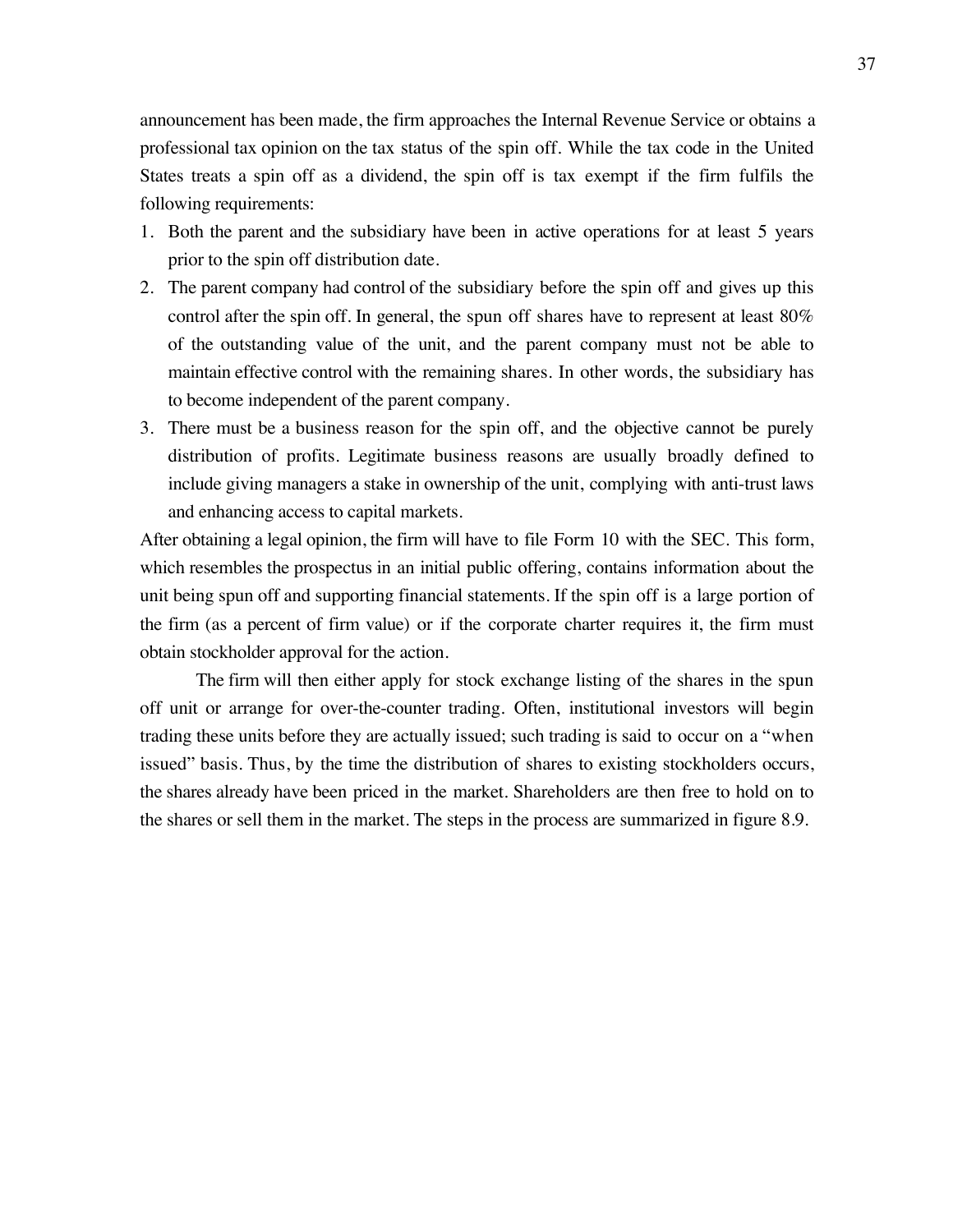# *Figure 8.9: Steps in a Spin Off*



# *Reasons for Spin Offs*

There are two primary differences between a divestiture and a spin off. The first is that there is often no cash generated for the parent firm in a spin off. The second is that the division being spun off usually becomes an independent entity, often with existing management in place. As a consequence, the first two reasons given for divestitures – a buyer who generates higher value from the assets than the divesting firm and the need to meet cash flow requirements – do not apply to spin offs. Improving the focus of the firm and returning to core businesses, which we offered as reasons for divestitures, can be arguments for spin offs as well. There are four other reasons:

• A spin off can be an effective way of creating value when subsidiaries or divisions are less efficient than they could be and the fault lies with the parent company, rather than the subsidiaries. For instance, Miles and Woolridge consider the case of Cyprus Minerals, a firm that was a mining subsidiary of Amoco in the early 1980s. Cyprus was never profitable as an Amoco subsidiary. In 1985, it was spun off after losing \$ 95 million in the prior year. Cyprus cut overhead expenses by 30% and became profitable within six months of the spin off. Since the management of Cyprus remained the same after the spin off, the losses prior to it can be attributed to the failures of Amoco's management. When a firm has multiple divisions, and the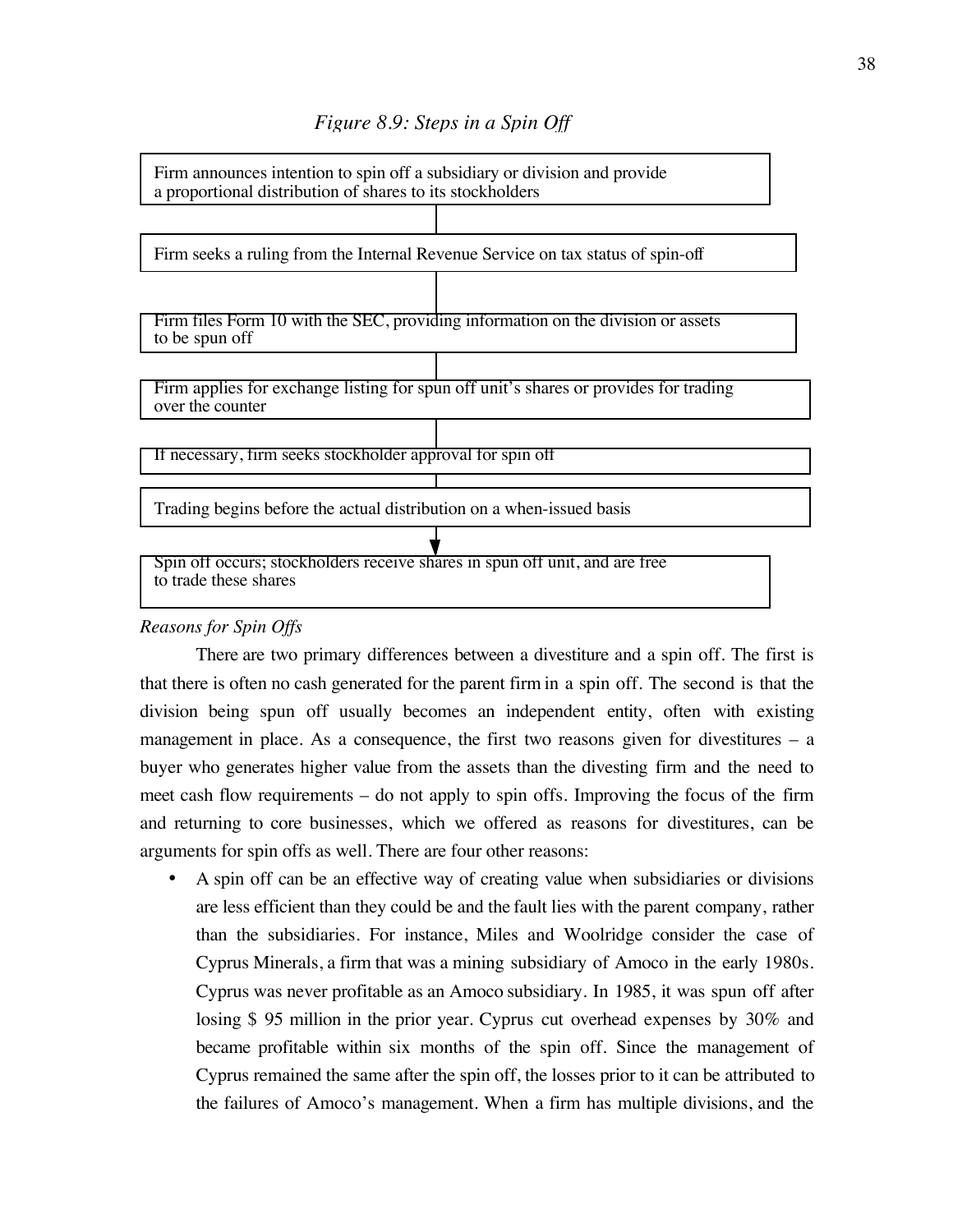sum of the divisional values is less than what the parent company is valued at, we have a strong argument for a split off, with each division becoming an independent unit.

- The second advantage of a spin off or split off, relative to a divestiture, is that it might allow the stockholders in the parent firm to save on taxes. If spin offs and split offs meet the tax tests described in the last section, they can save stockholders significant amounts in capital gains taxes. In 1992, for instance, Marriott spun off its hotel management business into a separate entity called Marriott International; the parent company retained the real estate assets and changed its name to Host Marriott. The entire transaction was structured to pass the tax test, and stockholders in Marriott were not taxed on any of the profits from the transaction.
- The third reason for a spin off or split off occurs when problems faced by one portion of the business affect the earnings and valuation of other parts of the business. As an example, consider the pressure brought to bear on the tobacco firms, such as Philip Morris and RJR Nabisco, to spin off their food businesses, because of investor perception that the lawsuits faced by the tobacco businesses weighed down the values of their food businesses as well.
- Finally, spin offs and split offs can also create value when a parent company is unable to invest or manage its subsidiary businesses optimally because of regulatory constraints. For instance, AT&T, as a regulated telecommunications firm, found itself constrained in decision making in its research and computer divisions. In 1995, AT&T spun off both divisions: the research division (Bell Labs) was renamed Lucent Technologies and its computer division reverted back to its original name of NCR.

Why would a firm use a split up instead of spin off or split off? By giving existing stockholders an option to exchange their parent company stock for stock in the split up unit, the firm can get a higher value for the assets of the unit. This is so because those stockholders who value the unit the most will be most likely to exchange their stock. The approach makes sense when there is wide disagreement between stockholders on how much the unit is worth.

# *Market Reactions to Spin Offs*

Two issues have been examined by researchers who have looked at spin offs. The first relates to the stock price reaction to the announcement of spin offs. In general, these studies find that the parent company's stock price increases on the announcement of a spin off. A study by Schipper and Smith in 1983 examined 93 firms that announced spin offs between 1963 and 1981 and reported an average excess return of 2.84% in the two days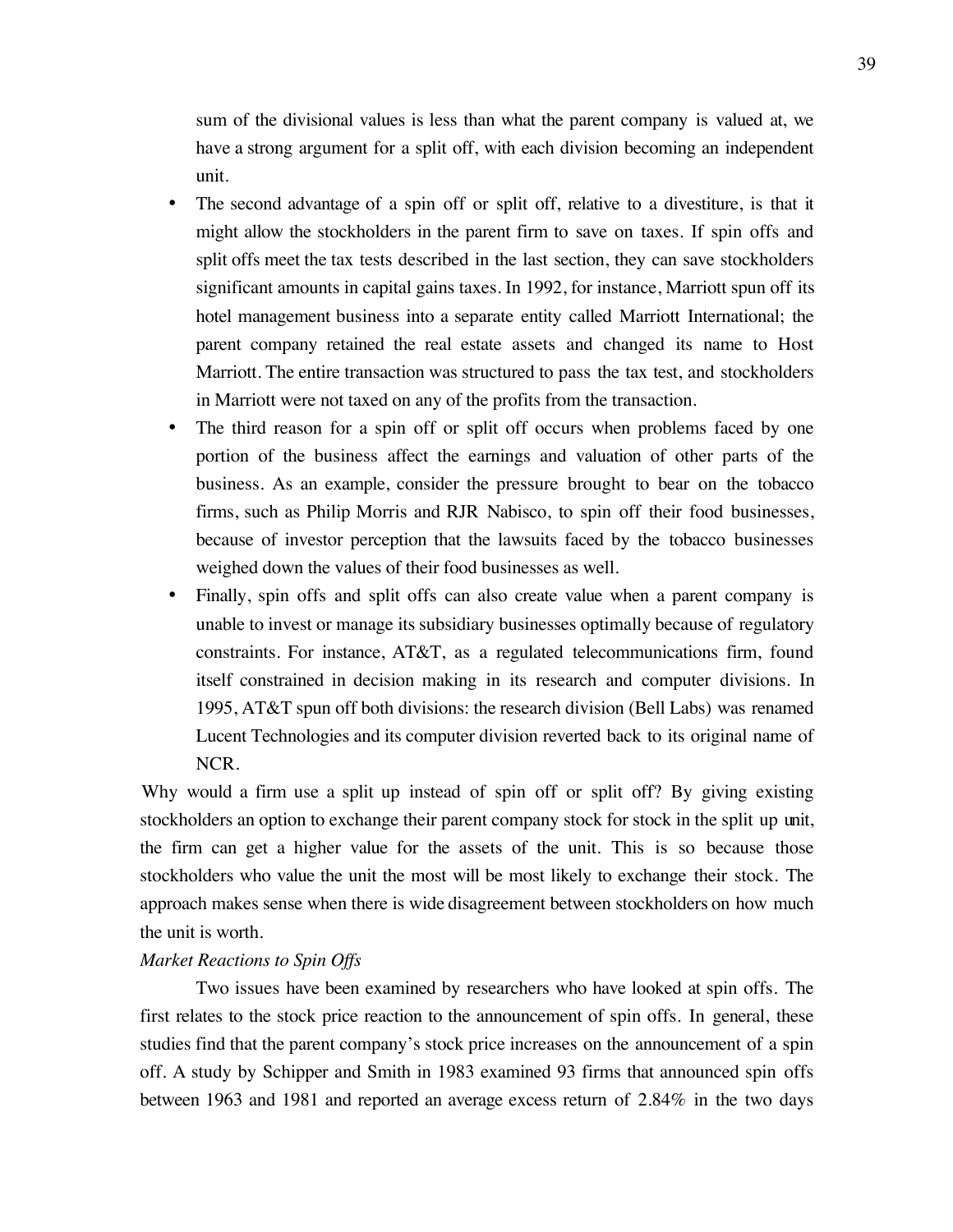surrounding the announcement. Similar results were reported by Hite and Owens in 1983 and by Miles and Rosenfeld in the same year. Further, there is evidence that the excess returns increase with the magnitude of the spun off entity. Schipper and Smith also find evidence that the excess returns are greater for firms in which the spin off is motivated by tax and regulatory concerns.

The second set of studies look at the performance of both the spun-off units, and the parent companies, after the spin off. These studies, which are extensively documented in Miles and Woolridge, can be summarized as follows:

• Cusatis, Miles and Woolridge report that both the spun off units and the parent companies report positive excess returns in the 3 years after the announcement of the spin offs. Figure 8.10 reports the total returns and the returns adjusted for overall industry returns in the three years after the spin off.





Source: Cusatis, Miles and Woolridge

Both groups are much more likely to be acquired, and the acquisition premiums explain the overall positive excess returns.

• There is a significant improvement in operating performance at the spun-off units in the 3 years after the spin off. Figure 8.11 reports on the change in revenues, operating income, total assets and capital expenditures at the spun off units in the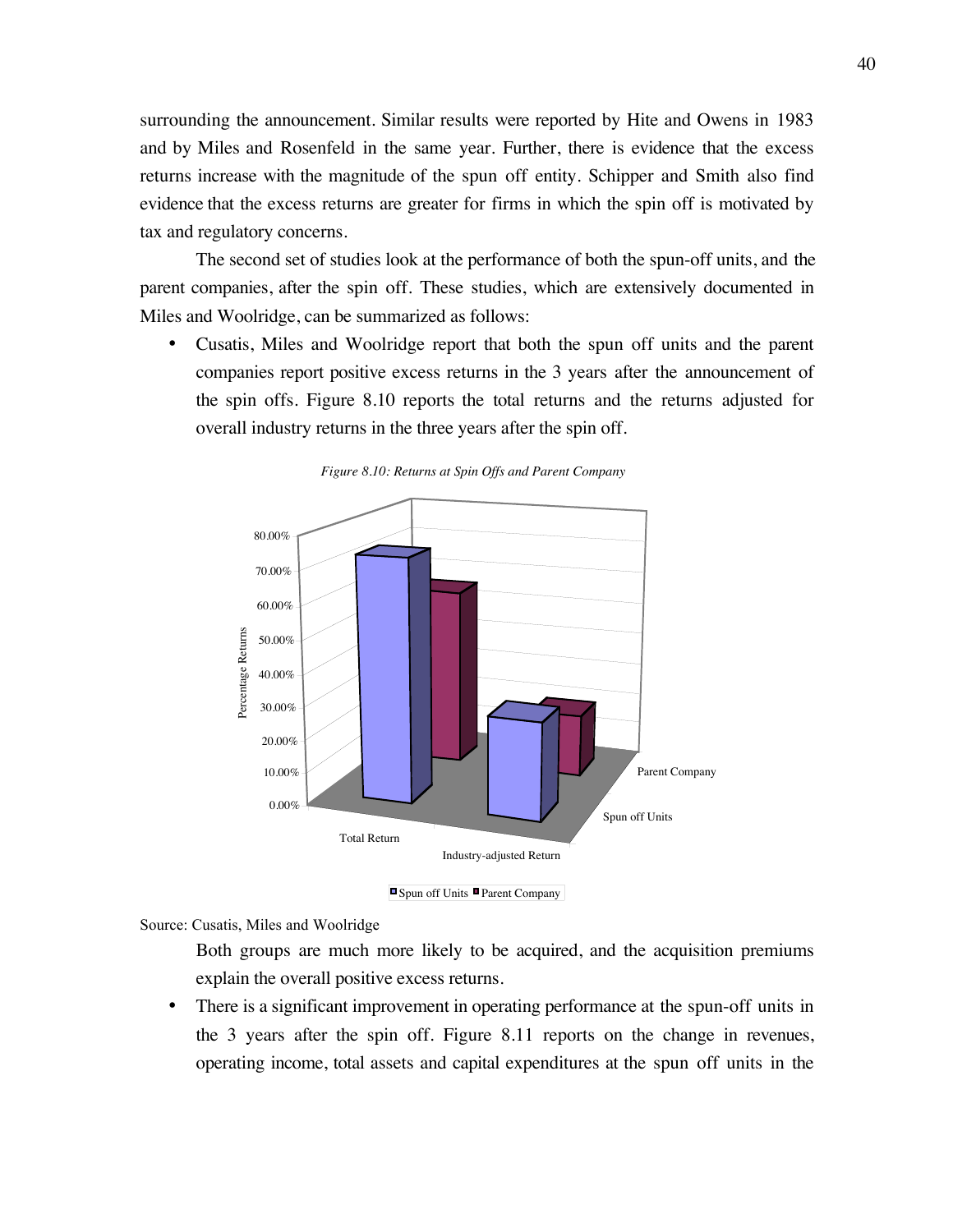three years after the spin off, before and after adjusting for the performance of the sector.



*Figure 8.11: Operating Performance of Spun Off Units*

Source: Miles and Woolridge

Note that the spun off units grow faster than their competitors in terms of revenues and operating income; they also reinvest more in capital expenditures than other firms in the industry.

### *You can be too conservative*

In corporate finance, there has long been a debate about whether firms can become more valuable as a result of changing the amount of debt that they carry on their books. There is one school of thought, attributed to Miller and Modigliani, that argues that value is independent of financial leverage, but only in a world without taxes and default risk. Another school of thought argues that in the presence of taxes and default risk, there is an optimal amount of debt that a firm can carry, and that value is maximized at that point. Finally, there is a school of thought argues that firms should not use debt, since it makes equity more risky, and that less debt is always better than more debt. We believe in the optimal debt ratio school and that firms can, in fact, be too conservative in their use of debt.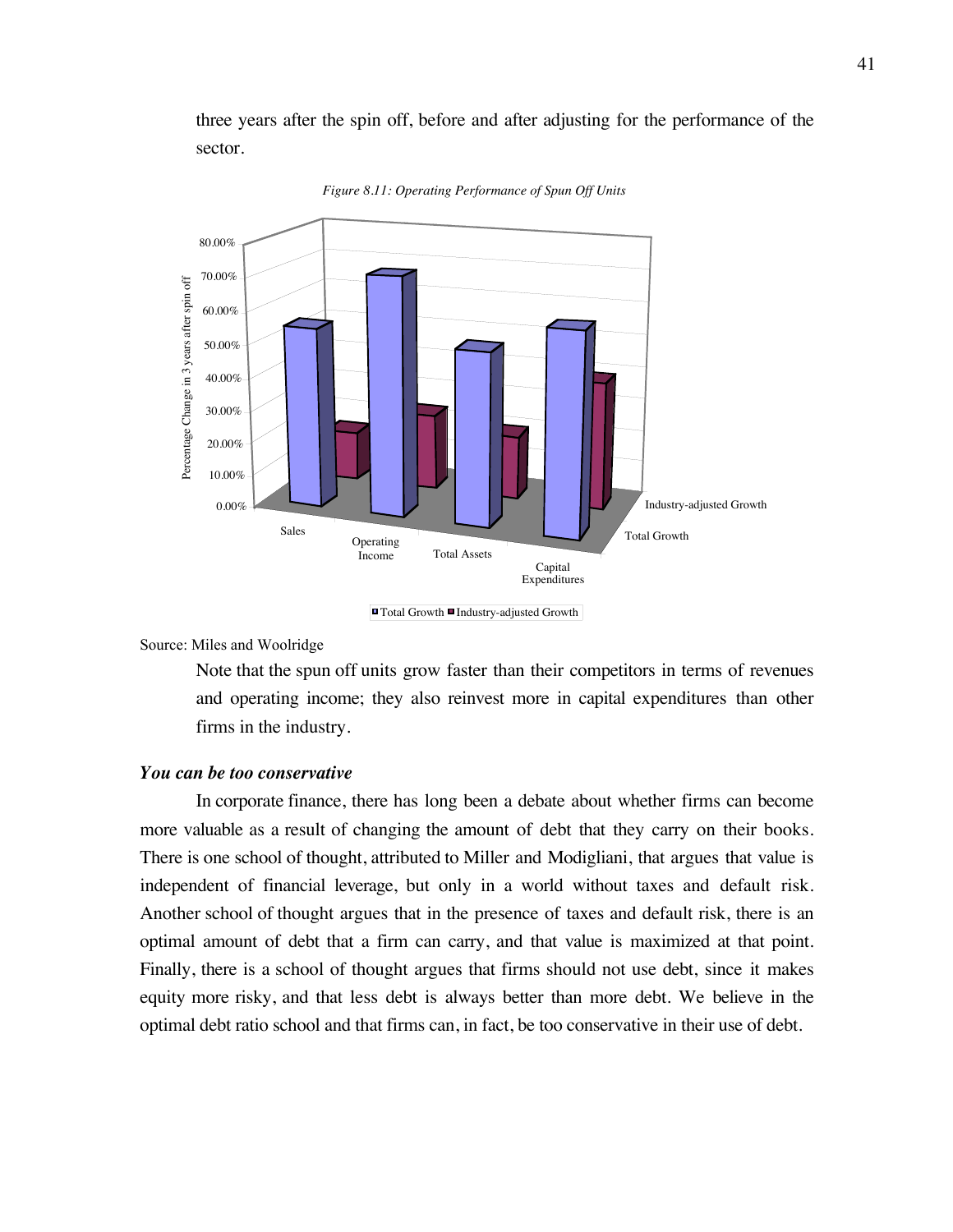### *Are some firms underlevered?*

What kinds of firms have too little debt or are underlevered? At an intuitive level, you would expect a firm with stable and large cashflows from operations and a high tax rate to gain substantial value from the use of debt. If such a firm chooses not to borrow money or has very little debt on its books, you could argue that it is in fact costing its stockholders

There is both anecdotal and empirical evidence that some firms are underlevered and that others are overlevered. You can come to this conclusion by comparing a firm to otherwise similar firms in the same business or by looking at the relationship between debt ratios and variables such as earnings variability and tax rates across the market. In 1984, Bradley, Jarrell, and Kim analyzed whether differences in debt ratios can be explained by some of the variables listed above. They noted that the debt ratio was lower for firms with more volatile operating income. Since these firms are also likely to face much higher likelihood of bankruptcy, this finding is consistent with the proposition that firms with high bankruptcy costs borrow less. They also looked at firms with high advertising and R&D expenses; lenders to these firms are likely to be much more concerned about recouping their debt if the firm gets into trouble, because the assets of these firms are intangible (brand names or patents) and difficult to liquidate. These firms, consistent with the theory, have much lower debt ratios. They also find that the there are a significant number of firms whose debt ratios are much lower and much higher than predicted by the crosssectional relationship.

So what if you were an activist investor in a firm with excess debt capacity and a conservative management? Left to themselves, the managers will not use the debt capacity. Investors can try to force them to borrow more and increase the proportion of capital that comes from debt – this process is called a recapitalization. At the limit, they may even use the firm's debt capacity to borrow the money themselves and buy the entire company in a leveraged acquisition or buyout.

#### *Recapitalization*

In a recapitalization, a firm changes its financial mix of debt and equity, without substantially altering its investments or asset holdings. You can recapitalize in many ways. For instance, you could try to increase your debt ratio by borrowing money and paying a dividend or buying back stock. The first action increases debt and the second reduces equity. Alternatively, you can swap debt for equity, where equity investors in your firm are offered equivalent amounts (in market value terms) in debt. If you want to reduce your debt ratio, you would reverse these actions, raising equity and reducing debt.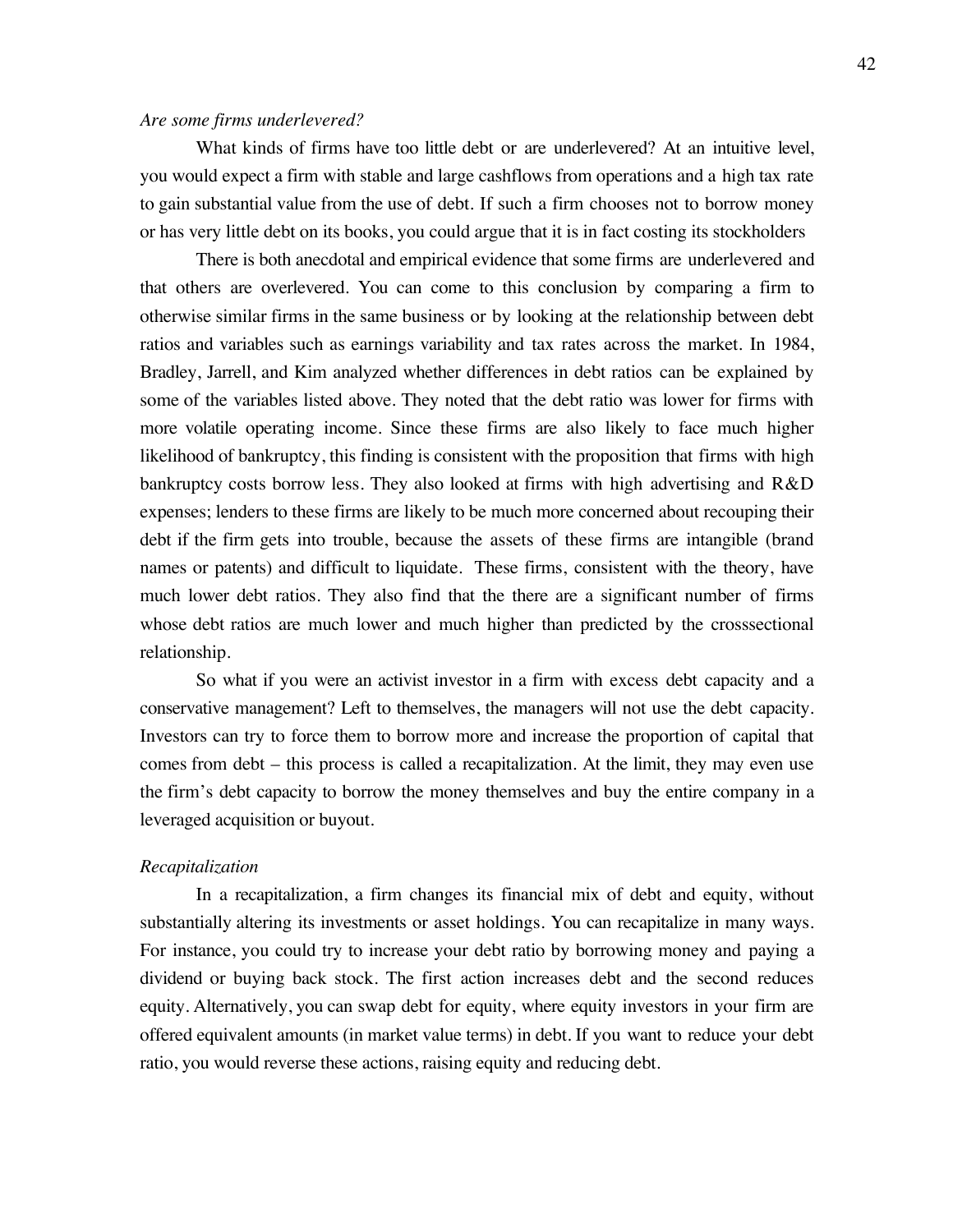The boom in debt for equity recapitalization occurred in the late 1980s. A stud that looked at these recapitalizations came to two conclusions. The first was that almost every one of them was triggered by the threat of a hostile takeover. In other words, it is external pressure that forces managers to increase financial leverage. The second was that the average stock price reaction to recapitalizations is very positive. On average, in the sample of 45 recapitalizations studied, the stock price increased by 21.9%. This finding is not restricted to just stock buybacks. A study of 52 offers to exchange debt for equity found that stock prices increased by 14%.

We might be overreaching when we conclude that this is definitive evidence that these firms were under levered. After all, the stock price reaction to a buyback or exchange offer may be explained by a much simpler story, say dilution - there are fewer shares outstanding after these actions. Notwithstanding this, the evidence seems to indicate that firms that issue debt are often treated favorably by markets.

#### *Leveraged Acquisitions*

Another phenomenon of the late 1980s was the leveraged buyout. Here, a group of investors raise debt against the assets of a publicly traded firm, preferably one with stable earnings and marketable assets, and use the debt to acquire the outstanding shares in the firm. If they succeed in their endeavor, the firm becomes a private company, and the debt is partly or substantially paid down with the firm's cashflows or from asset sales over time. Once the firm has been nursed back to health and efficiency, it is taken public again, reaping (at least if all goes according to plan) substantial payoffs to the equity investors in the deal.

Studies of leveraged acquisitions suggest that they do, on average, deliver significant returns to their investors. However, some of the leveraged buyouts done towards the end of the 1980s failed spectacularly, highlighting again that leverage is a two-edged sword, elevating returns in good times and reducing them in bad times.

#### *You have lousy managers*

Both conglomerate discounts and under leverage are manifestations of a larger problem, which is that managers do not always put stockholder interests first. While you can fashion specific solutions to both of these problems, they may not be sufficient in a firm where the source of the problem is poor management. For such firms, the only long term solution to value generation is a new management team.

### *Changing Top Management*

If you are an activist investor in a firm with incompetent management, how would you go about instituting change? Needless to say, you will not have the cooperation of the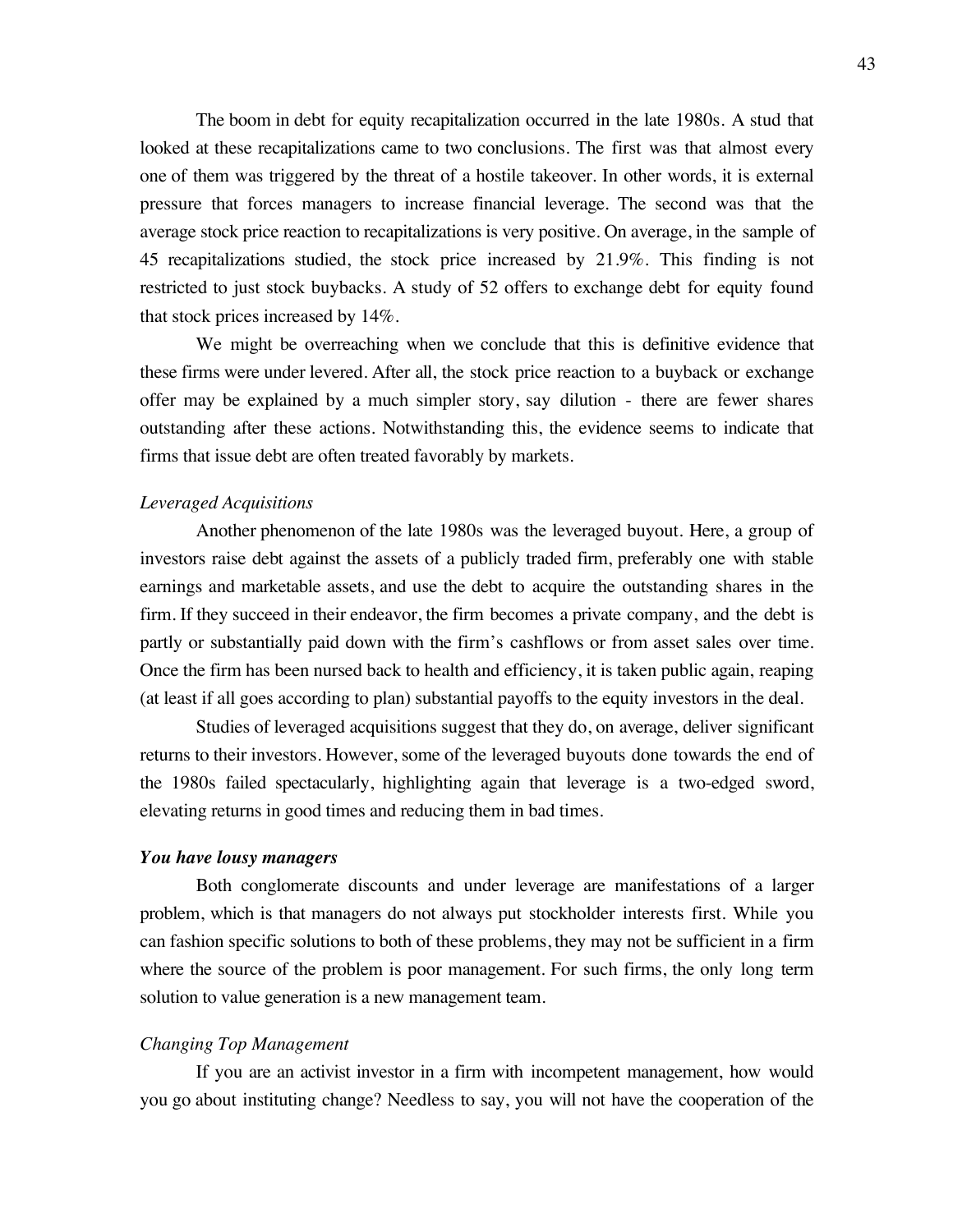existing management, who you have labeled as not up to the job. If you are able to harness enough stockholders to your cause, though, you may be able to increase the pressure on the top management to step down. While some may view the loss of top management in a company to be bad news, it really depends upon the market's perception of the management. The overall empirical evidence suggests that changes in management are generally viewed as good news. In figure 8.12, for instance, we examine how stocks react when a firm's CEO is replaced.



The price goes up, on average, when top management is changed. However, the impact of management changes is greatest when the change is forced. Management is more likely to be forced out in the aftermath of negative returns, and stock prices increase after the change is announced.

### *Hostile Acquisitions*

If you cannot get top management to leave the firm, you can actively seek out hostile acquirers for the firm. If others share your jaundiced view of the management of the firm, you may very well succeed. There is evidence that indicates that badly managed firms are much more likely to be targets of acquisitions than well managed firms. Figure 8.13 summarizes key differences between target firms in friendly and hostile takeovers.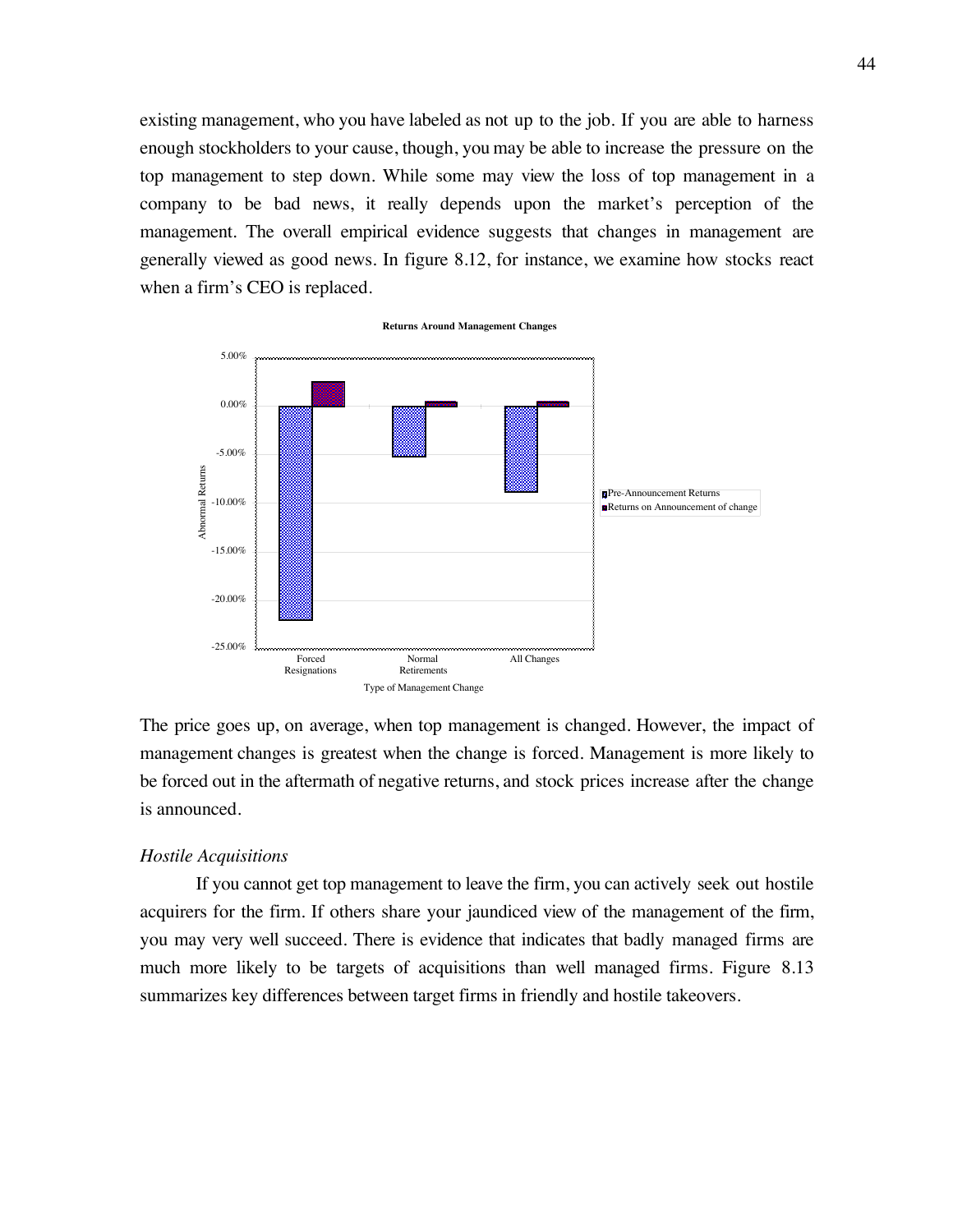



#### Source: Bhide

Note that target firms in hostile takeovers generally have much lower returns on equity (relative to their peer group), done worse for their stockholders and have less insider holdings than target firms in friendly takeovers. Needless to say, the payoff to being the stockholder of a firm that is the target of a hostile takeover is huge.

### **Empirical Evidence on Activist Investing**

The overall evidence on whether activist investing works is mixed. While there are individual activist investors who have earned high returns by getting corporate managers to bend to their wishes, studies indicate that managers are both stubborn and resilient. For instance, studies14 that have examined proxy fights find that there is little or no stock price reaction to proxy proposals by activist investors. This suggests that markets are not optimistic about changes occurring as a result of these proposals. However, a study by Wahal indicates that the price reaction to proxy fights is more positive when you look at only the sub-sample of companies that were targeted for poor stock price performance.

A study by Caton, Goh and Donaldson looked at companies on the Focus List – a list of poorly performing companies targeted by the Council of Institutional Investors. On average, these companies report higher earnings and stock returns after they are put of the list. However, when the sample of 138 companies was broken up into companies that traded at a market value less than replacement cost (Tobin's Q< 1) and at a market value greater than the replacement cost (Tobin's  $Q > 1$ ), the improvement in earnings and stock prices was only in the latter group. Summarizing the evidence, we would suggest that shareholder

 $\overline{a}$ 

<sup>14</sup> See Karpoff, Malatesta and Walkling (1996).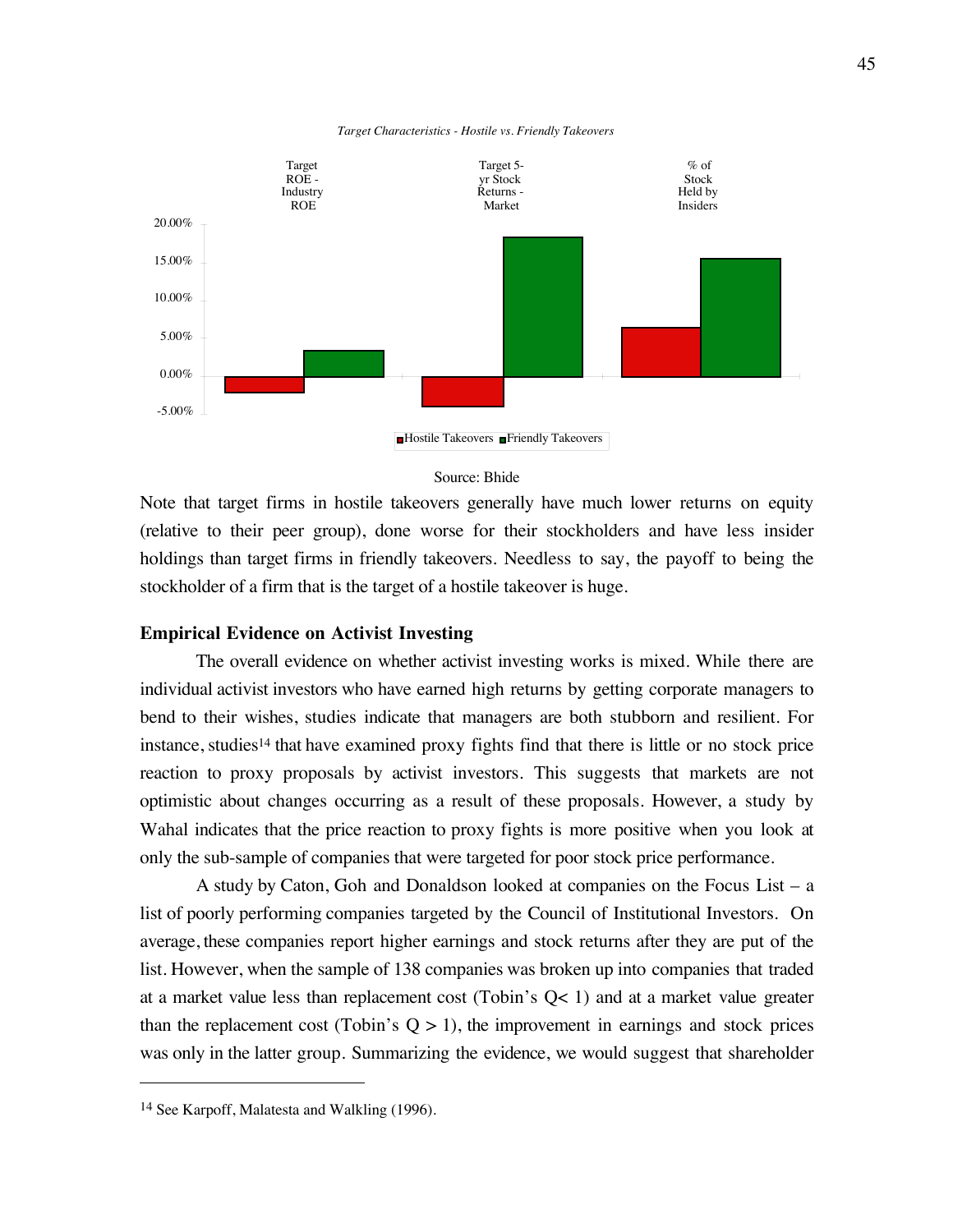activism has a chance of succeeding at firms whose stock prices have done badly and where there is potential for improved performance. It is unlikely to yield results when it is focused on firms with positive stock price performance or where management is not at fault for poor performance.

## **Determinants of Success**

Activist value investors have an advantage over passive value investors since they can provide the catalysts for value creation. So, what is it that stops all of us from being activist value investors? When we consider some of the pre-requisits for being a successful value investor, we can also see why there are so few successful ones.

- This power of activist value investing usually comes from having the capital to buy significant stakes in poorly managed firms and using these large stockholder positions to induce management to change their behavior. Managers are unlikely to listen to small stockholders, no matter how persuasive their case may be.
- In addition to capital, though, activist value investors need to be willing to spend substantial time fighting to make themselves heard and in pushing for change. This investment in time and resources implies that an activist value investor has to pick relatively few fights and be willing to invest substantially in each fight.
- Activist value investing, by its very nature, requires a thorough understanding of target firms, since you have to know where each of these firms is failing and how you would fix these problems. Not surprisingly, activist value investors tend to choose a sector that they know really well and take positions in firms within that sector. It is clearly not a strategy that will lead to a well diversified portfolio.
- Finally, activist value investing is not for the faint hearted. Incumbent managers are unlikely to roll over and give in to your demands, no matter how reasonable you may thing them to be. They will fight, and sometimes fight dirty, to win. You have to be prepared to counter and be the target for abuse. At the same time, you have to be adept at forming coalitions with other investors in the firm since you will need their help to get managers to do your bidding.

If you consider all these requirements for success, it should come as no surprise that most conventional mutual funds steer away from activist value investing. Even though they might have the capital to be activist investors, they do not have the stomach or the will to go up against incumbent managers. The most successful activist value investors have either been individuals, like Michael Price, or small focused mutual funds, like the Lens Fund. As a small individual investor, you can try to ride their coattails, and hope that they succeed, but it is unlikely that you could succeed at activist value investing.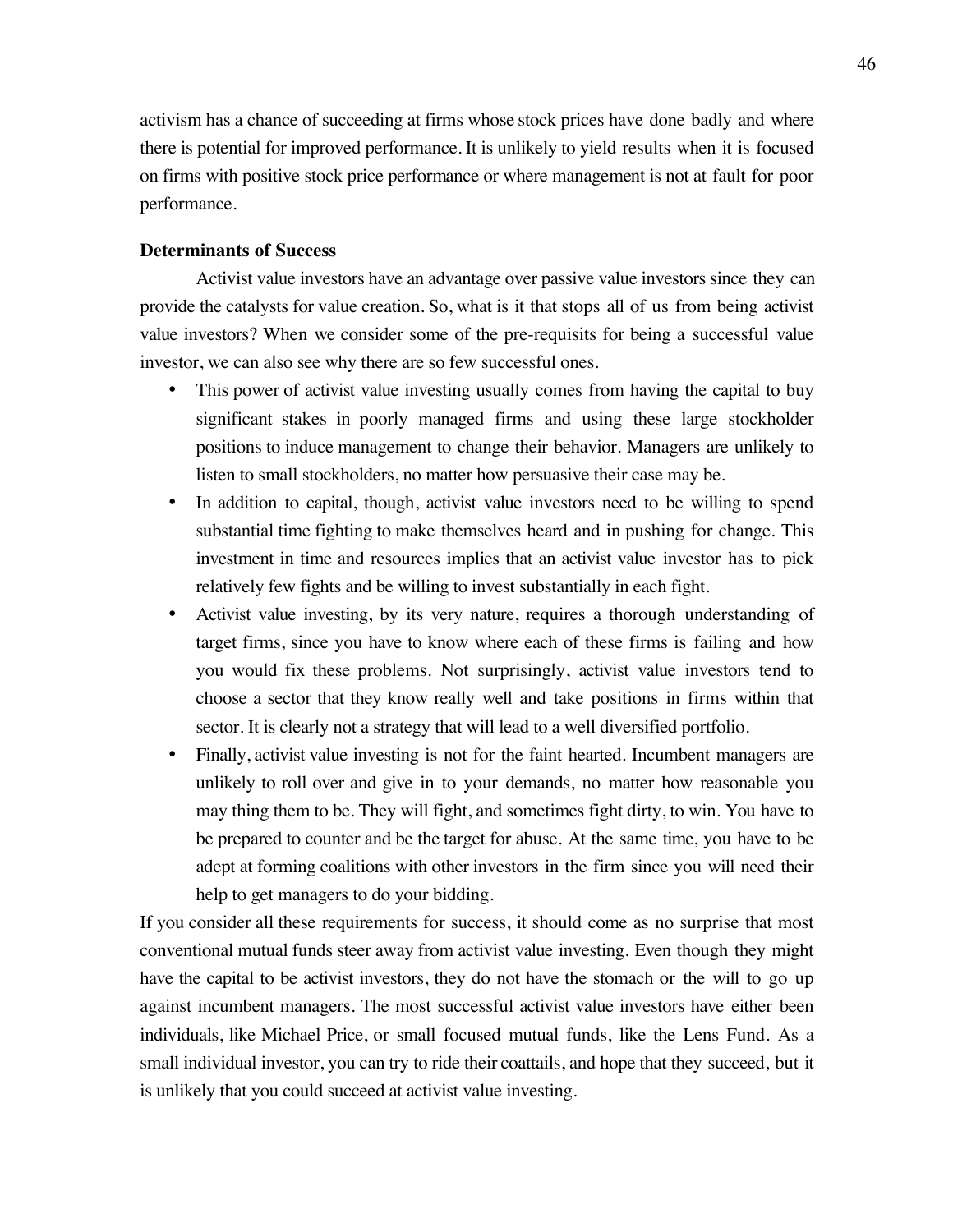### *Michael Price: Activist Investing*

In the 1990s, Michael Price acquired a reputation for buying stock in what were perceived as poorly managed companies and pushing for change. In the process, he enriched shareholders at Mutual Shares, the fund that he ran. One example was his investment in Chase Manhattan in the mid-80s, where after he acquired the shares, he pushed the firm to merge with Chemical. He argued that the latter's management would shake up the moribund culture at Chase and make it a more profitable firm. While Chase's management initially fought the merger, they ultimately succumbed to his pressure and the subsequent merger generated substantial returns for Mutual Shares.

Price served his apprenticeship in Max Heine, a German Jew who fled Austria and became a contrarian value investor who became co-manager of Mutual Shares. Heine looked for cheap assets that were out of favor. He bought railroad bonds for cents on the dollar in the 1970s and made his money back several times over. As Price paraphrases it, Heine taught him to "stay away from the crowd and buy thing at a big discount". Like Heine, Price prefers less visible stocks that are underpriced, though unlike Heine, he has been willing to take large positions in high profile firms like Dow Jones and Sunbeam and push for change. Price also does not have much faith in equity research, which he believes is designed to enrich Wall Street and not investors.

## **Conclusion**

Value investing comes in many stripes. First, there are the screeners, who we view as the direct descendants of the Ben Graham school of investing. They look for stocks that trade at low multiples of earnings, book value or revenues, and argue that these stocks can earn excess returns over long periods. It is not clear whether these excess returns are truly abnormal returns, rewards for having a long time horizon or just the appropriate rewards for risk that we have not adequately measured. Second, there are contrarian value investors, who take positions in companies that have done badly in terms of stock prices and/or have acquired reputations as poorly managed or run companies. They are playing the expectations game, arguing that it is far easier for firms such as these to beat market expectations than firms that are viewed as successful firms. Finally, there are activist investors who take positions in undervalued and/or badly managed companies and by virtue of their holdings are able to force changes in corporate policy or management that unlock this value.

What, if anything, ties all of these different strands of value investing together? In all of its forms, the common theme of value investing is that firms that are out of favor with the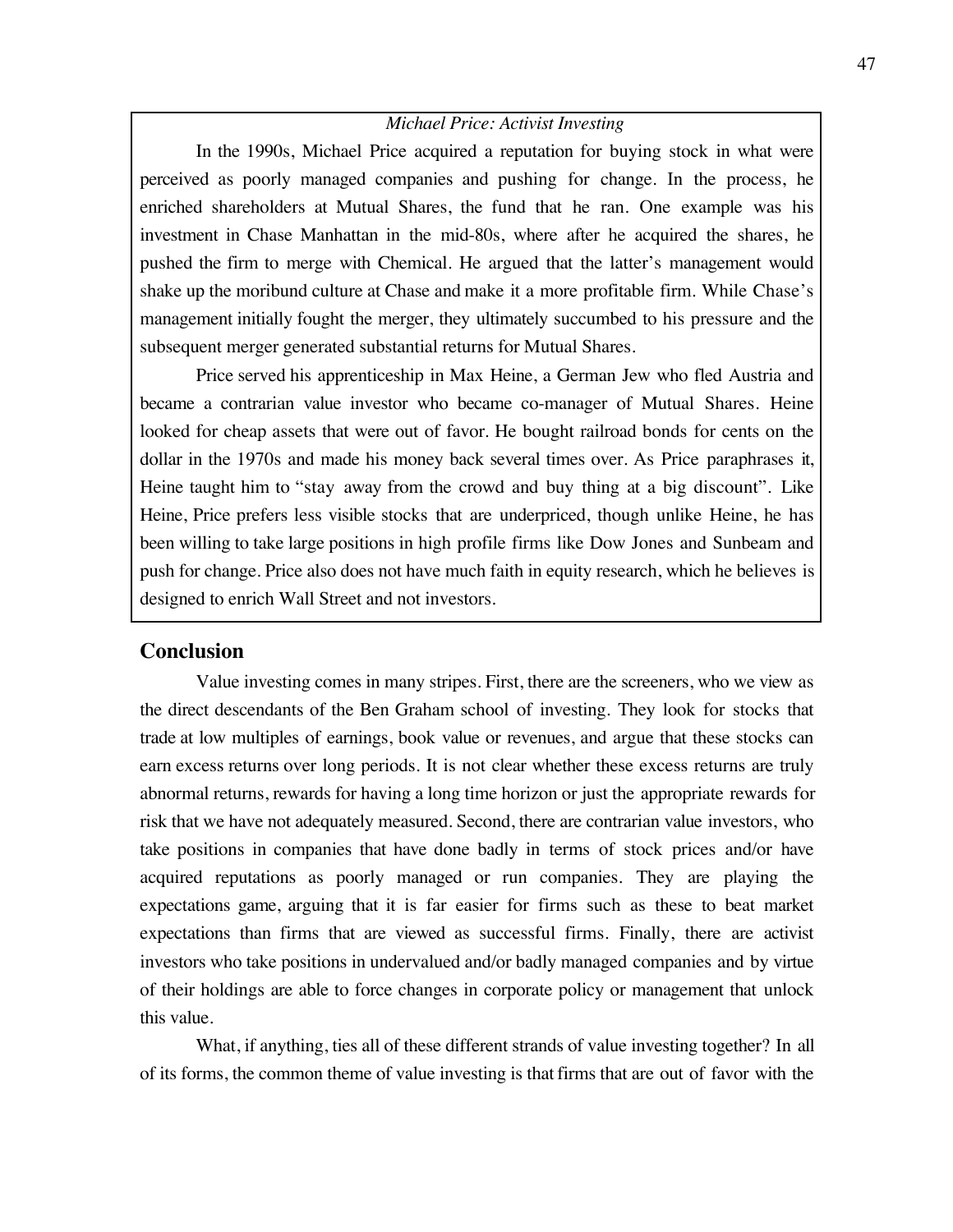market, either because of their own performance or because the sector that they are in is in trouble, can be good investments.